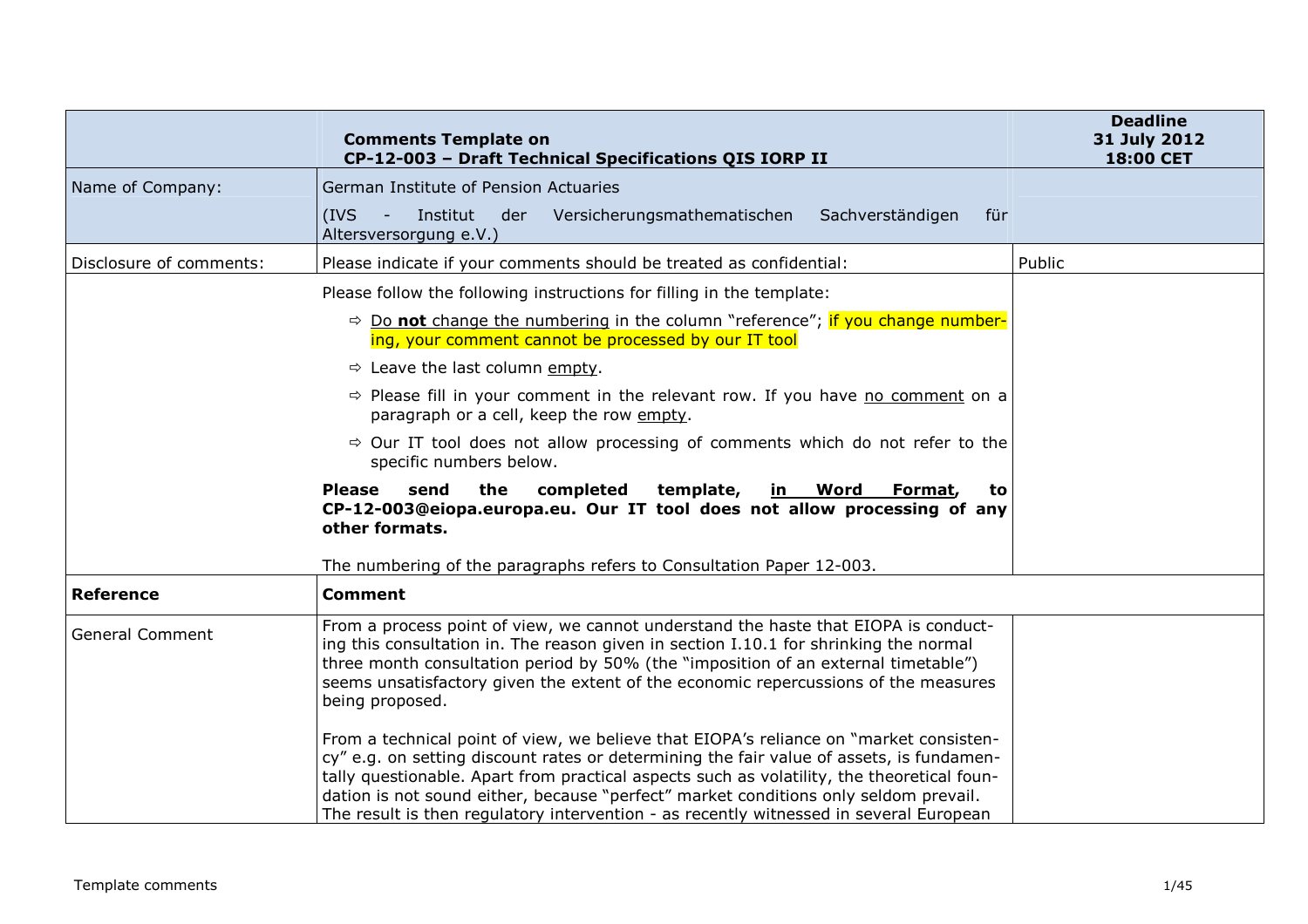|     | <b>Comments Template on</b><br>CP-12-003 - Draft Technical Specifications QIS IORP II                                                                                                                                                                                                                                                                                                                                                                                                                                                                                                                                                                                                                                                                                                                                                                                                                                                                                                                                                                                                                                                                                                                                                                                                                                                                                                                                                                                                                                                                                                                                                                           | <b>Deadline</b><br>31 July 2012<br>18:00 CET |
|-----|-----------------------------------------------------------------------------------------------------------------------------------------------------------------------------------------------------------------------------------------------------------------------------------------------------------------------------------------------------------------------------------------------------------------------------------------------------------------------------------------------------------------------------------------------------------------------------------------------------------------------------------------------------------------------------------------------------------------------------------------------------------------------------------------------------------------------------------------------------------------------------------------------------------------------------------------------------------------------------------------------------------------------------------------------------------------------------------------------------------------------------------------------------------------------------------------------------------------------------------------------------------------------------------------------------------------------------------------------------------------------------------------------------------------------------------------------------------------------------------------------------------------------------------------------------------------------------------------------------------------------------------------------------------------|----------------------------------------------|
|     | countries - making an academically questionable foundation arbitrary too. For an ex-<br>tensive period of time now (ever since the outbreak of the sovereign debt crisis in Eu-<br>rope), interest rates and sovereign bond prices have mainly been driven by massive<br>interventions by governments and central banks and did not reflect a "fair value" so<br>that a mark-to-market or mark-to-model approach has to be seen very critically.<br>The draft document consists mainly of an unchanged Solvency II approach with addi-<br>tional valuation of sponsor support and pension protection scheme. Thus the approach<br>being proposed is even more complicated than Solvency II for insurers. So we expect<br>that the implementation for IORPs would be even more expensive than for insurers. To<br>avoid an increasing of costs we fear that the employers will shut down their defined<br>benefit schemes which will be contradictory to the aim of achieving adequate, safe and<br>sustainable pensions.<br>We have serious doubts that the proposed QIS as presently conceived will be feasible<br>at appropriate costs and with appropriate accuracy within the given timeframe. We<br>expect significant implementation costs, especially for IORPs that have limited actuari-<br>al/ financial expertise. Therefore, the QIS might overwhelm many IORPs both in terms<br>of human and financial resources necessary to carry out the exercise. As a result, the<br>quality of QIS can be expected to be very inconsistent between IORPs and between<br>Member States. At the very least, a quality assurance check should be established in |                                              |
|     | EIOPA when aggregating and analysing the QIS results. Furthermore, we recommend<br>that the additional requirements and cost burden should be considered both for each<br>proposal separately and for all of the proposals together.                                                                                                                                                                                                                                                                                                                                                                                                                                                                                                                                                                                                                                                                                                                                                                                                                                                                                                                                                                                                                                                                                                                                                                                                                                                                                                                                                                                                                            |                                              |
| Q1. | We strongly disagree because this draft document consists mainly of an unchanged<br>Solvency II approach with additional valuation of sponsor support and pension protec-<br>tion scheme. We were surprised and disappointed to see that EIOPA's advice on the<br>Commission's Call for Advice was effectively unchanged from the original draft despite<br>the overwhelmingly critical input from the vast majority of commentators in the Euro-<br>pean pensions industry.                                                                                                                                                                                                                                                                                                                                                                                                                                                                                                                                                                                                                                                                                                                                                                                                                                                                                                                                                                                                                                                                                                                                                                                    |                                              |
|     | As we made clear in our response to the EIOPA consultations on the Commission's Call<br>for Advice we challenge the central assumption that insurance and pensions business<br>is so similar, that the same principles can be used as a starting point. We do not think                                                                                                                                                                                                                                                                                                                                                                                                                                                                                                                                                                                                                                                                                                                                                                                                                                                                                                                                                                                                                                                                                                                                                                                                                                                                                                                                                                                         |                                              |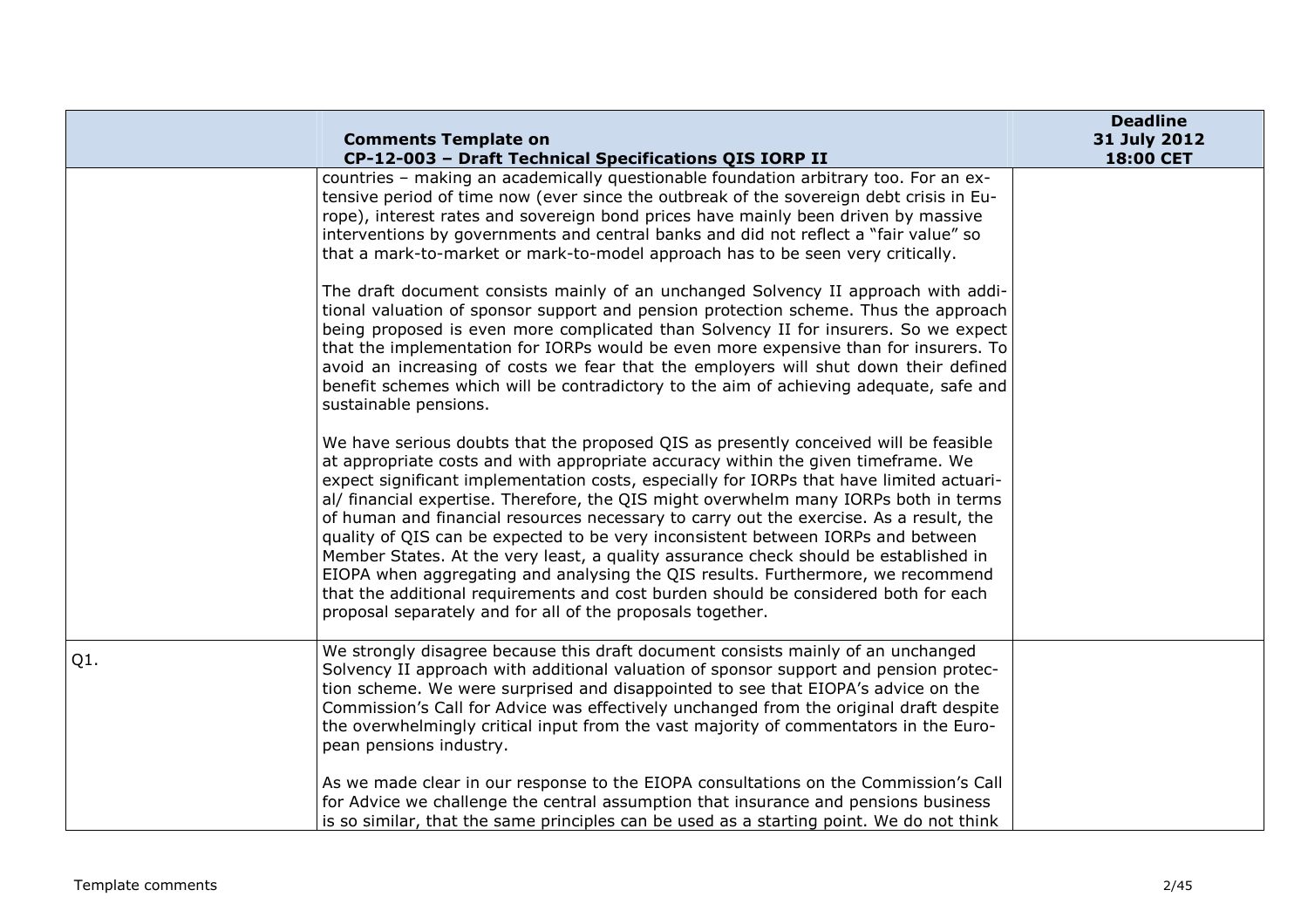|                                                                                                                                                                                                                                                                                                                                                                                                                                                                                                                                                                                                                                                                                                                                                                                                                                                                                                                                                                                                                                                                                                                                                  | <b>Deadline</b>           |
|--------------------------------------------------------------------------------------------------------------------------------------------------------------------------------------------------------------------------------------------------------------------------------------------------------------------------------------------------------------------------------------------------------------------------------------------------------------------------------------------------------------------------------------------------------------------------------------------------------------------------------------------------------------------------------------------------------------------------------------------------------------------------------------------------------------------------------------------------------------------------------------------------------------------------------------------------------------------------------------------------------------------------------------------------------------------------------------------------------------------------------------------------|---------------------------|
| <b>Comments Template on</b><br>CP-12-003 - Draft Technical Specifications QIS IORP II                                                                                                                                                                                                                                                                                                                                                                                                                                                                                                                                                                                                                                                                                                                                                                                                                                                                                                                                                                                                                                                            | 31 July 2012<br>18:00 CET |
| that this assumption is appropriate. As compared with insurers, IORPs typically oper-<br>ate according to a different business model, typically have different ownership struc-<br>tures, are subject to very different legal frameworks, currently encapsulate more di-<br>versity and have different risk profiles. Thus we believe that the key quantitative pa-<br>rameters of the Solvency II model, namely the mark-to-market and mark-to-model<br>valuation requirements for plan assets and liabilities, respectively, the one-year fore-<br>cast period at a statistical confidence level of 99.5% (or 97.7 or 95% for that matter)<br>cannot be copied unchanged to IORPs. Excessively high and volatile capital require-<br>ments based exclusively on the state of financial markets (duration gap between avail-<br>able assets and liabilities; low interest rates; state of the markets at the valuation<br>date) are inappropriate for the IORP business model. Additional and fancy capital re-<br>quirements do not necessarily improve the security of benefits but rather jeopardize<br>the ability to provide for benefits. |                           |
| Moreover, we fear that a fair value approach would force IORPs towards pro-cyclical<br>investment decisions. This would reinforce the trend to overinvest in overvalued secu-<br>rities on the basis of historical ratings that can also not always necessarily be relied<br>upon.                                                                                                                                                                                                                                                                                                                                                                                                                                                                                                                                                                                                                                                                                                                                                                                                                                                               |                           |
| As we have already mentioned, it is questionable whether a mark-to-market valuation<br>of liabilities is the right approach to determine the capital requirement.                                                                                                                                                                                                                                                                                                                                                                                                                                                                                                                                                                                                                                                                                                                                                                                                                                                                                                                                                                                |                           |
| In our opinion a risk margin in addition to the technical provisions is inappropriate be-<br>cause there will typically be no external financial investors that calculate on a cost of<br>capital basis. Including the risk margin in calculating the technical provisions as a risk<br>buffer to cover against adverse deviations from the best estimate leads to an element<br>of double counting of risk. If there is a risk margin included in the technical provision,<br>then ceteris paribus the SCR is increased proportionally. We are convinced that the<br>proposed simplification of not accounting for a risk margin is much more appropriate<br>for IORPs.                                                                                                                                                                                                                                                                                                                                                                                                                                                                         |                           |
| A risk margin of 8% as proposed in HBS.5.2 is almost twice the current Solvency I<br>requirement. EIOPA does not give adequate justification for this opinion.                                                                                                                                                                                                                                                                                                                                                                                                                                                                                                                                                                                                                                                                                                                                                                                                                                                                                                                                                                                   |                           |
| Furthermore, we think that introducing a regulatory imposed general level of harmoni-                                                                                                                                                                                                                                                                                                                                                                                                                                                                                                                                                                                                                                                                                                                                                                                                                                                                                                                                                                                                                                                            |                           |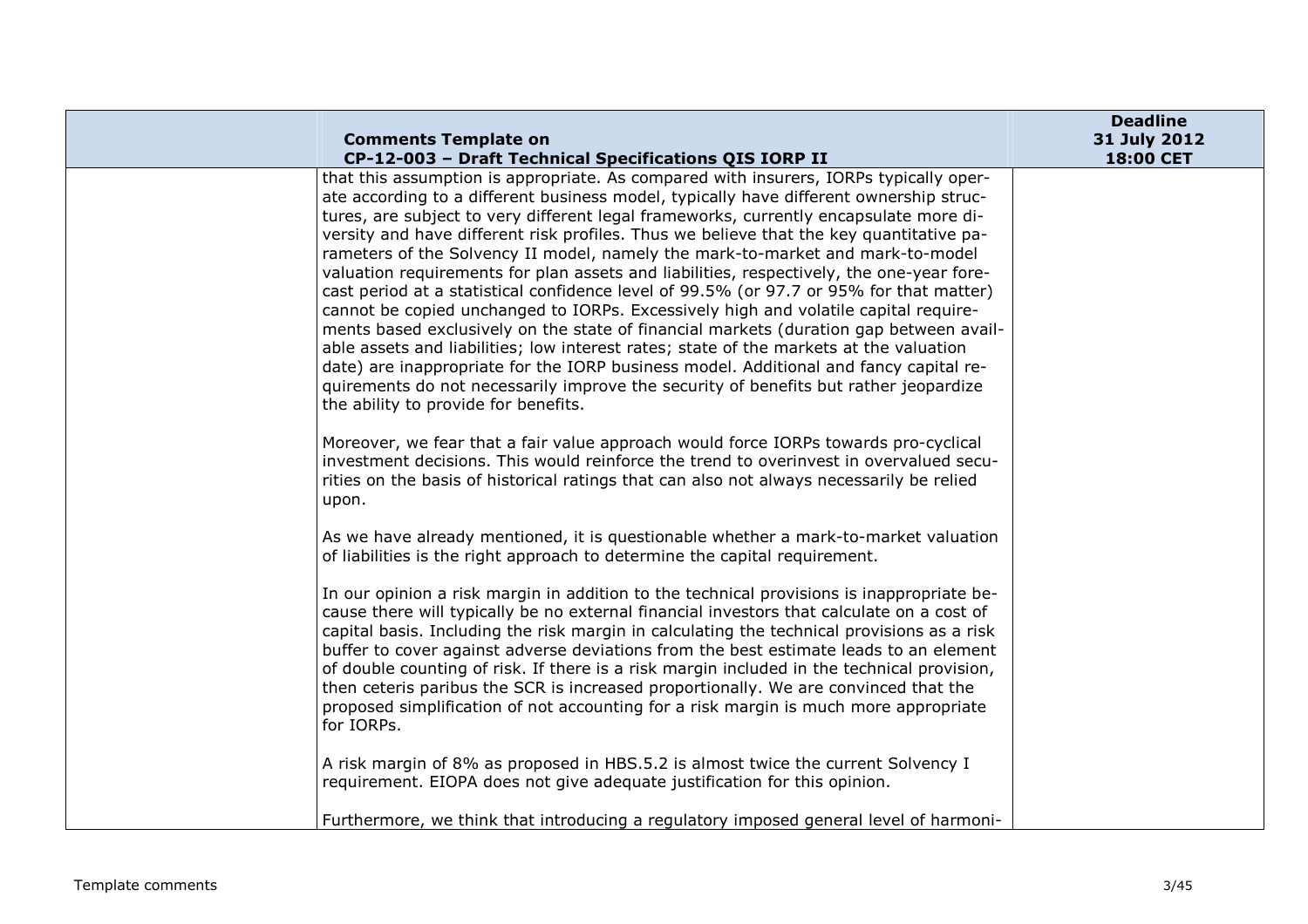|                  | <b>Comments Template on</b>                                                                                                                                                                                                                                                                                                                                                                                                                                                                                                                                                                                                                                                                                                                                                                                                                                                                                                                                                                                                                                                                                                                                                                                                         | <b>Deadline</b><br>31 July 2012 |
|------------------|-------------------------------------------------------------------------------------------------------------------------------------------------------------------------------------------------------------------------------------------------------------------------------------------------------------------------------------------------------------------------------------------------------------------------------------------------------------------------------------------------------------------------------------------------------------------------------------------------------------------------------------------------------------------------------------------------------------------------------------------------------------------------------------------------------------------------------------------------------------------------------------------------------------------------------------------------------------------------------------------------------------------------------------------------------------------------------------------------------------------------------------------------------------------------------------------------------------------------------------|---------------------------------|
|                  | CP-12-003 - Draft Technical Specifications QIS IORP II                                                                                                                                                                                                                                                                                                                                                                                                                                                                                                                                                                                                                                                                                                                                                                                                                                                                                                                                                                                                                                                                                                                                                                              | 18:00 CET                       |
|                  | zation throughout Europe is questionable because the cost of establishing such harmo-<br>nization is disproportionately high. Cross-border activities are organized on a company<br>or sponsor basis.<br>We believe that the diversification of IORPs in Europe is so widespread that there is no<br>reasonable way to find a one-size-fits-all approach.                                                                                                                                                                                                                                                                                                                                                                                                                                                                                                                                                                                                                                                                                                                                                                                                                                                                           |                                 |
| $Q2$ .           | In our opinion the valuation of all the components of the holistic balance sheet is ex-<br>tremely complex. The valuation of sponsor support is far beyond existing valuation<br>methods applied by IORPs. In particular, multi-employer plans will be extremely diffi-<br>cult to handle within the suggested framework. The simplifications recommended in<br>the draft technical specifications are not sufficient and further simplifications are nec-<br>essary. We believe that security mechanisms (sponsor support, pension protection<br>schemes) have to be valued with a sufficiently clear and simple assessment. As men-<br>tioned before any valuation on a mark-to-market or mark-to-model basis is inappro-<br>priate. This is particularly true for the valuation of both the sponsor support and the<br>PPS.                                                                                                                                                                                                                                                                                                                                                                                                      |                                 |
| Q <sub>3</sub> . | We are convinced that the draft technical specifications do not provide enough infor-<br>mation and are sufficiently clear and understandable.<br>The given approach is extremely hard to handle in particular for smaller IORPs. We<br>fear that within the 140.000 IORPs in Europe only a small fraction will be able to per-<br>form the necessary calculations. Apart from objections against a mark-to-market or<br>mark-to-model valuation we mentioned before, we believe that in most cases a pure<br>duration based valuation will be sufficient and more robust to calculate the SCR before<br>sponsor support and PPS.<br>In our opinion a very significant simplification and easing must be permitted in accord-<br>ance with the principle of proportionality. For instance, smaller and more simple struc-<br>tured IORPs should be permitted to prepare their balance sheets in simplified form (or<br>exempted altogether) and only in intervals of several years in line with local account-<br>ing requirements. Furthermore, deviations from local accounting requirements (as is<br>the case in most continental European countries) will lead to internal contradictions<br>and significantly increased cost. |                                 |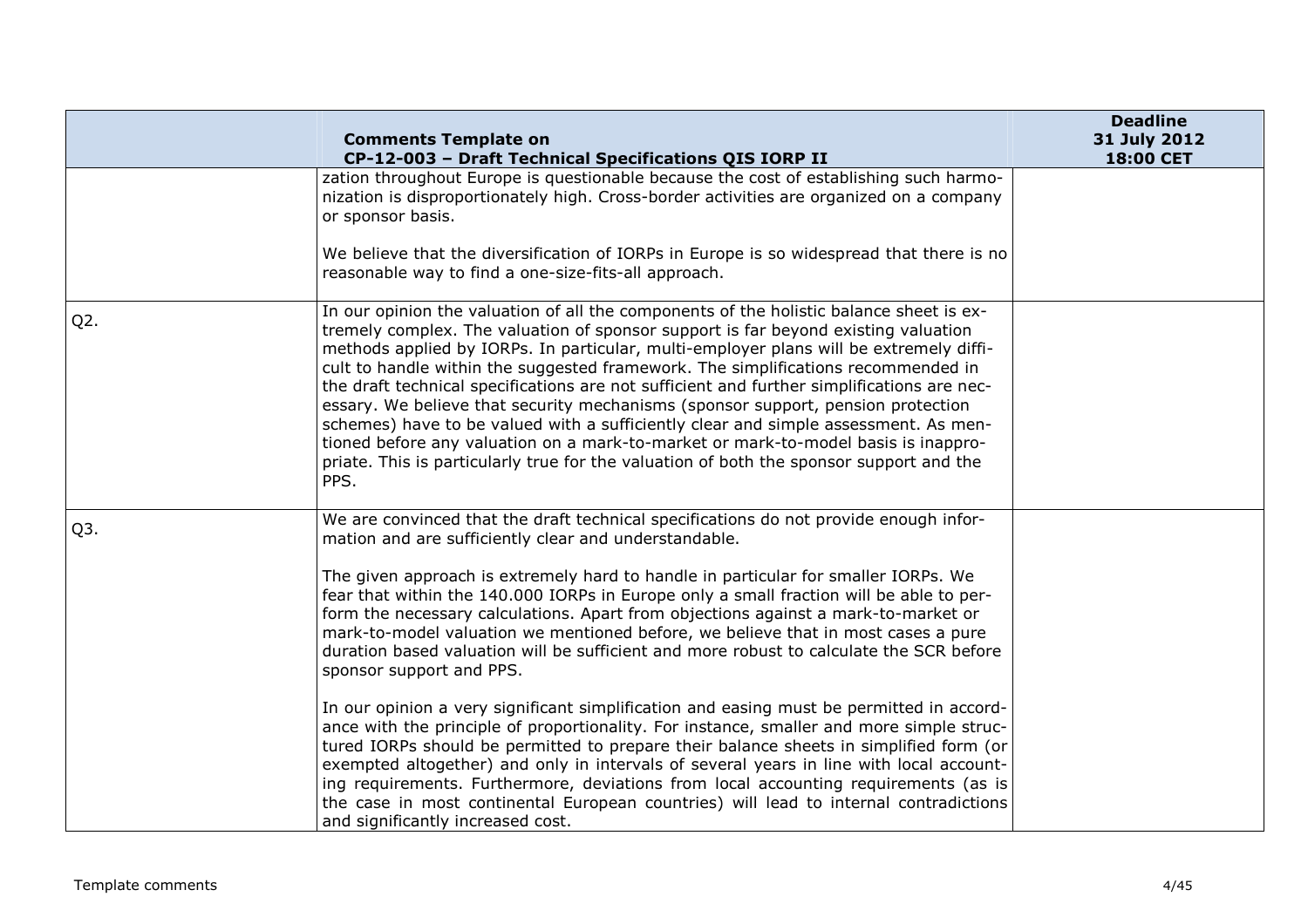|     | <b>Comments Template on</b><br>CP-12-003 - Draft Technical Specifications QIS IORP II                                                                                                                                                                                                                                                                                                                                                                                                                                                                                                                                                                                                                                                           | <b>Deadline</b><br>31 July 2012<br>18:00 CET |
|-----|-------------------------------------------------------------------------------------------------------------------------------------------------------------------------------------------------------------------------------------------------------------------------------------------------------------------------------------------------------------------------------------------------------------------------------------------------------------------------------------------------------------------------------------------------------------------------------------------------------------------------------------------------------------------------------------------------------------------------------------------------|----------------------------------------------|
|     |                                                                                                                                                                                                                                                                                                                                                                                                                                                                                                                                                                                                                                                                                                                                                 |                                              |
| Q4. | We believe that the calculations proposed in the technical specifications are not feasi-<br>ble with appropriate accuracy within the given timeframe of the QIS.<br>As mentioned above this draft document consists mainly of an unchanged Solvency II<br>approach with additional valuation of sponsor support and pension protection scheme.<br>Thus the approach being proposed is even more complicated than Solvency II for in-<br>surers. We fear that most IORPs are not able to make the necessary calculations in the<br>given timeframe without support from external consultants. We expect that the costs<br>will be inappropriate; this will reduce the number of participants so that the infor-<br>mation value is questionable. |                                              |
| Q5. | General remarks:<br>1. The items falling under Q5 are handled in the following questions so these<br>are not addressed under this question.<br>2. To comment on all the details of section 2 would exceed the given frame. We<br>therefore only discuss points of general importance here.<br>In HBS.4.2 it is required that the cash flow projections should be based on the most<br>recent mortality tables which include a future trend in the mortality rate although spe-                                                                                                                                                                                                                                                                  |                                              |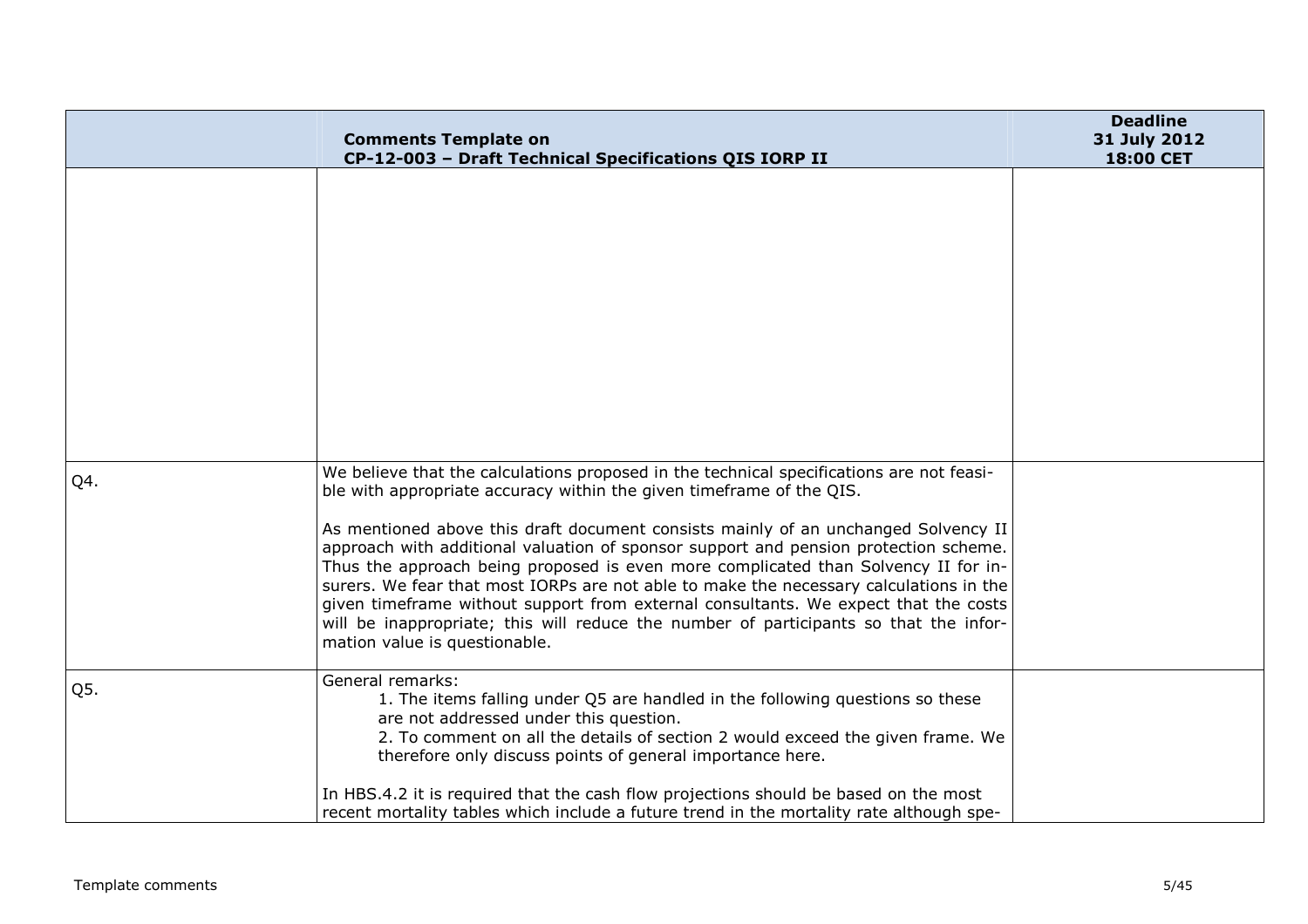|                                                                                                                                                                                                                                                                                                                                                                                                                                                                                                                                                               | <b>Deadline</b>           |
|---------------------------------------------------------------------------------------------------------------------------------------------------------------------------------------------------------------------------------------------------------------------------------------------------------------------------------------------------------------------------------------------------------------------------------------------------------------------------------------------------------------------------------------------------------------|---------------------------|
| <b>Comments Template on</b><br>CP-12-003 - Draft Technical Specifications QIS IORP II                                                                                                                                                                                                                                                                                                                                                                                                                                                                         | 31 July 2012<br>18:00 CET |
| cial mortality tables based on the individual structure of the population of members<br>and beneficiaries of the IORP are applied. In those cases these specific mortality tables<br>of the IORP should be applicable for the cash flow projections too.                                                                                                                                                                                                                                                                                                      |                           |
| For the segmentation into pure conditional, pure discretionary and mixed benefits it is<br>very likely that economically similar pension plans will be classified differently in the<br>different member states due to different legal frameworks and different interpretations<br>of the definitions. This is likely to lead to results that will not be comparable (HBS.4.23<br>$-HBS.4.33$ ).                                                                                                                                                              |                           |
| The calculation of the best estimate of non-unconditional benefits is very complex and<br>time consuming. A simplification is necessary to reduce work and to achieve compara-<br>bility between different IORPs and different member states.                                                                                                                                                                                                                                                                                                                 |                           |
| In HBS.4.47 there are two cases mentioned:                                                                                                                                                                                                                                                                                                                                                                                                                                                                                                                    |                           |
| a) The sponsor provides unlimited support and a pension protection scheme is in<br>place that guarantees a reduced amount of benefits.                                                                                                                                                                                                                                                                                                                                                                                                                        |                           |
| b) The sponsor provides unlimited support and there is no pension protection<br>scheme in place.                                                                                                                                                                                                                                                                                                                                                                                                                                                              |                           |
| There are countries (e.g. Germany) where the pension protection scheme guarantees<br>essentially the full amount of benefits.                                                                                                                                                                                                                                                                                                                                                                                                                                 |                           |
| In general, the risk margin (c.f. section 2.5.) should be accounted for in the calculation<br>of the technical provisions. It is only an option to drop the risk margin. The general<br>question has to be answered whether the solvency capital requirement (SCR) covers<br>all the risks - including those risks already accounted for in the risk margin - or not. If<br>the SCR covers all the risks then there is no space for an additional risk margin incor-<br>porated in the technical provisions. Here too there is an element of double counting. |                           |
| Many IORPs calculate their technical provision as the difference between the present<br>values of all future benefits (including benefits corresponding to future service) minus<br>the present value of future contributions (including contributions for future service).                                                                                                                                                                                                                                                                                   |                           |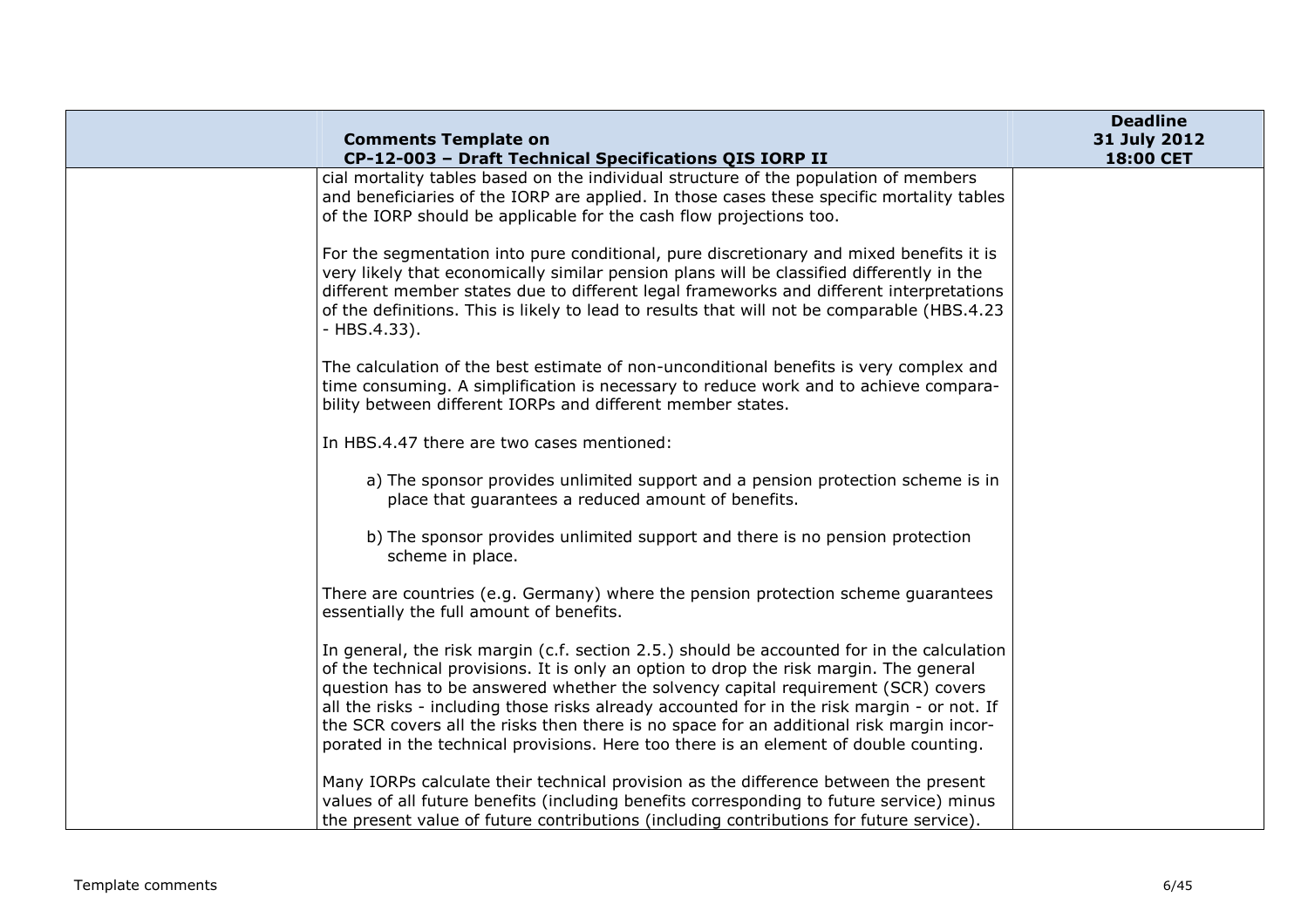|     | <b>Comments Template on</b><br>CP-12-003 - Draft Technical Specifications QIS IORP II                                                                                                                                                                                                                                                                                                                                                                                                                                                                                                                                                                                                          | <b>Deadline</b><br>31 July 2012<br>18:00 CET |
|-----|------------------------------------------------------------------------------------------------------------------------------------------------------------------------------------------------------------------------------------------------------------------------------------------------------------------------------------------------------------------------------------------------------------------------------------------------------------------------------------------------------------------------------------------------------------------------------------------------------------------------------------------------------------------------------------------------|----------------------------------------------|
|     | This should be taken into account in connection with the sponsor support (HBS.6.12)<br>and HBS.6.13).                                                                                                                                                                                                                                                                                                                                                                                                                                                                                                                                                                                          |                                              |
|     | Taken as a whole the suggestions for the valuation of the sponsor support are too<br>complex, difficult to understand and many IORP's will not have the technical ability to<br>perform the necessary calculations.                                                                                                                                                                                                                                                                                                                                                                                                                                                                            |                                              |
| Q6. | Ad 2.5. (Risk margin)<br>In our opinion a risk margin in addition to the technical provisions is inappropriate be-<br>cause there will typically be no external financial investors that calculate on a cost of<br>capital basis. Including the risk margin in calculating the technical provisions as a risk<br>buffer to cover against adverse deviations from the best estimate leads to an element<br>of double counting of risk. If there is a risk margin included in the technical provision,<br>then ceteris paribus the SCR is increased proportionally. We are convinced that the<br>proposed simplification not to account for a risk margin is much more appropriate for<br>IORPs. |                                              |
|     | Ad 2.6. (Sponsor support and pension protection schemes)<br>The simplification tentatively seems to be appropriate. However, it has to be pointed<br>out that in case of a 100 % coverage by a pension protection scheme the result is a<br>full cover of the gap between the pensions payable by the IORP and the benefits de-<br>fined by the pension plan.                                                                                                                                                                                                                                                                                                                                  |                                              |
|     | Ad. 2.7. (Recoverables from insurance contracts)<br>Section 2.7. states that for purposes of calculating the amounts recoverable from in-<br>surance contracts, the cash flows should only include payments in relation to compen-<br>sation of pension obligations. In this context it is not clear whether this means only the<br>pension amounts to be paid by the IORP to the beneficiary or if it is possible to (poten-<br>tially) include the future expected surplus paid by the insurance.                                                                                                                                                                                            |                                              |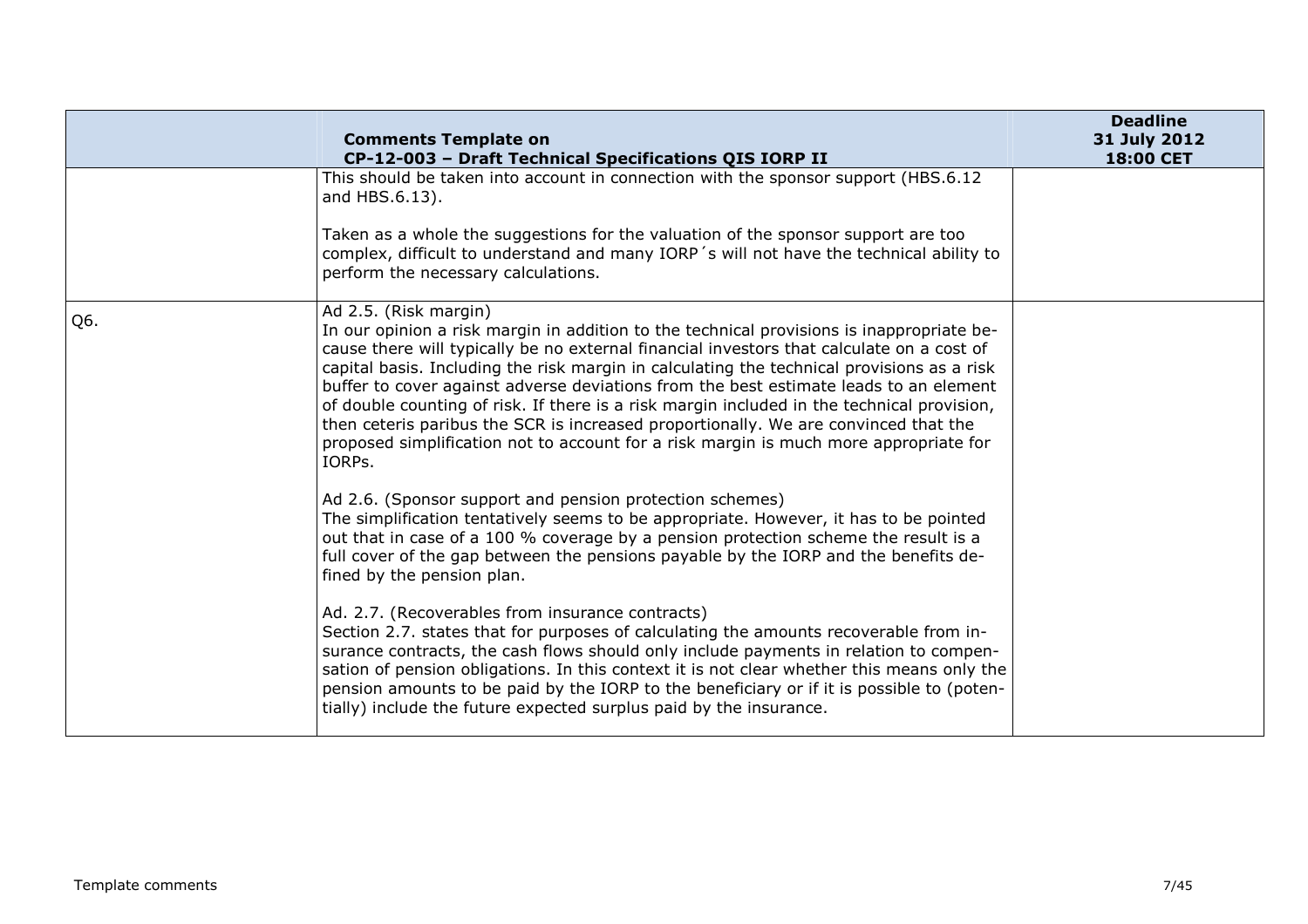|     |                                                                                                                                                                                                                                                                                                                                                                                                                                                                                                                                                                                                                                                                                                                                                                                                                                     | <b>Deadline</b>           |
|-----|-------------------------------------------------------------------------------------------------------------------------------------------------------------------------------------------------------------------------------------------------------------------------------------------------------------------------------------------------------------------------------------------------------------------------------------------------------------------------------------------------------------------------------------------------------------------------------------------------------------------------------------------------------------------------------------------------------------------------------------------------------------------------------------------------------------------------------------|---------------------------|
|     | <b>Comments Template on</b>                                                                                                                                                                                                                                                                                                                                                                                                                                                                                                                                                                                                                                                                                                                                                                                                         | 31 July 2012<br>18:00 CET |
|     | CP-12-003 - Draft Technical Specifications QIS IORP II<br>Including future trends in mortality rates in any suitable manner is certainly appropri-                                                                                                                                                                                                                                                                                                                                                                                                                                                                                                                                                                                                                                                                                  |                           |
| Q7. | ate by taking into account what is practically realizable by the IORPs.                                                                                                                                                                                                                                                                                                                                                                                                                                                                                                                                                                                                                                                                                                                                                             |                           |
|     | Mortality rate-trends should be defined at a national level, for example by national<br>working groups, and not at a harmonized European level, so that structural disparities<br>can be dealt with appropriately. So, the different expected demographic developments<br>in the single member states, which will in some cases be very different within the Eu-<br>ropean Union, could be adequately taken into account on the definition of these<br>trends. Given the individual structure of the population of members and beneficiaries<br>of IORPs, adequate / realistic future trends in mortality rates will also strongly differ<br>between different IORPs in the same member state.                                                                                                                                      |                           |
|     | As a simplification, future trends in mortality rates from actuarial accepted national /<br>sector-based mortality tables could be applied instead of an individual IORP-based fu-<br>ture trend in mortality rates.                                                                                                                                                                                                                                                                                                                                                                                                                                                                                                                                                                                                                |                           |
|     | Taking into account future mortality trends while accounting/calculating the liabilities<br>of an IORP could at first be very difficult for IORPs that have never carried out such<br>calculations before. For that reason, simplified assumptions are more appropriate for<br>IORPs than complex calculations.                                                                                                                                                                                                                                                                                                                                                                                                                                                                                                                     |                           |
| Q8. | The specifications are neither clear nor transparent enough. Most of the IORPs in Ger-<br>many will not be able to compute the liabilities easily for all the required components.<br>For the purpose of this QIS much more estimates and extensive simplifications will be<br>desirable with respect to the different characteristics of the individual plan designs of<br>the IORPs.                                                                                                                                                                                                                                                                                                                                                                                                                                              |                           |
|     | Many very difficult assumptions are necessary to value the liabilities and that means a<br>lot of work. As a valuation of the liabilities of the IORP is only possible / feasible by<br>taking into consideration the further developments / further performance of the assets<br>of the IORP, the execution of the suggested calculations will be (very) difficult. Fur-<br>thermore, a lot of management rules, based on inaccurate information, will have to be<br>stipulated and will thus lead to imprecise / indefinite results that will be not appropri-<br>ate and comparable in between the various IORPs. The calculation of the pure condi-<br>tional, mixed and pure discretionary benefits as well as the options and guarantees<br>embedded in pension contracts will overburden many IORPs, because instruments and |                           |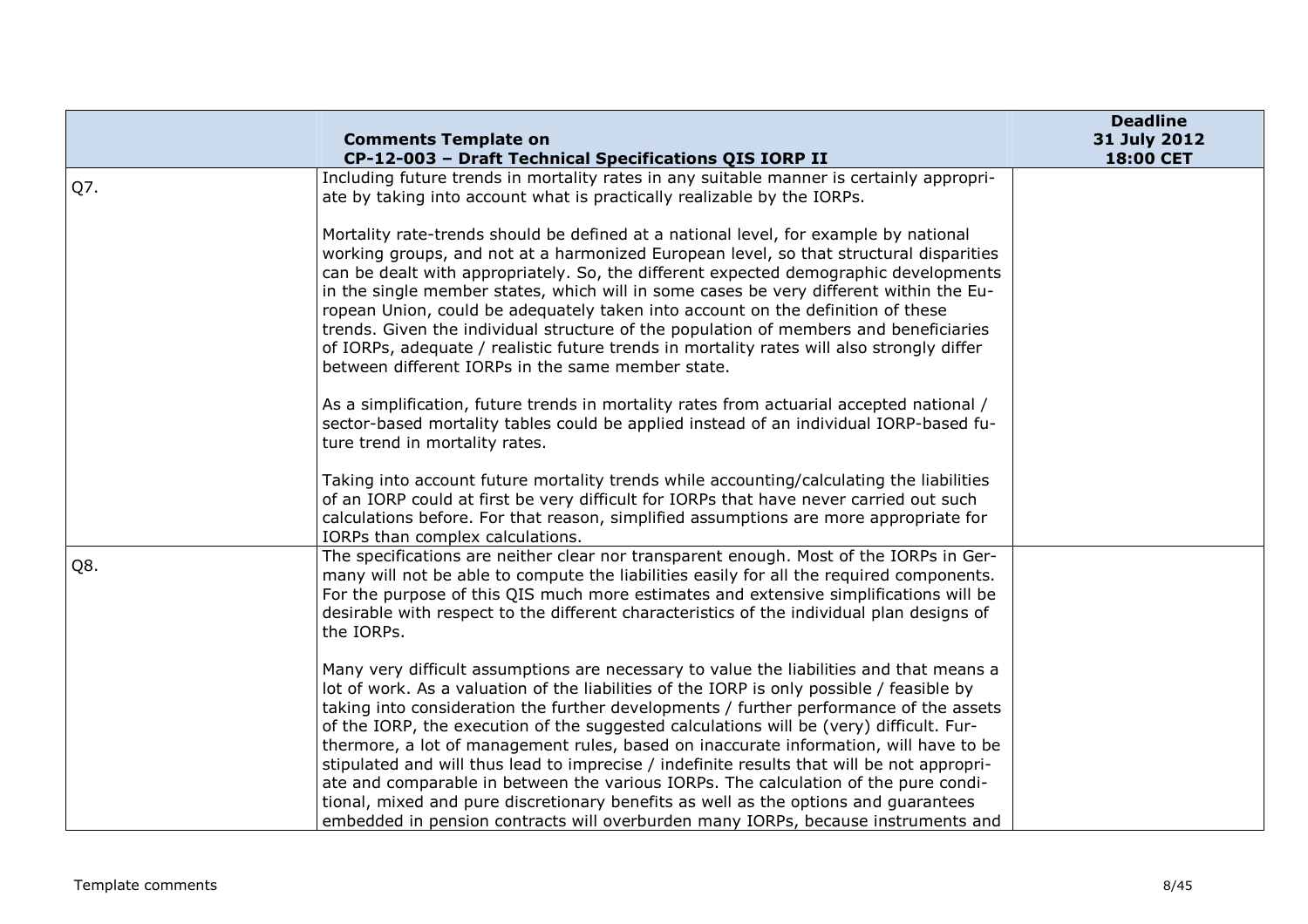|      | <b>Comments Template on</b>                                                                                                                                                                                                                                                                                                                                                                                                                                                                                                                                                      | <b>Deadline</b><br>31 July 2012 |
|------|----------------------------------------------------------------------------------------------------------------------------------------------------------------------------------------------------------------------------------------------------------------------------------------------------------------------------------------------------------------------------------------------------------------------------------------------------------------------------------------------------------------------------------------------------------------------------------|---------------------------------|
|      | CP-12-003 - Draft Technical Specifications QIS IORP II                                                                                                                                                                                                                                                                                                                                                                                                                                                                                                                           | 18:00 CET                       |
|      | methods to carry out such difficult calculations are mostly not readily available to the<br>IORPs. More detailed description of what constitute unconditional, pure conditional,<br>pure discretionary and mixed benefits required.                                                                                                                                                                                                                                                                                                                                              |                                 |
|      | We welcome the specification in HBS.4.53, that defined benefits paid until the death of<br>the beneficiary, are not regarded as an implicit financial guarantee which would have<br>to be valued separately as part of the technical provisions.                                                                                                                                                                                                                                                                                                                                 |                                 |
| Q9.  | The possibility of reducing benefits should be considered in the valuation of the best<br>estimate of liabilities. This is true for any contingent reduction of benefits which is al-<br>lowed according to national law, irrespective of whether a pension protection scheme<br>exists or not.                                                                                                                                                                                                                                                                                  |                                 |
| Q10. | The valuation of sponsor support should be based on publicly and easily accessible<br>data, e.g. historical data or analyst estimates. For multi-employer IORPs it should be<br>sufficient to base the estimate on a few representative sponsors (as recommended in<br>HBS.6.35); since the inclusion of every single sponsor would be excessive. In addition,<br>it appears inappropriate to use for all unrated companies the same rating as for com-<br>panies with rating B or less. Instead, a country-specific or even industry sector specific<br>average should be used. |                                 |
|      | The proposed market consistent valuation method of security mechanisms is overly<br>complicated and in terms of the valuation of the deterministic and stochastic value of<br>sponsor support it is not appropriate.                                                                                                                                                                                                                                                                                                                                                             |                                 |
|      | For the valuation of sponsor support it is crucial that the sponsor has the financial<br>means to close a potential gap within the HBS. For this purpose, the present and fu-<br>ture potential support has to be considered. Therefore, the (probability weighted)<br>maximum value of sponsor support should be taken into account within the HBS, not<br>only a part of it. If the sponsor has the financial ability to fully guarantee a potential<br>gap in the HBS, the value of sponsor support should reflect this and close the gap.                                    |                                 |
|      | The same holds true for the valuation of pension protection schemes (PPS). If the PPS<br>guarantees all relevant benefits, then the value of the PPS closes a potential gap with-<br>in the HBS. In this case there is no need for further calculations.                                                                                                                                                                                                                                                                                                                         |                                 |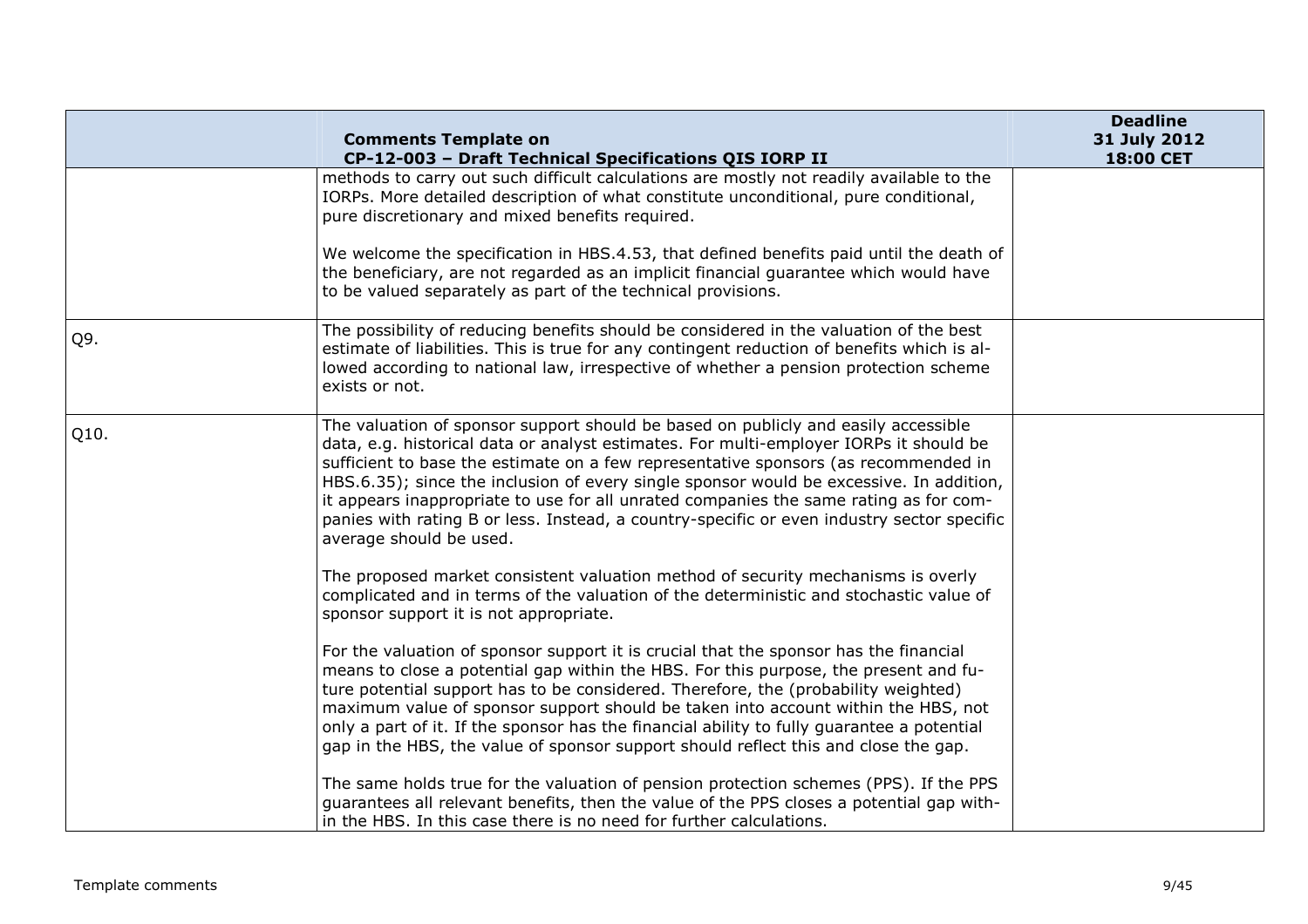|      | <b>Comments Template on</b><br>CP-12-003 - Draft Technical Specifications QIS IORP II                                                                                                                                                                                                                                                                                                                                                                                                                                                                                                                                                                                                                                                                                                                                | <b>Deadline</b><br>31 July 2012<br>18:00 CET |
|------|----------------------------------------------------------------------------------------------------------------------------------------------------------------------------------------------------------------------------------------------------------------------------------------------------------------------------------------------------------------------------------------------------------------------------------------------------------------------------------------------------------------------------------------------------------------------------------------------------------------------------------------------------------------------------------------------------------------------------------------------------------------------------------------------------------------------|----------------------------------------------|
|      | We believe that the loss absorbing effects from sponsor support and PPS should be<br>dealt with together in a way that is as consistent as possible.                                                                                                                                                                                                                                                                                                                                                                                                                                                                                                                                                                                                                                                                 |                                              |
| Q11. | For German IORP's the sponsor support in the case of a payment default isn't inde-<br>pendent of the pension protection scheme (PPS). If the PPS guarantees effectively all<br>relevant benefits, then the value of the PPS closes a potential gap within the HBS. In<br>this case there is no need for further calculations. Only if the member's benefits are<br>not covered by the PPS there is a further calculation necessary.                                                                                                                                                                                                                                                                                                                                                                                  |                                              |
|      | In Germany, the PPS covers effectively all benefits. Furthermore it isn't possible to get<br>the desired information for any single employer without significant expense. Above all,<br>most German employers have no rating at all and are certainly therefore not neces-<br>sarily non-investment grade. It is therefore inappropriate to simply use a default prob-<br>ability of 4.175% for all such companies. Therefore, we believe that it isn't necessary<br>to calculate the (maximum) sponsor support depending on single credit risk or with<br>probability of default. If the calculation of the sponsor support is to be followed regard-<br>less, we therefore believe that every German IORP should value the sponsor support<br>using the credit risk and default probability of the German economy. |                                              |
|      | Also, it is very unusual for a company to always hold the same rating at any time.<br>Thus, for example, Moody's, S&P, Fitch and DBRS often rate the same company differ-<br>ently. We propose that EIOPA deals with this by allowing the highest applicable rating<br>of one of the generally recognised rating agencies to apply.<br>Under German labour law the PSV covers effectively all benefits, thus closing the fund-<br>ing gap. Further, the PSV doesn't pay any future cash-flows to the IORP but directly<br>to the beneficiary. In the event of an employer's default the German IORP reduces the<br>level of benefits to a guarantee level and the PSV will pick up the difference.                                                                                                                   |                                              |
|      | We believe that the loss absorbing effects from sponsor support and PPS should be<br>dealt with together in a way that is as consistent as possible.<br>In practice, recovery is of little importance, complex and very special. It isn't possible<br>to get the information for any single employer without an expensive effort and in good<br>time. If the calculation is to be followed regardless, we therefore believe that every<br>German IORP should value the sponsor support using a recovery rate of the German                                                                                                                                                                                                                                                                                           |                                              |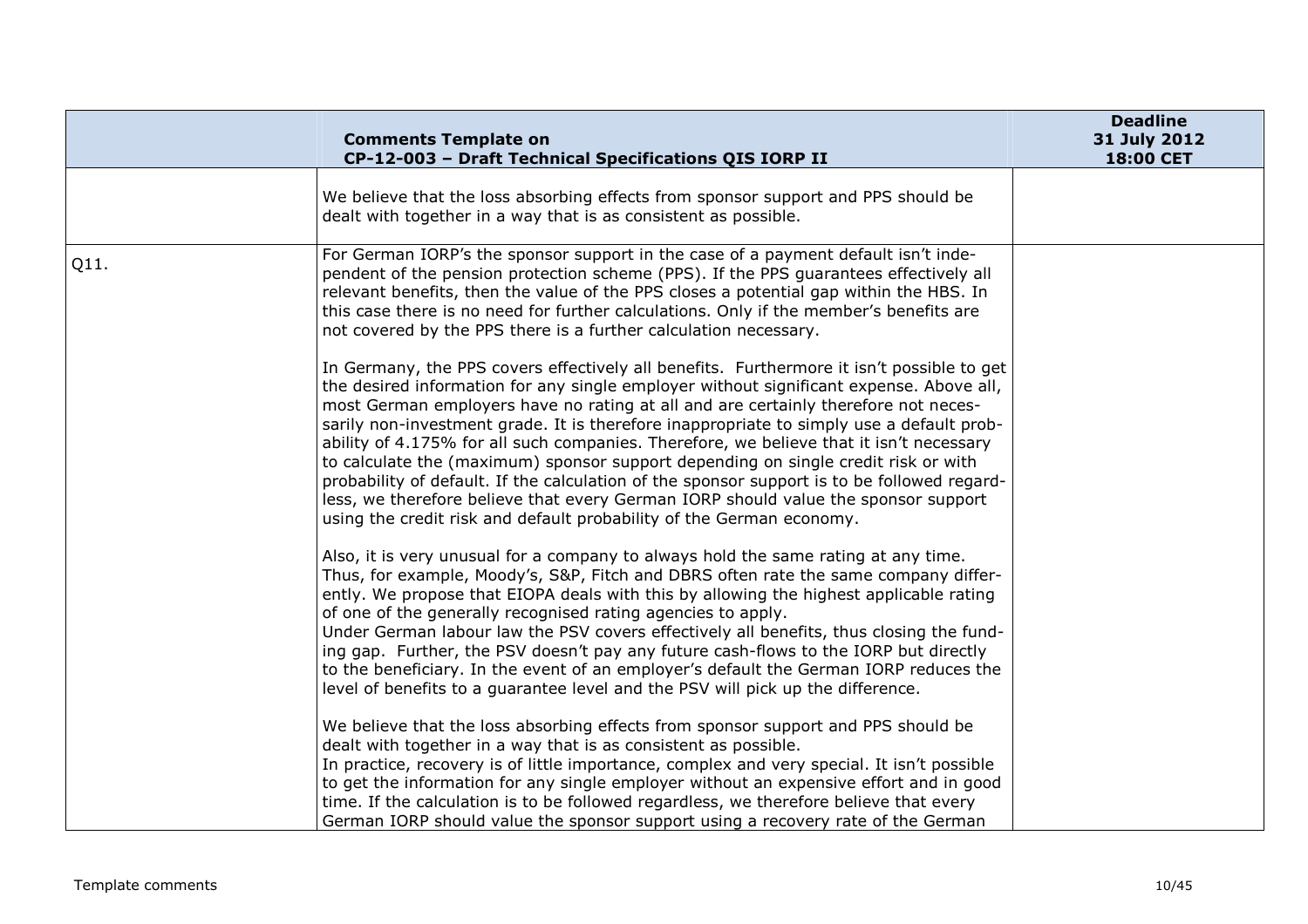|      | <b>Comments Template on</b><br>CP-12-003 - Draft Technical Specifications QIS IORP II                                                                                                                                                                                                                                                                                                                                                                                                                                                                                                                                                                                                                                                                                                                                                                       | <b>Deadline</b><br>31 July 2012<br>18:00 CET |
|------|-------------------------------------------------------------------------------------------------------------------------------------------------------------------------------------------------------------------------------------------------------------------------------------------------------------------------------------------------------------------------------------------------------------------------------------------------------------------------------------------------------------------------------------------------------------------------------------------------------------------------------------------------------------------------------------------------------------------------------------------------------------------------------------------------------------------------------------------------------------|----------------------------------------------|
|      | economy.                                                                                                                                                                                                                                                                                                                                                                                                                                                                                                                                                                                                                                                                                                                                                                                                                                                    |                                              |
| Q12. | For the valuation of sponsor support it is crucial that the sponsor has the financial<br>means to close a potential gap within the HBS. For this purpose, the present and fu-<br>ture potential support has to be considered. Therefore, the (probability weighted)<br>maximum value of sponsor support should be taken into account within the HBS, not<br>only a part of it. If the sponsor has the financial ability to fully guarantee a potential<br>gap in the HBS, the value of sponsor support should reflect this and close the gap.                                                                                                                                                                                                                                                                                                               |                                              |
|      | The same holds true for the valuation of pension protection schemes (PPS). If the PPS<br>guarantees all relevant benefits, then the value of the PPS closes a potential gap with-<br>in the HBS. In this case there is no need for further calculations.<br>In cases where the sponsor support is contractually limited the sponsor support should<br>be calculated with this maximum.                                                                                                                                                                                                                                                                                                                                                                                                                                                                      |                                              |
|      | In all other cases it isn't possible to get the information for any single employer with-<br>out an expensive effort and in good time.                                                                                                                                                                                                                                                                                                                                                                                                                                                                                                                                                                                                                                                                                                                      |                                              |
|      | For multi-employer IORPs it should be sufficient to base the estimate on a few repre-<br>sentative sponsors (as recommended in HBS.6.35); otherwise, the inclusion of every<br>single sponsor would be excessive.                                                                                                                                                                                                                                                                                                                                                                                                                                                                                                                                                                                                                                           |                                              |
|      | The proposed market consistent valuation method of security mechanisms is overly<br>complicated and in terms of the valuation of the deterministic and stochastic value of<br>sponsor support it is inappropriate.                                                                                                                                                                                                                                                                                                                                                                                                                                                                                                                                                                                                                                          |                                              |
| Q13. | No. A simple upward shift of the yield curve does not reflect the long term nature of<br>pension liabilities. The 50bp shift appears to be arbitrary though. Given the historical<br>range of interest rates and the duration of pension liabilities often significantly exceed-<br>ing 15 or 20 years, a simple vertical shift of 50 basis points is not sufficient to reflect<br>the nature of pension liabilities. Also, a simple vertical shift does not resolve the prob-<br>lem that market-based risk free interest rates are quite volatile whilst the liabilities are<br>not. So, using an interest rate as proposed for 'Level A' valuation sets inconsistent<br>management incentives for a pension fund that should be a steady long-term investor<br>in capital markets. In general, a 'best estimate' valuation of pension liabilities should |                                              |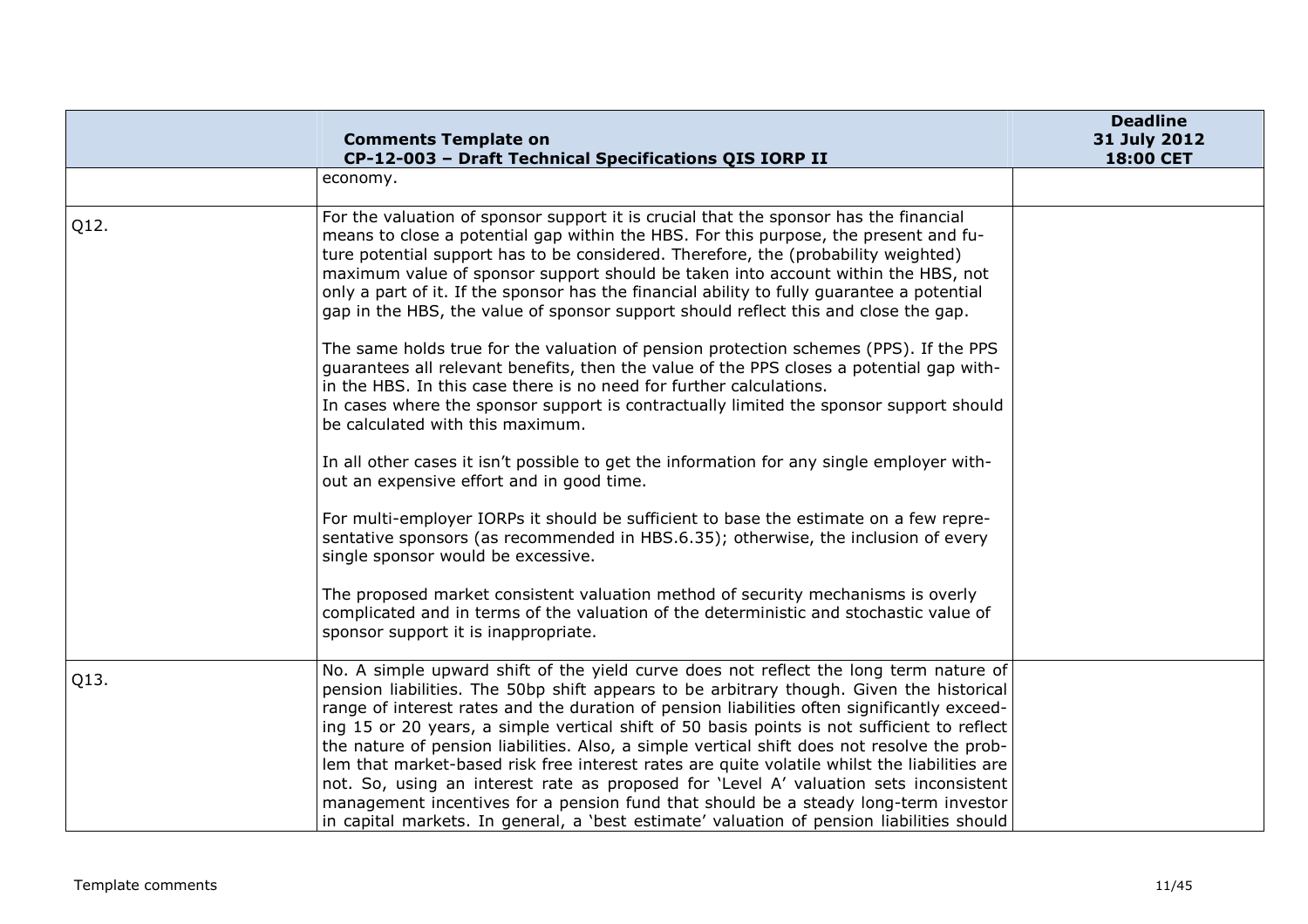|      | <b>Comments Template on</b>                                                                                                                                                                                                                                                                                                                                                                                                                                                                                                                                                                                                                                                                                                                                                                                                                                                                                                                                                                                                                                                                                                                                                                                                                                                                                                                                                                                                                                                                                                                                                                                                                                                                                                                                                             | <b>Deadline</b><br>31 July 2012 |
|------|-----------------------------------------------------------------------------------------------------------------------------------------------------------------------------------------------------------------------------------------------------------------------------------------------------------------------------------------------------------------------------------------------------------------------------------------------------------------------------------------------------------------------------------------------------------------------------------------------------------------------------------------------------------------------------------------------------------------------------------------------------------------------------------------------------------------------------------------------------------------------------------------------------------------------------------------------------------------------------------------------------------------------------------------------------------------------------------------------------------------------------------------------------------------------------------------------------------------------------------------------------------------------------------------------------------------------------------------------------------------------------------------------------------------------------------------------------------------------------------------------------------------------------------------------------------------------------------------------------------------------------------------------------------------------------------------------------------------------------------------------------------------------------------------|---------------------------------|
|      | CP-12-003 - Draft Technical Specifications QIS IORP II<br>not be based on risk free rates of return but rather - as supposed by IAS19 and US-<br>GAAP (ASC 715/FAS 87) - closer to a high quality corporate bond yield. The 'Level B'<br>discount rate in this sense much more appropriately (if amended $-$ see comment on<br>Q14) reflects the nature of pension liabilities.<br>In addition, independently of the measure for the discount rates a long-term moving<br>average of interest rates should be considered where the term for calculating the av-<br>erage should be close to an average duration of pension liabilities.<br>The suggested matching premium concept as specified in Annex $2 - at$ least from a<br>German point of view - does not seems to be in step with actual practice and seems to<br>be quite theoretical in nature. Managing a pension fund or part of it under such restric-<br>tive conditions may even cause serious danger for the funding level since the man-<br>agement could not react on changing market conditions which are typically difficult to<br>foresee at all times.                                                                                                                                                                                                                                                                                                                                                                                                                                                                                                                                                                                                                                                            | 18:00 CET                       |
| Q14. | In principle, the suggested approach for determining 'Level B' discount rates is a step<br>in the right direction (cf. $Q13$ ). Actually, we are convinced that the use of a 'Level B'<br>type of discounts rate is an absolute must if the HBS is pursued. However, the cluster-<br>ing in the suggested asset classes seems to be too rough to capture the return charac-<br>teristics of typical German IORP portfolios. Also, given the restrictions in the depth of<br>the market, IORPs often have to invest to a certain extent in single A rated bonds is-<br>sued by corporates or financials since there are not enough AA or AAA investment op-<br>portunities. The assumption made in HBS.8.18 that the remaining part of the fixed<br>income portfolio is assumed to have the same average yield as the supposed fixed<br>income asset classes thus fails to capture reality. (see also our comment in "General"<br>as to depth and efficiency of capital markets)<br>Supposing a 3% risk premium for the whole bundle of non-fixed income assets from<br>historical evidence appears to be too low, especially when added to historically abnor-<br>mal fixed-income interest rates. At the least, a premium of 3.5% to 4.0% would be<br>recommended. When doing so real estate investment should be segregated and could<br>be accounted for with the suggested risk premium of 3%.<br>As mentioned above, we believe that, given the long-term nature of pension liabilities,<br>the nominal rates used should not be predominantly influenced by the current interest<br>rates' level but rather by expected long-term equilibrium conditions. The fixed income<br>yield should therefore reflect a long-term historical average and the duration of liabili-<br>ties. |                                 |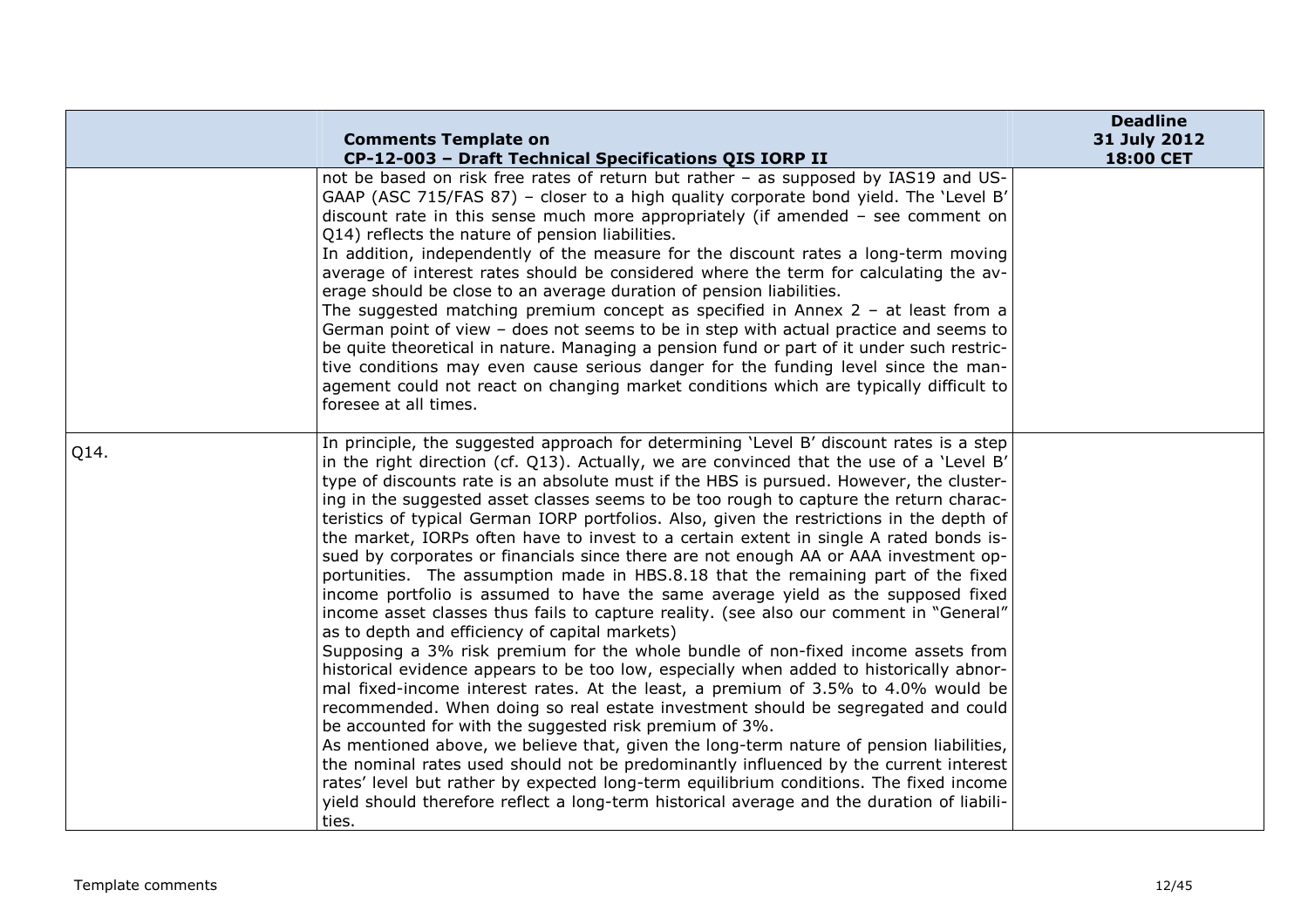|      | <b>Comments Template on</b><br>CP-12-003 - Draft Technical Specifications QIS IORP II                                                                                                                                                                                                                                                                                                                                                                                                                                                                                                                                                                                                                                                                                                                                                                                                                                                                                                                                                                                                                                 | <b>Deadline</b><br>31 July 2012<br>18:00 CET |
|------|-----------------------------------------------------------------------------------------------------------------------------------------------------------------------------------------------------------------------------------------------------------------------------------------------------------------------------------------------------------------------------------------------------------------------------------------------------------------------------------------------------------------------------------------------------------------------------------------------------------------------------------------------------------------------------------------------------------------------------------------------------------------------------------------------------------------------------------------------------------------------------------------------------------------------------------------------------------------------------------------------------------------------------------------------------------------------------------------------------------------------|----------------------------------------------|
|      |                                                                                                                                                                                                                                                                                                                                                                                                                                                                                                                                                                                                                                                                                                                                                                                                                                                                                                                                                                                                                                                                                                                       |                                              |
| Q15. | Setting these two assumptions without any justification appears very arbitrary indeed!<br>Given the variety of plan rules with respect to the degree to which benefits and thus<br>liabilities are influenced by inflation and salary development, the assumptions as to<br>these two parameters can be very important or not at all with respect to pension liabil-<br>ities. They may significantly differ between countries and economies, with respect to<br>salary increases, even between industries within one country. Also, depending on the<br>economical dynamics and developments they may even change significantly their level<br>over time. Thus IORPs themselves should be allowed to select appropriate assump-<br>tions, for instance as implied by financial markets. However, this must be consistent to<br>the method of deriving a discount (smoothing, equilibrium rates, etc. $-$ cf. comments<br>on Q13). Alternatively, if more standardisation is desired, inflation and salary assump-<br>tions should be set on a country specific basis by member states' supervisory authori-<br>ties. |                                              |
| Q16. | The stress scenarios are the same as for life (re)insurers and therefore technically un-<br>derstandable only for actuarial specialists in this field. The approach is extremely hard<br>to handle in particular for smaller IORPs. We expect that the costs will be not appro-<br>priate and this circumstance will reduce the number of participants so that the infor-<br>mation value is questionable.                                                                                                                                                                                                                                                                                                                                                                                                                                                                                                                                                                                                                                                                                                            |                                              |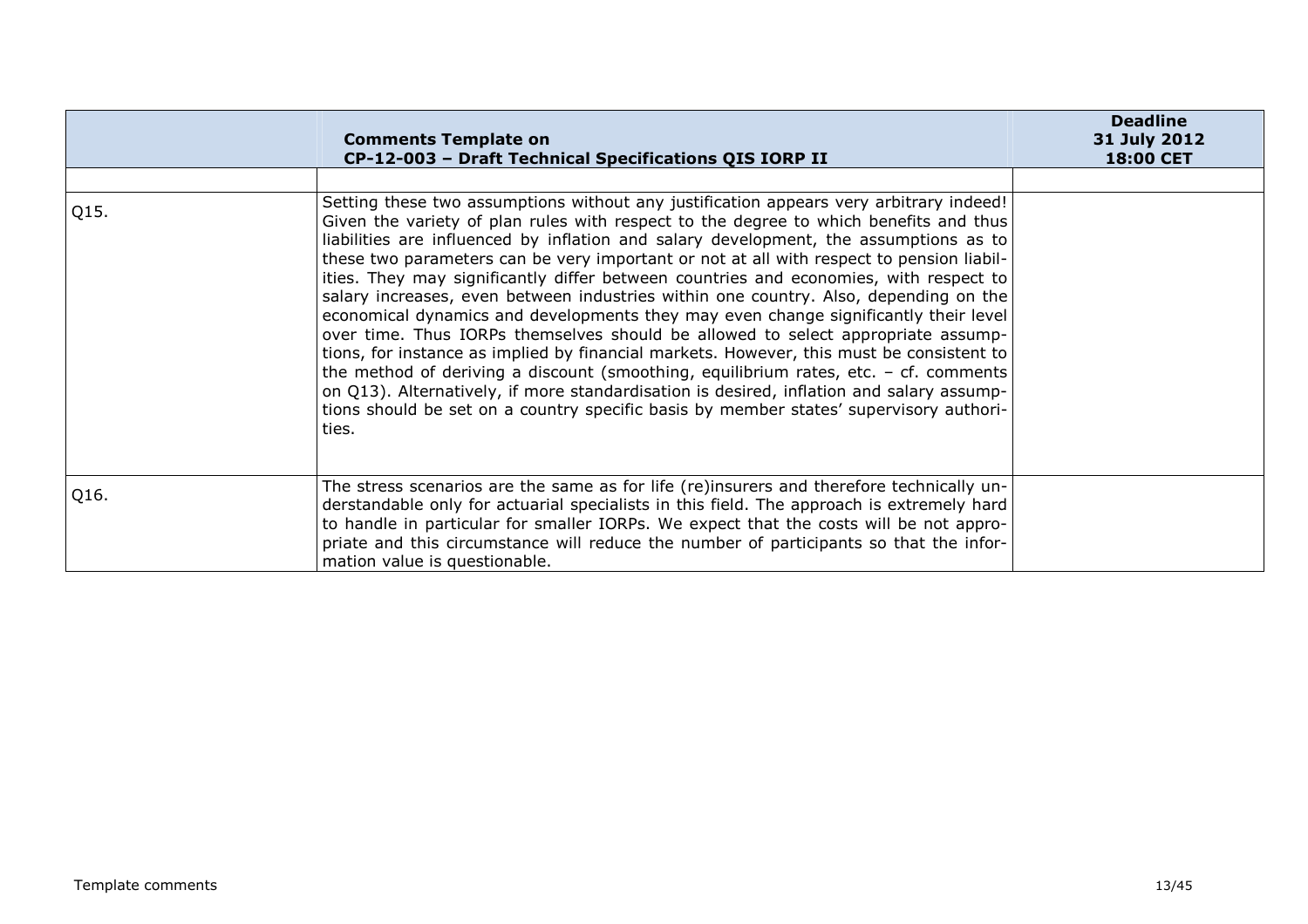|      | <b>Comments Template on</b>                                                                                                                                                                                                                                                                                                                                                                                                                                                                                                                                                                                                                                                                                                                                                                                                                                                                                                                                                                                                                             | <b>Deadline</b><br>31 July 2012 |
|------|---------------------------------------------------------------------------------------------------------------------------------------------------------------------------------------------------------------------------------------------------------------------------------------------------------------------------------------------------------------------------------------------------------------------------------------------------------------------------------------------------------------------------------------------------------------------------------------------------------------------------------------------------------------------------------------------------------------------------------------------------------------------------------------------------------------------------------------------------------------------------------------------------------------------------------------------------------------------------------------------------------------------------------------------------------|---------------------------------|
|      | CP-12-003 - Draft Technical Specifications QIS IORP II                                                                                                                                                                                                                                                                                                                                                                                                                                                                                                                                                                                                                                                                                                                                                                                                                                                                                                                                                                                                  | <b>18:00 CET</b>                |
| Q17. | The risks in the specification are the same as for the life insurance industry. But for<br>German IORPs the following risks should not be included in the calculation of the SCR<br>as they are not likely to be so material:<br>• Health risk<br>Operational risk<br>Intangible asset risk module<br>• Benefit option risk<br>• Pension revision risk<br>• Pension catastrophe risk sub-module<br>We cannot identify any additional risks that should be considered in the calculation of<br>the SCR.<br>The interest rate risk does not reflect the long term nature of pension liabilities and<br>does not resolve the problem that market-based risk free interest rates are quite vola-<br>tile whilst the liabilities are not. So, using such an interest rate stress sets inconsistent<br>management incentives for a pension fund that should be a steady long-term investor<br>in capital markets.<br>The property shock (instantaneous decrease of 25%) is too high and does not reflect<br>the risk of property-investments of German IORPs. |                                 |
|      | Furthermore, there is an element of double counting in the requirement to assume a<br>20% decrease in mortality rates as the best estimate used in calculation of the tech-<br>nical provisions already includes allows for future improvements in longevity                                                                                                                                                                                                                                                                                                                                                                                                                                                                                                                                                                                                                                                                                                                                                                                            |                                 |
|      | The given approach is extremely hard to handle in particular for smaller IORPs. We<br>expect that the costs will be not appropriate and this circumstance will reduce the<br>number of participants so that the information value is questionable.                                                                                                                                                                                                                                                                                                                                                                                                                                                                                                                                                                                                                                                                                                                                                                                                      |                                 |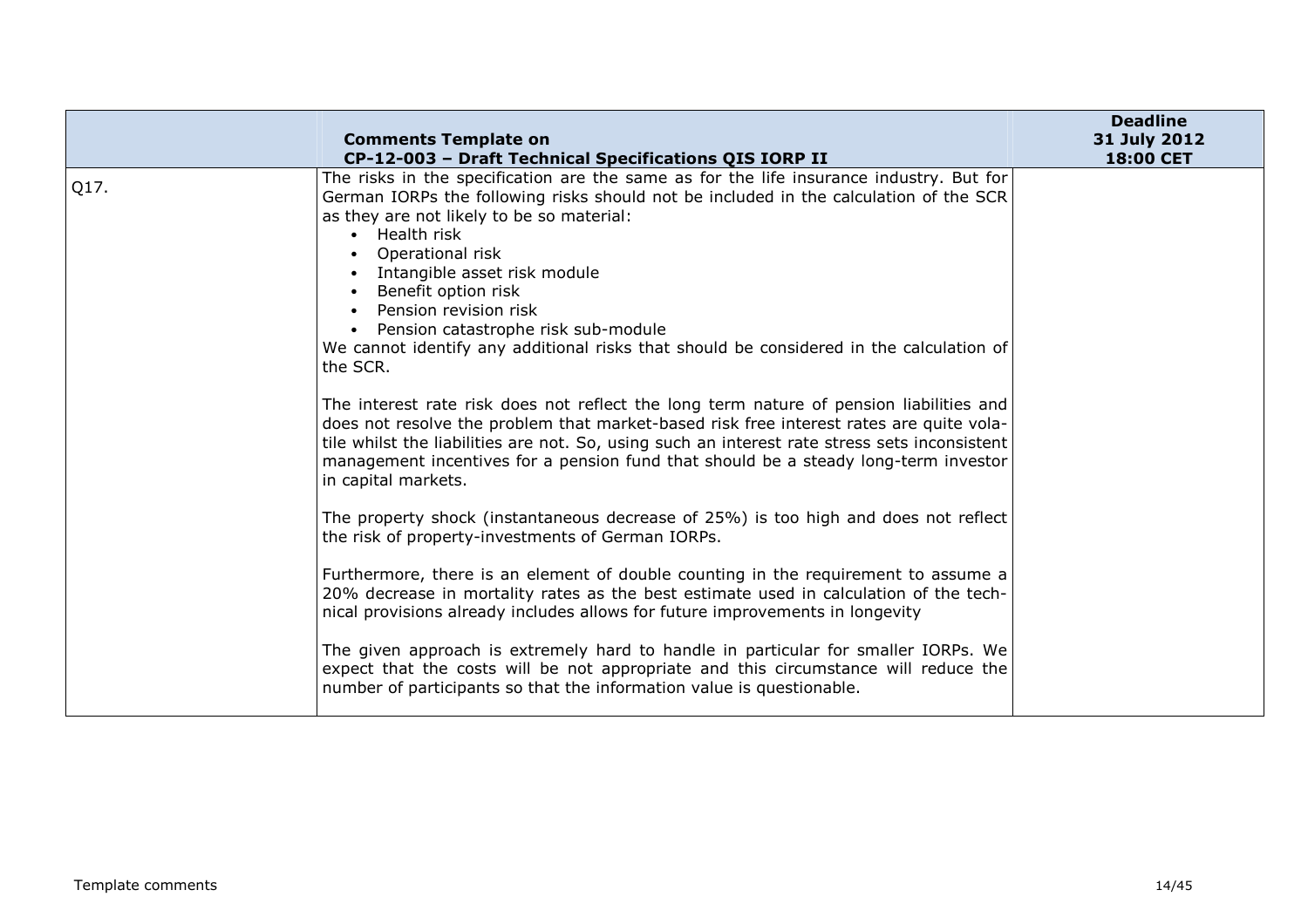|      |                                                                                                                                                                                                                                                                                                                                                                                                                                                                                                                                                                                                                                                                                                                                                                                                                                                                                                                                                            | <b>Deadline</b>           |
|------|------------------------------------------------------------------------------------------------------------------------------------------------------------------------------------------------------------------------------------------------------------------------------------------------------------------------------------------------------------------------------------------------------------------------------------------------------------------------------------------------------------------------------------------------------------------------------------------------------------------------------------------------------------------------------------------------------------------------------------------------------------------------------------------------------------------------------------------------------------------------------------------------------------------------------------------------------------|---------------------------|
|      | <b>Comments Template on</b>                                                                                                                                                                                                                                                                                                                                                                                                                                                                                                                                                                                                                                                                                                                                                                                                                                                                                                                                | 31 July 2012<br>18:00 CET |
| Q18. | CP-12-003 - Draft Technical Specifications QIS IORP II<br>We welcome that the loss absorbing capacity of adjustment mechanisms and security<br>mechanisms in principle are taken into account in the calculation of the SCR. But the<br>concrete way in which the loss-absorbing capacity is taken into account is inappropri-<br>ate. Specific details on how to calculate the net SCR parts are missing. In the case of a<br>material funding deficit, many German IORPs are forced at first to reduce future profit<br>participation rates, then to absorb the net worth and finally to call for the security<br>mechanism (all types of sponsor support and pension protection schemes). Therefore<br>it is necessary to consider this sequential order, when calculating the adjustment for<br>loss-absorbency of technical provisions and security mechanisms.<br>The given approach is extremely hard to handle in particular for smaller IORPs. We |                           |
|      | expect that the costs will be not appropriate and this circumstance will reduce the<br>number of participants so that the information value is questionable.                                                                                                                                                                                                                                                                                                                                                                                                                                                                                                                                                                                                                                                                                                                                                                                               |                           |
| Q19. | The operational risk calculation is in line with the calculation for life insurance busi-<br>ness. Only if the IORP's risks that are to be included within the Operational risk mod-<br>ule are similar to those of a life insurance company, are the calculations appropriate.<br>We do not believe this to be the case.                                                                                                                                                                                                                                                                                                                                                                                                                                                                                                                                                                                                                                  |                           |
|      | The given approach is extremely hard to handle in particular for smaller IORPs. We<br>expect that the costs will be not appropriate and this circumstance will reduce the<br>number of participants so that the information value is questionable.                                                                                                                                                                                                                                                                                                                                                                                                                                                                                                                                                                                                                                                                                                         |                           |
| Q20. | The same simplifications as for life insures are used. Some of the basic calculations are<br>too complex and will overburden IORPs - given the expected materiality of the risk and<br>the purpose of this QIS - and certain risk categories are not relevant for IORPs.                                                                                                                                                                                                                                                                                                                                                                                                                                                                                                                                                                                                                                                                                   |                           |
|      | The given approach is extremely hard to handle in particular for smaller IORPs. We<br>expect that the costs will be not appropriate and this circumstance will reduce the<br>number of participants so that the information value is questionable.                                                                                                                                                                                                                                                                                                                                                                                                                                                                                                                                                                                                                                                                                                         |                           |
| Q21. | The sponsor default risk should not be part in the SCR calculation, because the proba-<br>bility of the sponsor's default risk is already considered in the formula of the maxi-<br>mum sponsor support.                                                                                                                                                                                                                                                                                                                                                                                                                                                                                                                                                                                                                                                                                                                                                   |                           |
|      | The given approach is extremely hard to handle in particular for smaller IORPs. We                                                                                                                                                                                                                                                                                                                                                                                                                                                                                                                                                                                                                                                                                                                                                                                                                                                                         |                           |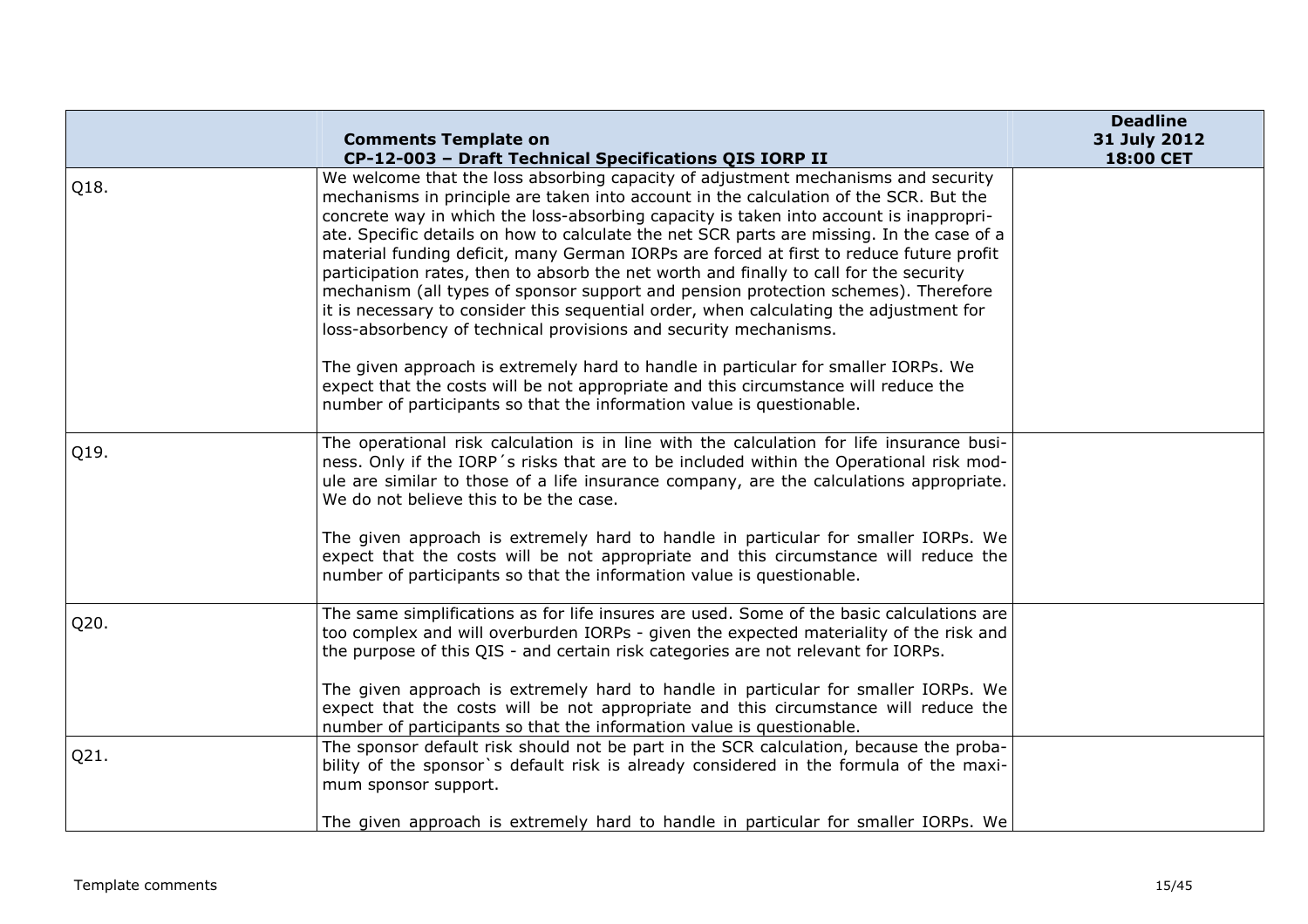|        | <b>Comments Template on</b>                                                                                                                                                                                                                        | <b>Deadline</b><br>31 July 2012 |
|--------|----------------------------------------------------------------------------------------------------------------------------------------------------------------------------------------------------------------------------------------------------|---------------------------------|
|        | CP-12-003 - Draft Technical Specifications QIS IORP II                                                                                                                                                                                             | 18:00 CET                       |
|        | expect that the costs will be not appropriate and this circumstance will reduce the<br>number of participants so that the information value is questionable.                                                                                       |                                 |
| Q22.   | The Benefit option risk sub-module has the same content as the lapse risk module for<br>life insurers.                                                                                                                                             |                                 |
|        | The given approach is extremely hard to handle in particular for smaller IORPs. We<br>expect that the costs will be not appropriate and this circumstance will reduce the<br>number of participants so that the information value is questionable. |                                 |
| Q23.   | It is complex and thus expensive to include all these risk mitigating effects into a cash<br>flow projection.                                                                                                                                      |                                 |
|        | The given approach is extremely hard to handle in particular for smaller IORPs. We<br>expect that the costs will be not appropriate and this circumstance will reduce the<br>number of participants so that the information value is questionable. |                                 |
| I.1.1. |                                                                                                                                                                                                                                                    |                                 |
| I.1.2. |                                                                                                                                                                                                                                                    |                                 |
| I.1.3. |                                                                                                                                                                                                                                                    |                                 |
| I.1.4. |                                                                                                                                                                                                                                                    |                                 |
| I.1.5. |                                                                                                                                                                                                                                                    |                                 |
| I.2.1. |                                                                                                                                                                                                                                                    |                                 |
| I.2.2. |                                                                                                                                                                                                                                                    |                                 |
| I.2.3. |                                                                                                                                                                                                                                                    |                                 |
| I.2.4. |                                                                                                                                                                                                                                                    |                                 |
| I.2.5. |                                                                                                                                                                                                                                                    |                                 |
| I.2.6. |                                                                                                                                                                                                                                                    |                                 |
| I.3.1. |                                                                                                                                                                                                                                                    |                                 |
| I.3.2. |                                                                                                                                                                                                                                                    |                                 |
| I.4.1. |                                                                                                                                                                                                                                                    |                                 |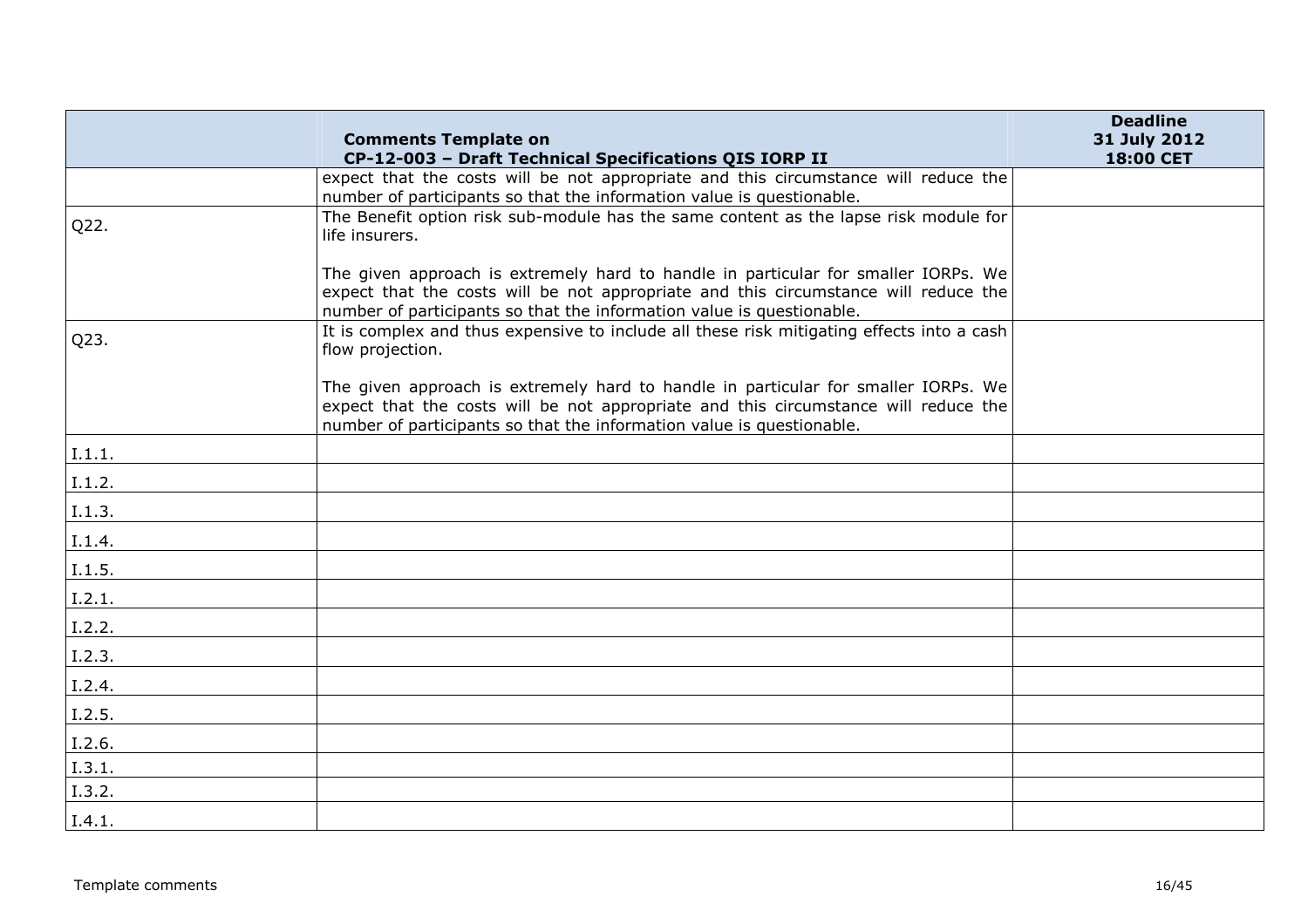|         | <b>Comments Template on</b>                            | <b>Deadline</b><br>31 July 2012 |
|---------|--------------------------------------------------------|---------------------------------|
|         | CP-12-003 - Draft Technical Specifications QIS IORP II | 18:00 CET                       |
| I.4.2.  |                                                        |                                 |
| I.4.3.  |                                                        |                                 |
| I.4.4.  |                                                        |                                 |
| I.4.5.  |                                                        |                                 |
| I.4.6.  |                                                        |                                 |
| I.4.7.  |                                                        |                                 |
| I.4.8.  |                                                        |                                 |
| I.4.9.  |                                                        |                                 |
| I.4.10. |                                                        |                                 |
| I.4.11. |                                                        |                                 |
| I.4.12. |                                                        |                                 |
| I.4.13. |                                                        |                                 |
| I.4.14. |                                                        |                                 |
| I.4.15. |                                                        |                                 |
| I.4.16. |                                                        |                                 |
| I.4.17. |                                                        |                                 |
| I.4.18. |                                                        |                                 |
| I.4.19. |                                                        |                                 |
| I.4.20. |                                                        |                                 |
| I.4.21. |                                                        |                                 |
| I.4.22. |                                                        |                                 |
| I.5.1.  |                                                        |                                 |
| I.5.2.  |                                                        |                                 |
| I.5.3.  |                                                        |                                 |
| I.5.4.  |                                                        |                                 |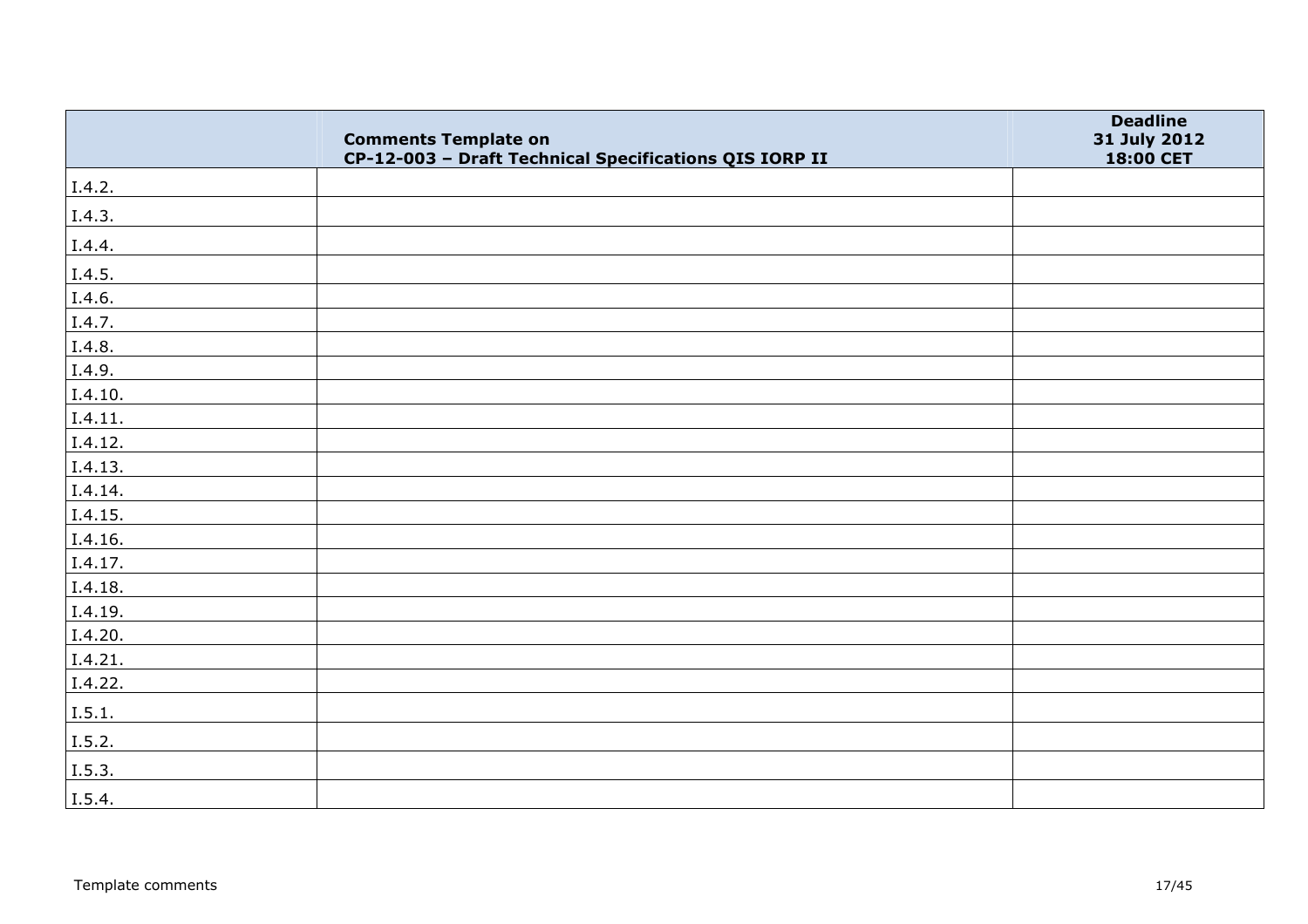|         | <b>Comments Template on</b>                            | <b>Deadline</b><br>31 July 2012 |
|---------|--------------------------------------------------------|---------------------------------|
|         | CP-12-003 - Draft Technical Specifications QIS IORP II | 18:00 CET                       |
| 1.5.5.  |                                                        |                                 |
| I.5.6.  |                                                        |                                 |
| 1.5.7.  |                                                        |                                 |
| I.5.8.  |                                                        |                                 |
| I.6.1.  |                                                        |                                 |
| 1.6.2.  |                                                        |                                 |
| I.6.3.  |                                                        |                                 |
| I.7.1.  |                                                        |                                 |
| I.7.2.  |                                                        |                                 |
| 1.7.3.  |                                                        |                                 |
| I.7.4.  |                                                        |                                 |
| I.7.5.  |                                                        |                                 |
| I.8.1.  |                                                        |                                 |
| I.8.2.  |                                                        |                                 |
| I.8.3.  |                                                        |                                 |
| I.8.4.  |                                                        |                                 |
| I.8.5.  |                                                        |                                 |
| I.8.6.  |                                                        |                                 |
| I.9.1.  |                                                        |                                 |
| I.9.2.  |                                                        |                                 |
| I.9.3.  |                                                        |                                 |
| I.10.1. |                                                        |                                 |
| I.10.2. |                                                        |                                 |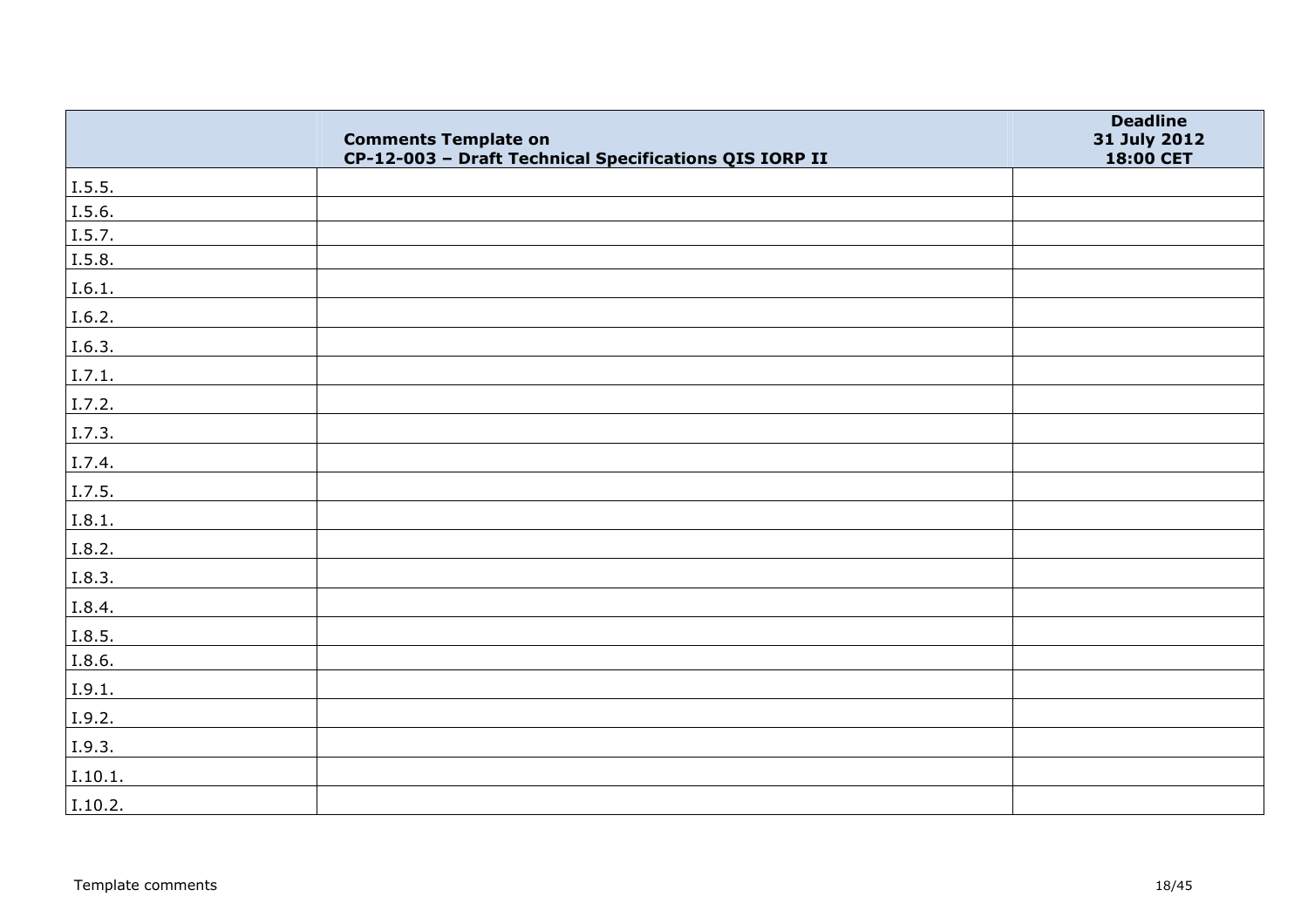|           | <b>Comments Template on</b><br>CP-12-003 - Draft Technical Specifications QIS IORP II                                           | <b>Deadline</b><br>31 July 2012<br>18:00 CET |
|-----------|---------------------------------------------------------------------------------------------------------------------------------|----------------------------------------------|
| I.10.3.   |                                                                                                                                 |                                              |
| I.10.4    |                                                                                                                                 |                                              |
| I.11.1    |                                                                                                                                 |                                              |
| HBS.1.1.  |                                                                                                                                 |                                              |
| HBS.2.1.  |                                                                                                                                 |                                              |
| HBS.2.2.  |                                                                                                                                 |                                              |
| HBS.2.3.  |                                                                                                                                 |                                              |
| HBS.2.4.  |                                                                                                                                 |                                              |
| HBS.2.5.  |                                                                                                                                 |                                              |
| HBS.2.6.  |                                                                                                                                 |                                              |
| HBS.2.7.  |                                                                                                                                 |                                              |
| HBS.2.8.  |                                                                                                                                 |                                              |
| HBS.3.1.  |                                                                                                                                 |                                              |
| HBS.3.2.  |                                                                                                                                 |                                              |
| HBS.3.3.  |                                                                                                                                 |                                              |
| HBS.3.4.  |                                                                                                                                 |                                              |
| HBS.3.5.  |                                                                                                                                 |                                              |
| HBS.3.6.  |                                                                                                                                 |                                              |
| HBS.3.7.  | In "QIS 5 Technical Specifications" the same notation fault in the description of SCR<br>Lapse <sub>mass (</sub> 7.54) is made. |                                              |
| HBS.3.8.  |                                                                                                                                 |                                              |
| HBS.3.9.  |                                                                                                                                 |                                              |
| HBS.3.10. |                                                                                                                                 |                                              |
| HBS.3.11. |                                                                                                                                 |                                              |
| HBS.3.12. |                                                                                                                                 |                                              |
| HBS.3.13. |                                                                                                                                 |                                              |
| HBS.3.14. |                                                                                                                                 |                                              |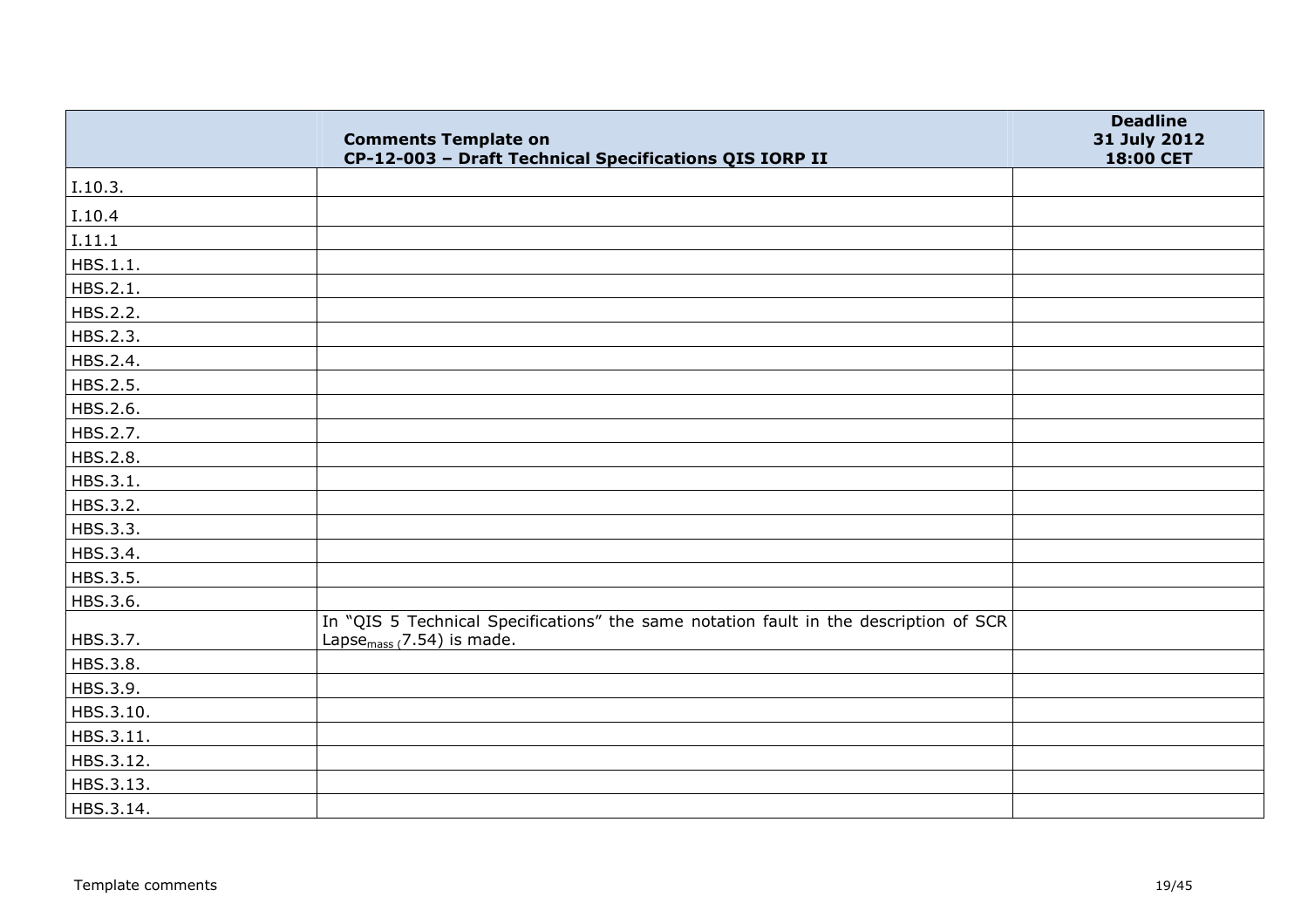|           | <b>Comments Template on</b><br>CP-12-003 - Draft Technical Specifications QIS IORP II | <b>Deadline</b><br>31 July 2012<br>18:00 CET |
|-----------|---------------------------------------------------------------------------------------|----------------------------------------------|
| HBS.3.15. |                                                                                       |                                              |
| HBS.3.16. |                                                                                       |                                              |
| HBS.3.17. |                                                                                       |                                              |
| HBS.3.18. |                                                                                       |                                              |
| HBS.3.19. |                                                                                       |                                              |
| HBS.3.20. |                                                                                       |                                              |
| HBS.3.21. |                                                                                       |                                              |
| HBS.3.22. |                                                                                       |                                              |
| HBS.3.23. |                                                                                       |                                              |
| HBS.3.24. |                                                                                       |                                              |
| HBS.3.25. |                                                                                       |                                              |
| HBS.3.26. |                                                                                       |                                              |
| HBS.3.27. |                                                                                       |                                              |
| HBS.3.28. |                                                                                       |                                              |
| HBS.3.29. |                                                                                       |                                              |
| HBS.4.1.  |                                                                                       |                                              |
| HBS.4.2.  |                                                                                       |                                              |
| HBS.4.3.  |                                                                                       |                                              |
| HBS.4.4.  |                                                                                       |                                              |
| HBS.4.5.  |                                                                                       |                                              |
| HBS.4.6.  |                                                                                       |                                              |
| HBS.4.7.  |                                                                                       |                                              |
| HBS.4.8.  |                                                                                       |                                              |
| HBS.4.9.  |                                                                                       |                                              |
| HBS.4.10. |                                                                                       |                                              |
| HBS.4.11. |                                                                                       |                                              |
| HBS.4.12. |                                                                                       |                                              |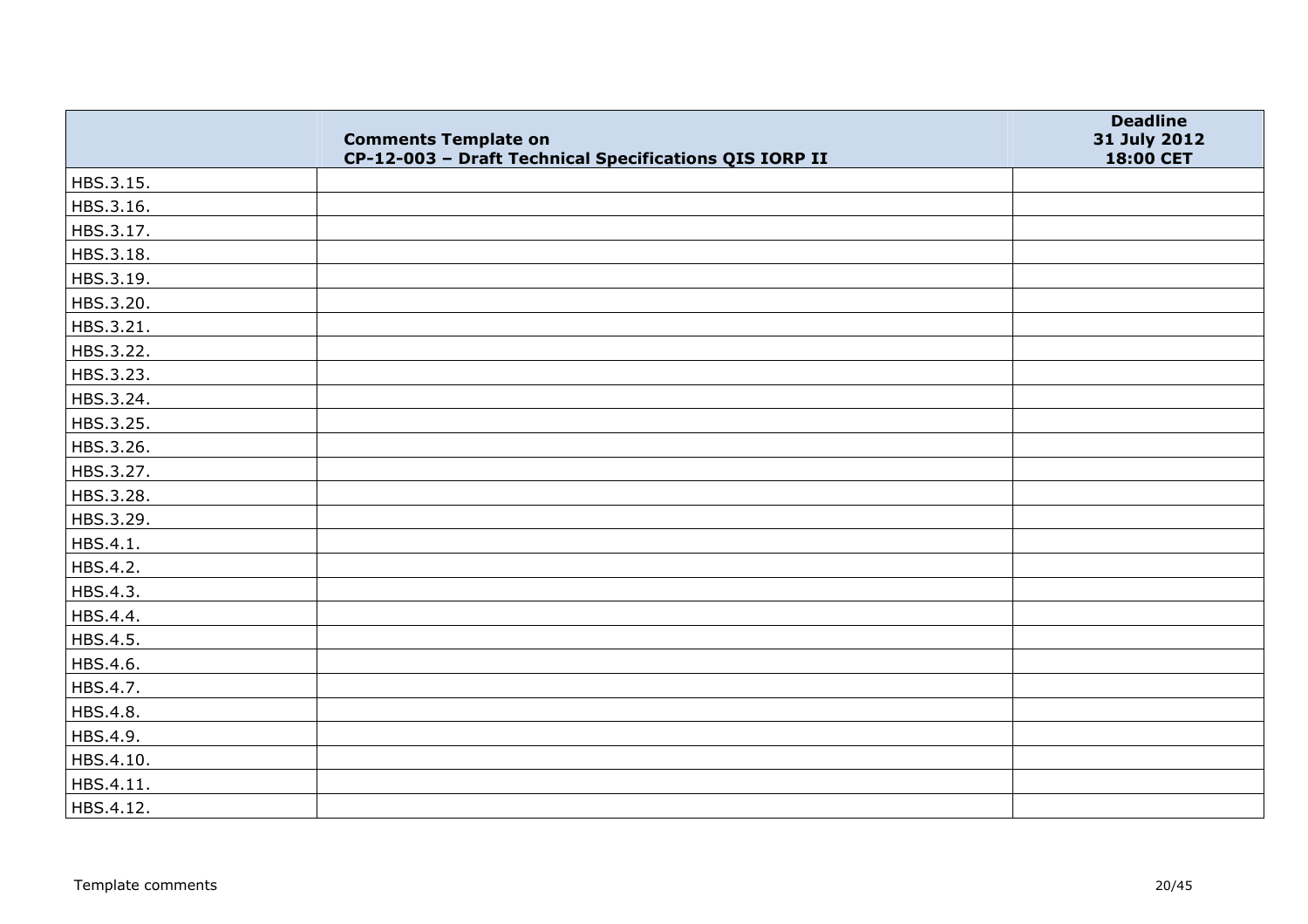|           | <b>Comments Template on</b><br>CP-12-003 - Draft Technical Specifications QIS IORP II | <b>Deadline</b><br>31 July 2012<br>18:00 CET |
|-----------|---------------------------------------------------------------------------------------|----------------------------------------------|
| HBS.4.13. |                                                                                       |                                              |
| HBS.4.14. |                                                                                       |                                              |
| HBS.4.15. |                                                                                       |                                              |
| HBS.4.16. |                                                                                       |                                              |
| HBS.4.17. |                                                                                       |                                              |
| HBS.4.18. |                                                                                       |                                              |
| HBS.4.19. |                                                                                       |                                              |
| HBS.4.20. |                                                                                       |                                              |
| HBS.4.21. |                                                                                       |                                              |
| HBS.4.22. |                                                                                       |                                              |
| HBS.4.23. |                                                                                       |                                              |
| HBS.4.24. |                                                                                       |                                              |
| HBS.4.25. |                                                                                       |                                              |
| HBS.4.26. |                                                                                       |                                              |
| HBS.4.27. |                                                                                       |                                              |
| HBS.4.28. |                                                                                       |                                              |
| HBS.4.29. |                                                                                       |                                              |
| HBS.4.30. |                                                                                       |                                              |
| HBS.4.31. |                                                                                       |                                              |
| HBS.4.32. |                                                                                       |                                              |
| HBS.4.33. |                                                                                       |                                              |
| HBS.4.34. |                                                                                       |                                              |
| HBS.4.35. |                                                                                       |                                              |
| HBS.4.36. |                                                                                       |                                              |
| HBS.4.37. |                                                                                       |                                              |
| HBS.4.38. |                                                                                       |                                              |
| HBS.4.39. |                                                                                       |                                              |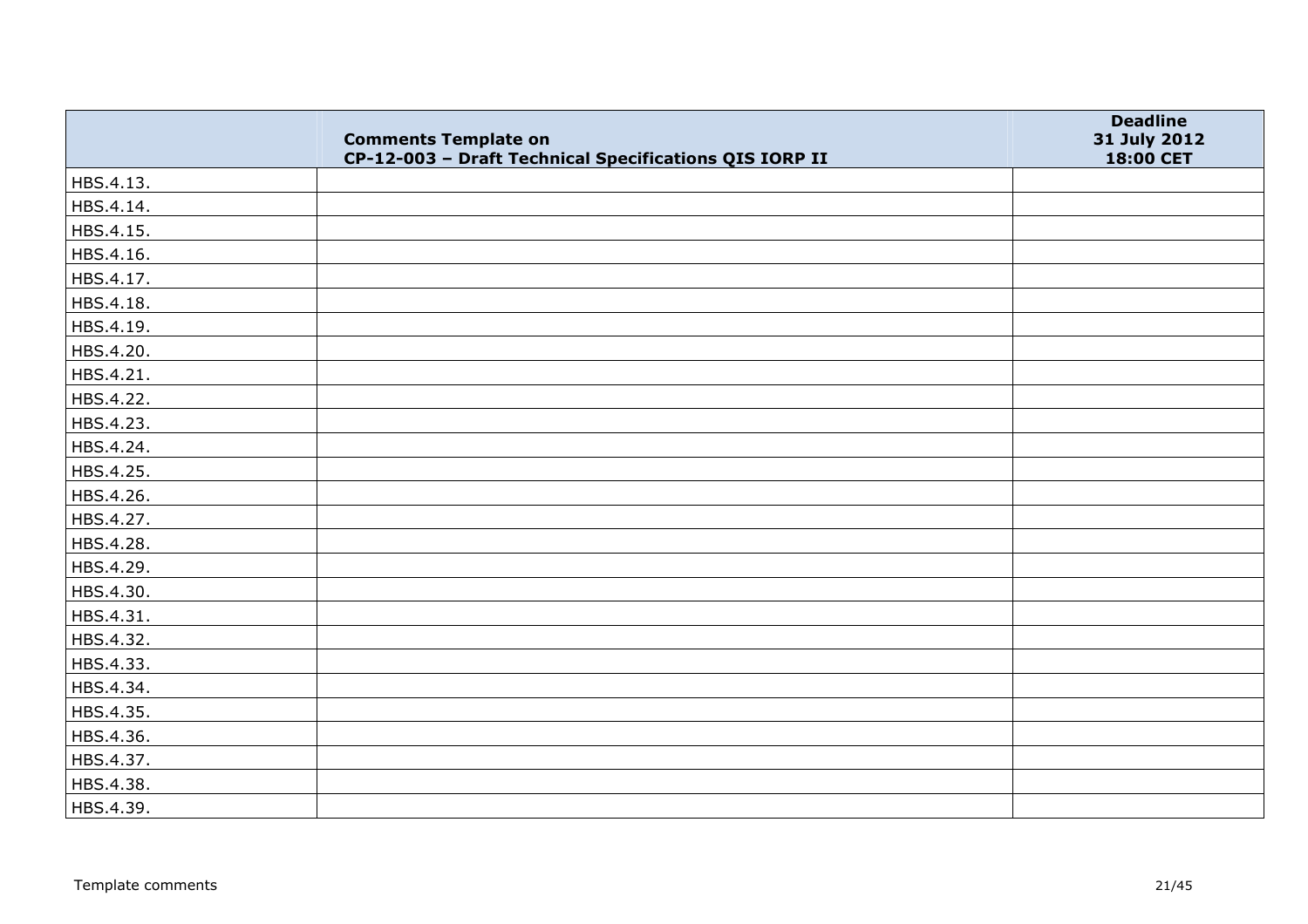|           | <b>Comments Template on</b><br>CP-12-003 - Draft Technical Specifications QIS IORP II | <b>Deadline</b><br>31 July 2012<br>18:00 CET |
|-----------|---------------------------------------------------------------------------------------|----------------------------------------------|
| HBS.4.40. |                                                                                       |                                              |
| HBS.4.41. |                                                                                       |                                              |
| HBS.4.42. |                                                                                       |                                              |
| HBS.4.43. |                                                                                       |                                              |
| HBS.4.44. |                                                                                       |                                              |
| HBS.4.45. |                                                                                       |                                              |
| HBS.4.46. |                                                                                       |                                              |
| HBS.4.47. |                                                                                       |                                              |
| HBS.4.48. |                                                                                       |                                              |
| HBS.4.49. |                                                                                       |                                              |
| HBS.4.50. |                                                                                       |                                              |
| HBS.4.51. |                                                                                       |                                              |
| HBS.4.52. |                                                                                       |                                              |
| HBS.4.53. |                                                                                       |                                              |
| HBS.4.54. |                                                                                       |                                              |
| HBS.4.55. |                                                                                       |                                              |
| HBS.4.56. |                                                                                       |                                              |
| HBS.4.57. |                                                                                       |                                              |
| HBS.4.58. |                                                                                       |                                              |
| HBS.4.59. |                                                                                       |                                              |
| HBS.4.60. |                                                                                       |                                              |
| HBS.4.61. |                                                                                       |                                              |
| HBS.5.1.  |                                                                                       |                                              |
| HBS.5.2.  |                                                                                       |                                              |
| HBS.5.3.  |                                                                                       |                                              |
| HBS.5.4.  |                                                                                       |                                              |
| HBS.5.5.  |                                                                                       |                                              |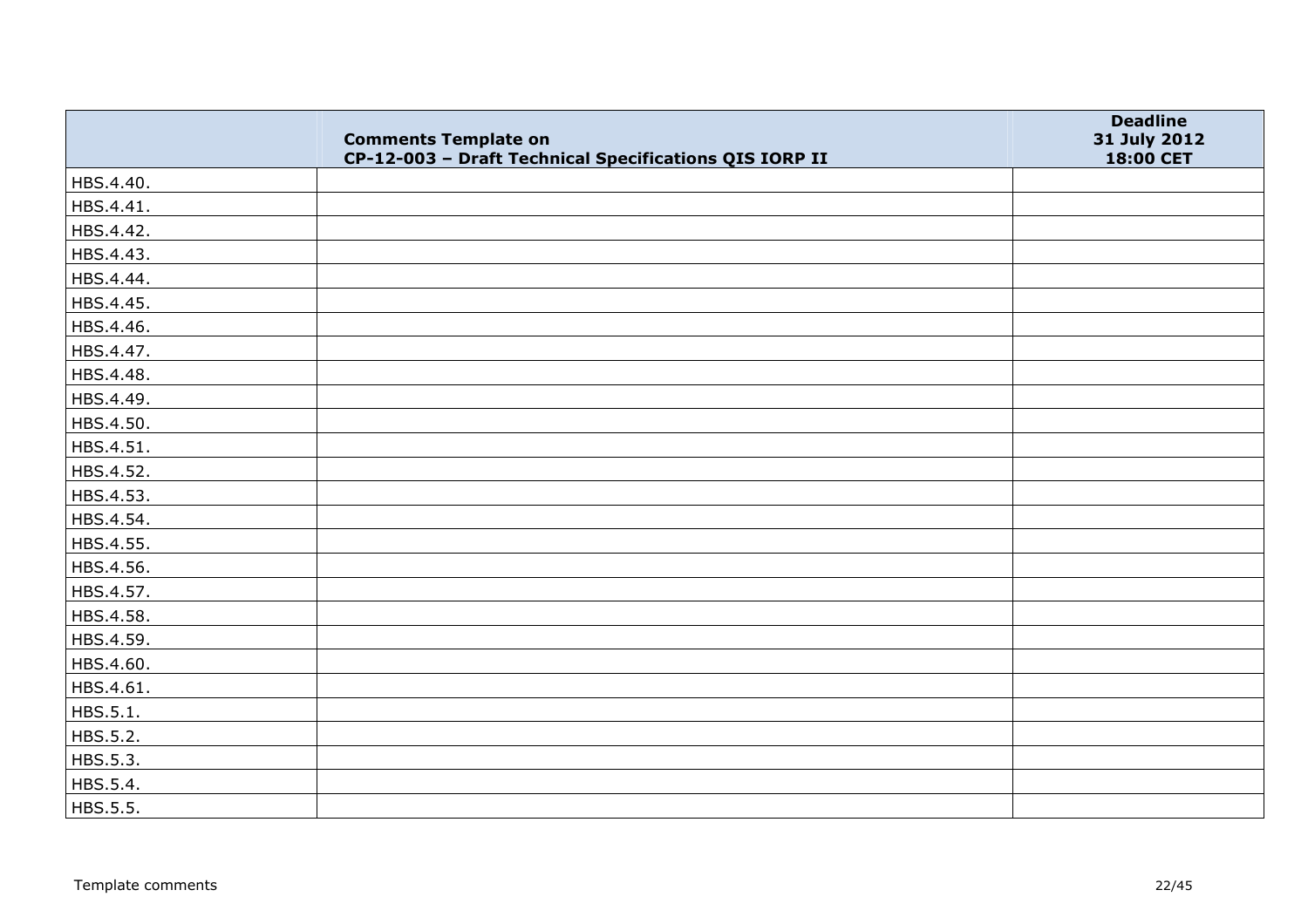|           | <b>Comments Template on</b><br>CP-12-003 - Draft Technical Specifications QIS IORP II | <b>Deadline</b><br>31 July 2012<br>18:00 CET |
|-----------|---------------------------------------------------------------------------------------|----------------------------------------------|
| HBS.6.1.  |                                                                                       |                                              |
| HBS.6.2.  |                                                                                       |                                              |
| HBS.6.3.  |                                                                                       |                                              |
| HBS.6.4.  |                                                                                       |                                              |
| HBS.6.5.  |                                                                                       |                                              |
| HBS.6.6.  |                                                                                       |                                              |
| HBS.6.7.  |                                                                                       |                                              |
| HBS.6.8.  |                                                                                       |                                              |
| HBS.6.9.  |                                                                                       |                                              |
| HBS.6.10. |                                                                                       |                                              |
| HBS.6.11. |                                                                                       |                                              |
| HBS.6.12. |                                                                                       |                                              |
| HBS.6.13. |                                                                                       |                                              |
| HBS.6.14. |                                                                                       |                                              |
| HBS.6.15. |                                                                                       |                                              |
| HBS.6.16. |                                                                                       |                                              |
| HBS.6.17. |                                                                                       |                                              |
| HBS.6.18. |                                                                                       |                                              |
| HBS.6.19. |                                                                                       |                                              |
| HBS.6.20. |                                                                                       |                                              |
| HBS.6.21. |                                                                                       |                                              |
| HBS.6.22. |                                                                                       |                                              |
| HBS.6.23. |                                                                                       |                                              |
| HBS.6.24. |                                                                                       |                                              |
| HBS.6.25. |                                                                                       |                                              |
| HBS.6.26. |                                                                                       |                                              |
| HBS.6.27. |                                                                                       |                                              |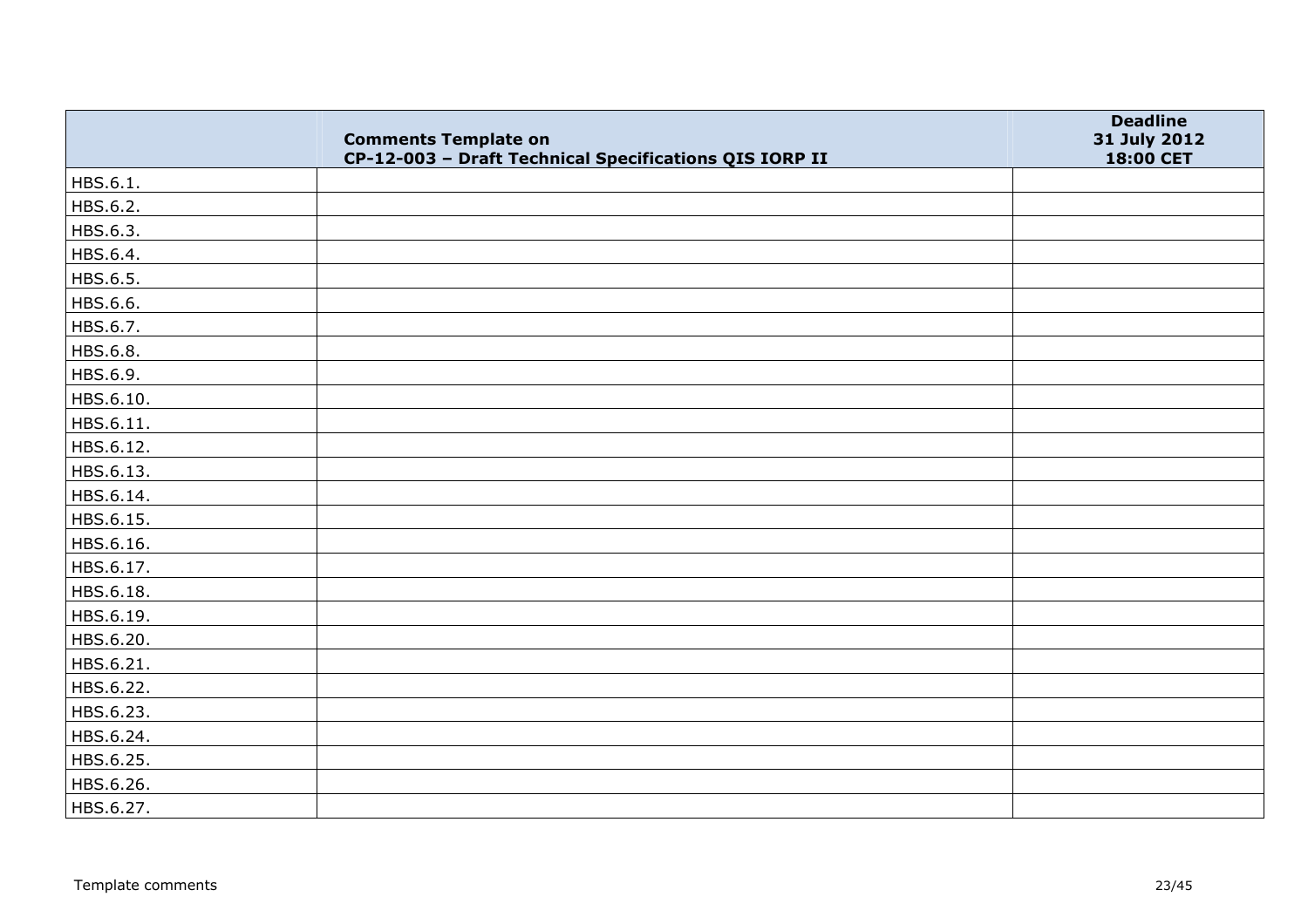|           | <b>Comments Template on</b><br>CP-12-003 - Draft Technical Specifications QIS IORP II | <b>Deadline</b><br>31 July 2012<br>18:00 CET |
|-----------|---------------------------------------------------------------------------------------|----------------------------------------------|
| HBS.6.28. |                                                                                       |                                              |
| HBS.6.29. |                                                                                       |                                              |
| HBS.6.30. |                                                                                       |                                              |
| HBS.6.31. |                                                                                       |                                              |
| HBS.6.32. |                                                                                       |                                              |
| HBS.6.33. |                                                                                       |                                              |
| HBS.6.34. |                                                                                       |                                              |
| HBS.6.35. |                                                                                       |                                              |
| HBS.6.36. |                                                                                       |                                              |
| HBS.6.37. |                                                                                       |                                              |
| HBS.6.38. |                                                                                       |                                              |
| HBS.6.39. |                                                                                       |                                              |
| HBS.6.40. |                                                                                       |                                              |
| HBS.6.41. |                                                                                       |                                              |
| HBS.6.42. |                                                                                       |                                              |
| HBS.6.43. |                                                                                       |                                              |
| HBS.6.44. |                                                                                       |                                              |
| HBS.6.45. |                                                                                       |                                              |
| HBS.6.46. |                                                                                       |                                              |
| HBS.6.47. |                                                                                       |                                              |
| HBS.6.48. |                                                                                       |                                              |
| HBS.6.49. |                                                                                       |                                              |
| HBS.6.50. |                                                                                       |                                              |
| HBS.6.51. |                                                                                       |                                              |
| HBS.6.52. |                                                                                       |                                              |
| HBS.6.53. |                                                                                       |                                              |
| HBS.6.54. |                                                                                       |                                              |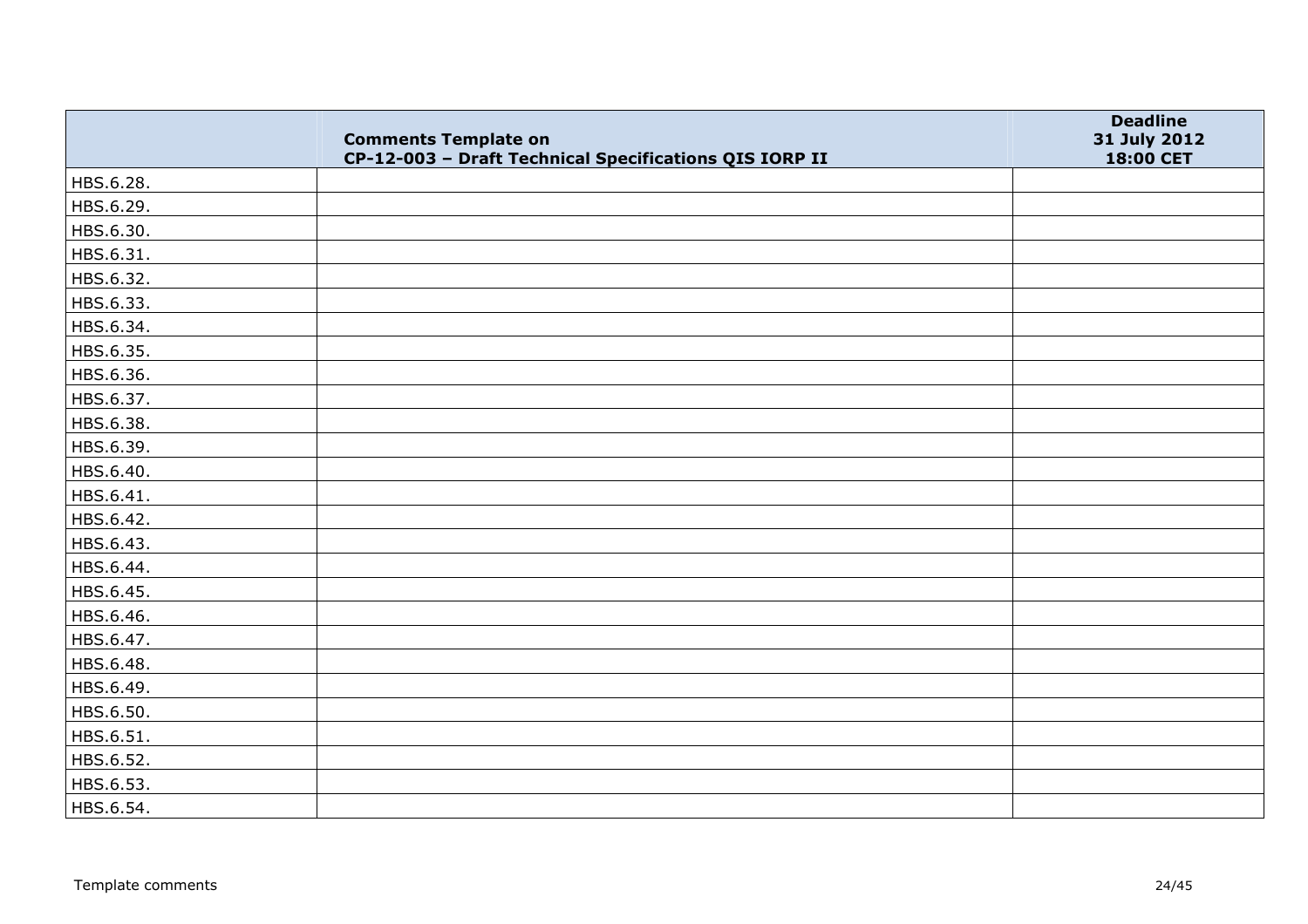|           | <b>Comments Template on</b><br>CP-12-003 - Draft Technical Specifications QIS IORP II | <b>Deadline</b><br>31 July 2012<br>18:00 CET |
|-----------|---------------------------------------------------------------------------------------|----------------------------------------------|
| HBS.6.55. |                                                                                       |                                              |
| HBS.6.56. |                                                                                       |                                              |
| HBS.6.57. |                                                                                       |                                              |
| HBS.6.58. |                                                                                       |                                              |
| HBS.6.59. |                                                                                       |                                              |
| HBS.6.60. |                                                                                       |                                              |
| HBS.6.61. |                                                                                       |                                              |
| HBS.6.62. |                                                                                       |                                              |
| HBS.6.63. |                                                                                       |                                              |
| HBS.6.64. |                                                                                       |                                              |
| HBS.6.65. |                                                                                       |                                              |
| HBS.6.66. |                                                                                       |                                              |
| HBS.6.67. |                                                                                       |                                              |
| HBS.6.68. |                                                                                       |                                              |
| HBS.6.69. |                                                                                       |                                              |
| HBS.6.70. |                                                                                       |                                              |
| HBS.6.71. |                                                                                       |                                              |
| HBS.6.72. |                                                                                       |                                              |
| HBS.6.73. |                                                                                       |                                              |
| HBS.6.74. |                                                                                       |                                              |
| HBS.6.75. |                                                                                       |                                              |
| HBS.6.76. |                                                                                       |                                              |
| HBS.6.77. |                                                                                       |                                              |
| HBS.6.78. |                                                                                       |                                              |
| HBS.6.79. |                                                                                       |                                              |
| HBS.6.80. |                                                                                       |                                              |
| HBS.6.81. |                                                                                       |                                              |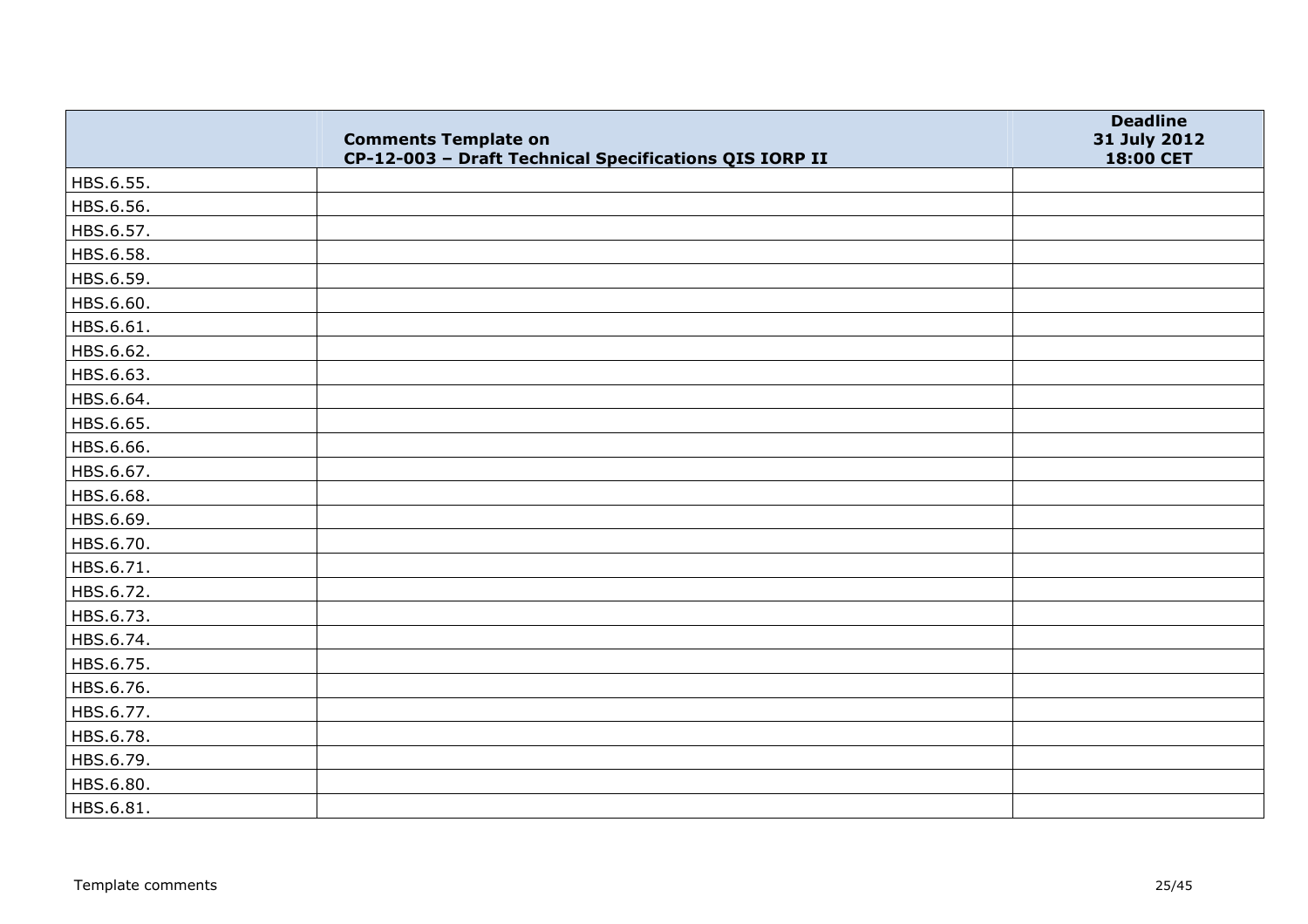|           | <b>Comments Template on</b><br>CP-12-003 - Draft Technical Specifications QIS IORP II | <b>Deadline</b><br>31 July 2012<br>18:00 CET |
|-----------|---------------------------------------------------------------------------------------|----------------------------------------------|
| HBS.6.82. |                                                                                       |                                              |
| HBS.6.83. |                                                                                       |                                              |
| HBS.6.84. |                                                                                       |                                              |
| HBS.6.85. |                                                                                       |                                              |
| HBS.6.86. |                                                                                       |                                              |
| HBS.6.87. |                                                                                       |                                              |
| HBS.6.88. |                                                                                       |                                              |
| HBS.6.89. |                                                                                       |                                              |
| HBS.6.90. |                                                                                       |                                              |
| HBS.7.1.  |                                                                                       |                                              |
| HBS.7.2.  |                                                                                       |                                              |
| HBS.7.3.  |                                                                                       |                                              |
| HBS.7.4.  |                                                                                       |                                              |
| HBS.7.5.  |                                                                                       |                                              |
| HBS.7.6.  |                                                                                       |                                              |
| HBS.7.7.  |                                                                                       |                                              |
| HBS.7.8.  |                                                                                       |                                              |
| HBS.7.9.  |                                                                                       |                                              |
| HBS.7.10. |                                                                                       |                                              |
| HBS.7.11. |                                                                                       |                                              |
| HBS.7.12. |                                                                                       |                                              |
| HBS.7.13. |                                                                                       |                                              |
| HBS.7.14. |                                                                                       |                                              |
| HBS.7.15. |                                                                                       |                                              |
| HBS.7.16. |                                                                                       |                                              |
| HBS.7.17. |                                                                                       |                                              |
| HBS.7.18. |                                                                                       |                                              |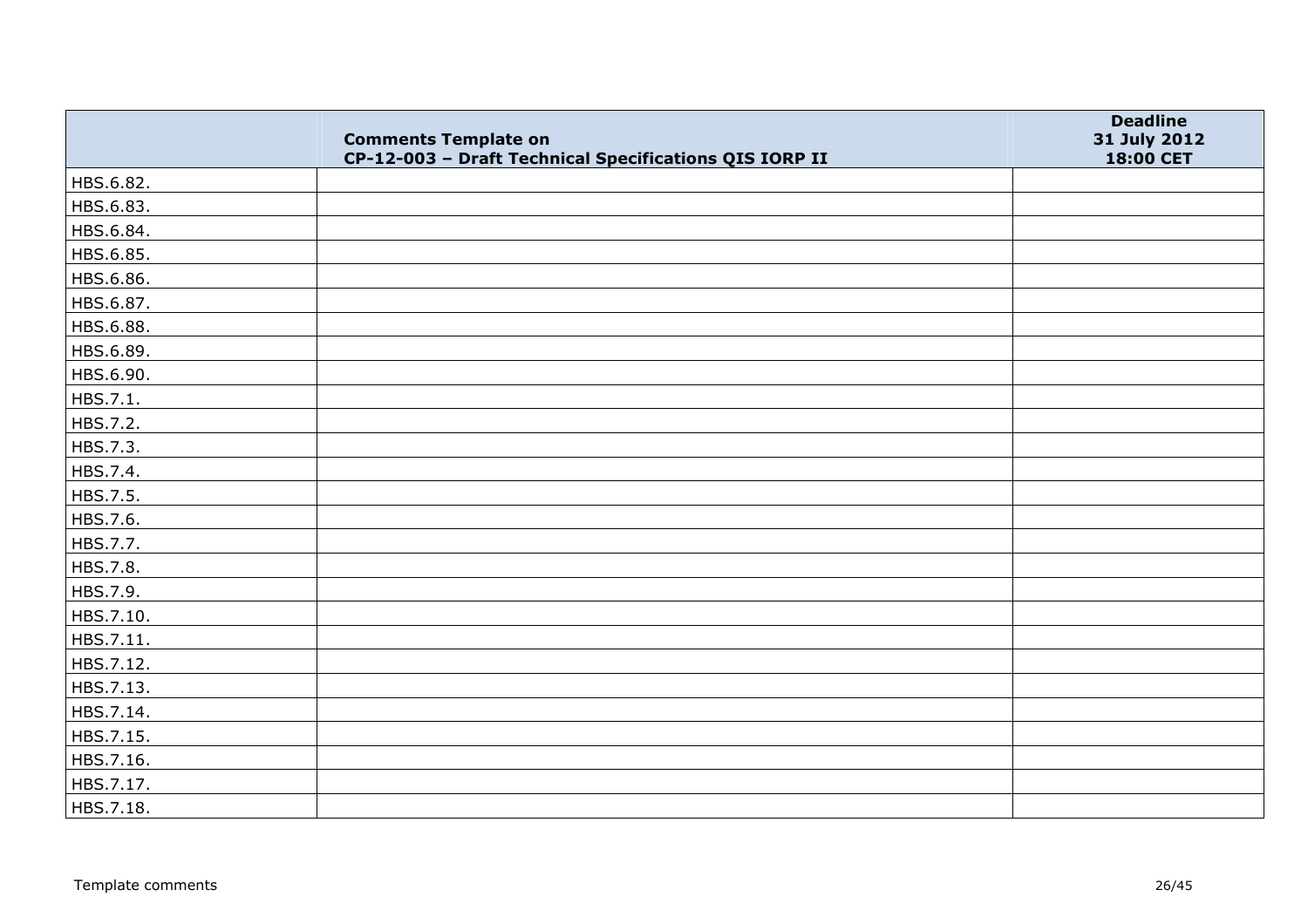|           | <b>Comments Template on</b><br>CP-12-003 - Draft Technical Specifications QIS IORP II | <b>Deadline</b><br>31 July 2012<br>18:00 CET |
|-----------|---------------------------------------------------------------------------------------|----------------------------------------------|
| HBS.7.19. |                                                                                       |                                              |
| HBS.7.20. |                                                                                       |                                              |
| HBS.7.21. |                                                                                       |                                              |
| HBS.7.22. |                                                                                       |                                              |
| HBS.7.23. |                                                                                       |                                              |
| HBS.7.24. |                                                                                       |                                              |
| HBS.7.25. |                                                                                       |                                              |
| HBS.7.26. |                                                                                       |                                              |
| HBS.7.27. |                                                                                       |                                              |
| HBS.7.28. |                                                                                       |                                              |
| HBS.7.29. |                                                                                       |                                              |
| HBS.7.30. |                                                                                       |                                              |
| HBS.7.31. |                                                                                       |                                              |
| HBS.7.32. |                                                                                       |                                              |
| HBS.7.33. |                                                                                       |                                              |
| HBS.7.34. |                                                                                       |                                              |
| HBS.7.35. |                                                                                       |                                              |
| HBS.7.36. |                                                                                       |                                              |
| HBS.7.37. |                                                                                       |                                              |
| HBS.7.38. |                                                                                       |                                              |
| HBS.7.39. |                                                                                       |                                              |
| HBS.7.40. |                                                                                       |                                              |
| HBS.7.41. |                                                                                       |                                              |
| HBS.7.42. |                                                                                       |                                              |
| HBS.8.1.  |                                                                                       |                                              |
| HBS.8.2.  |                                                                                       |                                              |
| HBS.8.3.  |                                                                                       |                                              |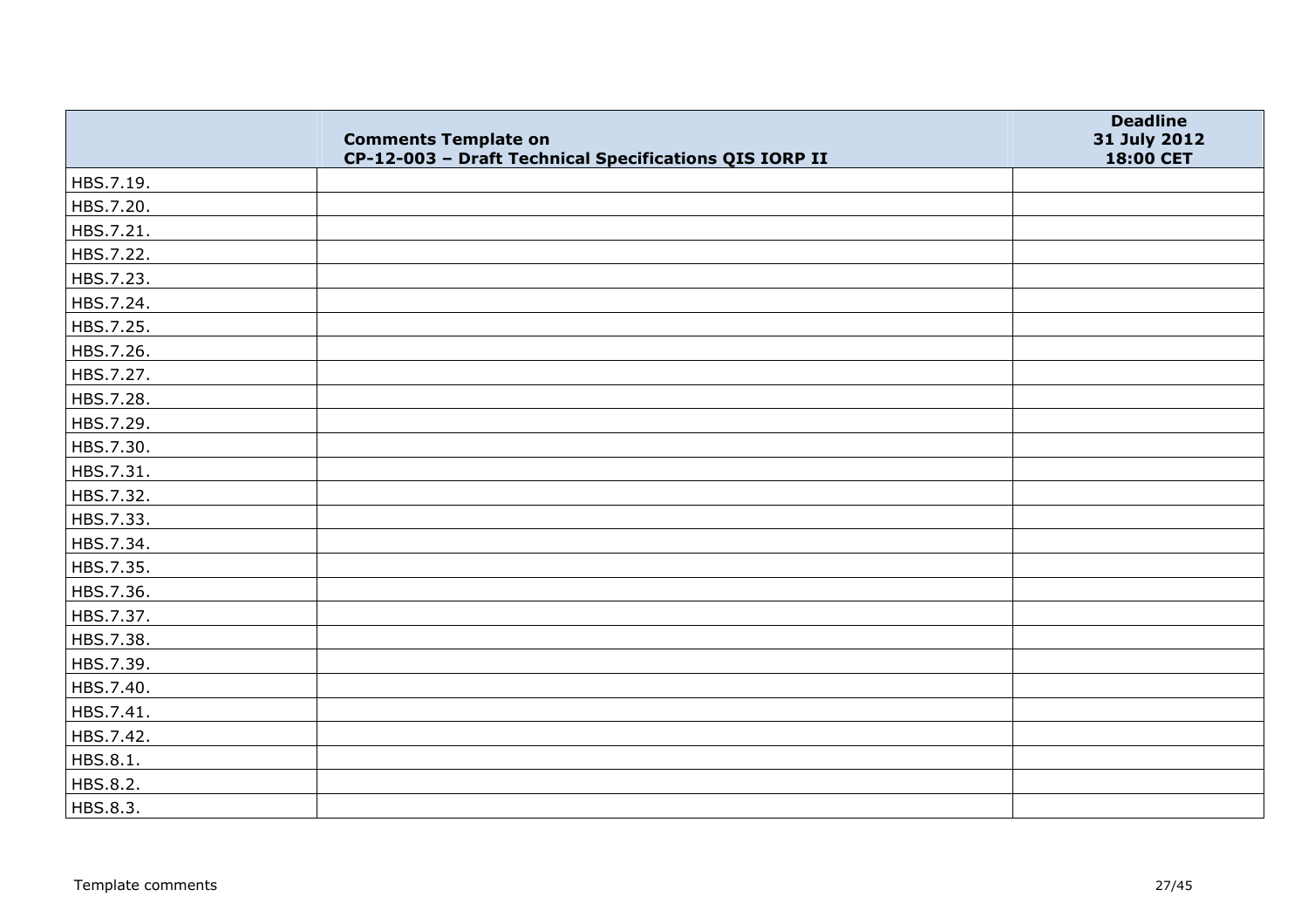|           | <b>Comments Template on</b><br>CP-12-003 - Draft Technical Specifications QIS IORP II | <b>Deadline</b><br>31 July 2012<br>18:00 CET |
|-----------|---------------------------------------------------------------------------------------|----------------------------------------------|
| HBS.8.4.  |                                                                                       |                                              |
| HBS.8.5.  |                                                                                       |                                              |
| HBS.8.6.  |                                                                                       |                                              |
| HBS.8.7.  |                                                                                       |                                              |
| HBS.8.8.  |                                                                                       |                                              |
| HBS.8.9.  |                                                                                       |                                              |
| HBS.8.10. |                                                                                       |                                              |
| HBS.8.11. |                                                                                       |                                              |
| HBS.8.12. |                                                                                       |                                              |
| HBS.8.13. |                                                                                       |                                              |
| HBS.8.14. |                                                                                       |                                              |
| HBS.8.15. |                                                                                       |                                              |
| HBS.8.16. |                                                                                       |                                              |
| HBS.8.17. |                                                                                       |                                              |
| HBS.8.18. |                                                                                       |                                              |
| HBS.8.19. |                                                                                       |                                              |
| HBS.8.20. |                                                                                       |                                              |
| HBS.8.21. |                                                                                       |                                              |
| HBS.8.22. |                                                                                       |                                              |
| HBS.8.23. |                                                                                       |                                              |
| HBS.8.24. |                                                                                       |                                              |
| HBS.9.1.  |                                                                                       |                                              |
| HBS.9.2.  |                                                                                       |                                              |
| HBS.9.3.  |                                                                                       |                                              |
| HBS.9.4.  |                                                                                       |                                              |
| HBS.9.5.  |                                                                                       |                                              |
| HBS.9.6.  |                                                                                       |                                              |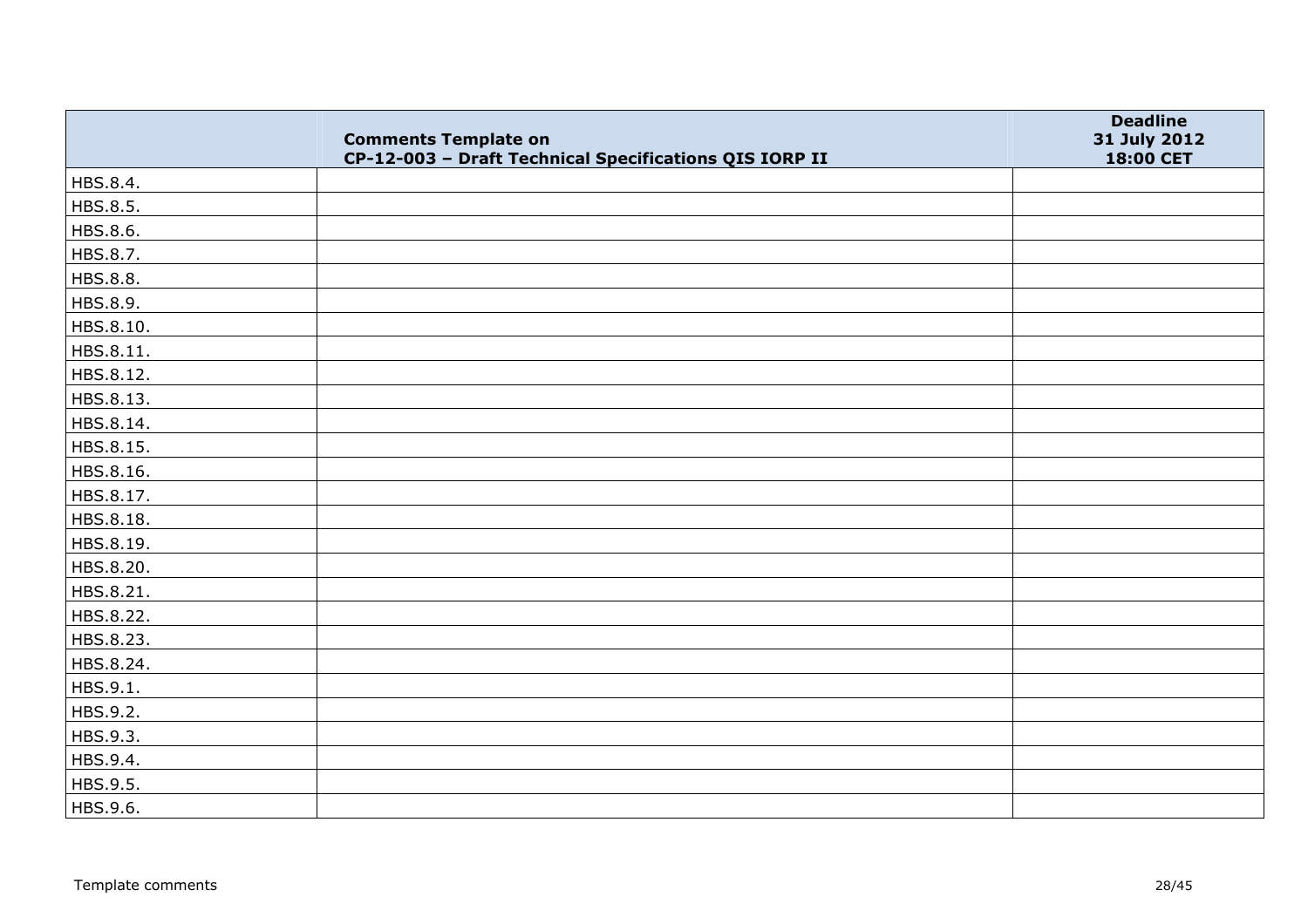|           | <b>Comments Template on</b><br>CP-12-003 - Draft Technical Specifications QIS IORP II | <b>Deadline</b><br>31 July 2012<br>18:00 CET |
|-----------|---------------------------------------------------------------------------------------|----------------------------------------------|
| HBS.9.7.  |                                                                                       |                                              |
| HBS.9.8.  |                                                                                       |                                              |
| HBS.9.9.  |                                                                                       |                                              |
| SCR.1.1.  |                                                                                       |                                              |
| SCR.1.2.  |                                                                                       |                                              |
| SCR.1.3.  |                                                                                       |                                              |
| SCR.1.4.  |                                                                                       |                                              |
| SCR.1.5.  |                                                                                       |                                              |
| SCR.1.6.  |                                                                                       |                                              |
| SCR.1.7.  |                                                                                       |                                              |
| SCR.1.8.  |                                                                                       |                                              |
| SCR.1.9.  |                                                                                       |                                              |
| SCR.1.10. |                                                                                       |                                              |
| SCR.1.11. |                                                                                       |                                              |
| SCR.1.12. |                                                                                       |                                              |
| SCR.1.13. |                                                                                       |                                              |
| SCR.1.14. |                                                                                       |                                              |
| SCR.1.15. |                                                                                       |                                              |
| SCR.1.16. |                                                                                       |                                              |
| SCR.1.17. |                                                                                       |                                              |
| SCR.1.18. |                                                                                       |                                              |
| SCR.1.19. |                                                                                       |                                              |
| SCR.1.20. |                                                                                       |                                              |
| SCR.1.21. |                                                                                       |                                              |
| SCR.1.22. |                                                                                       |                                              |
| SCR.1.23. |                                                                                       |                                              |
| SCR.1.24. |                                                                                       |                                              |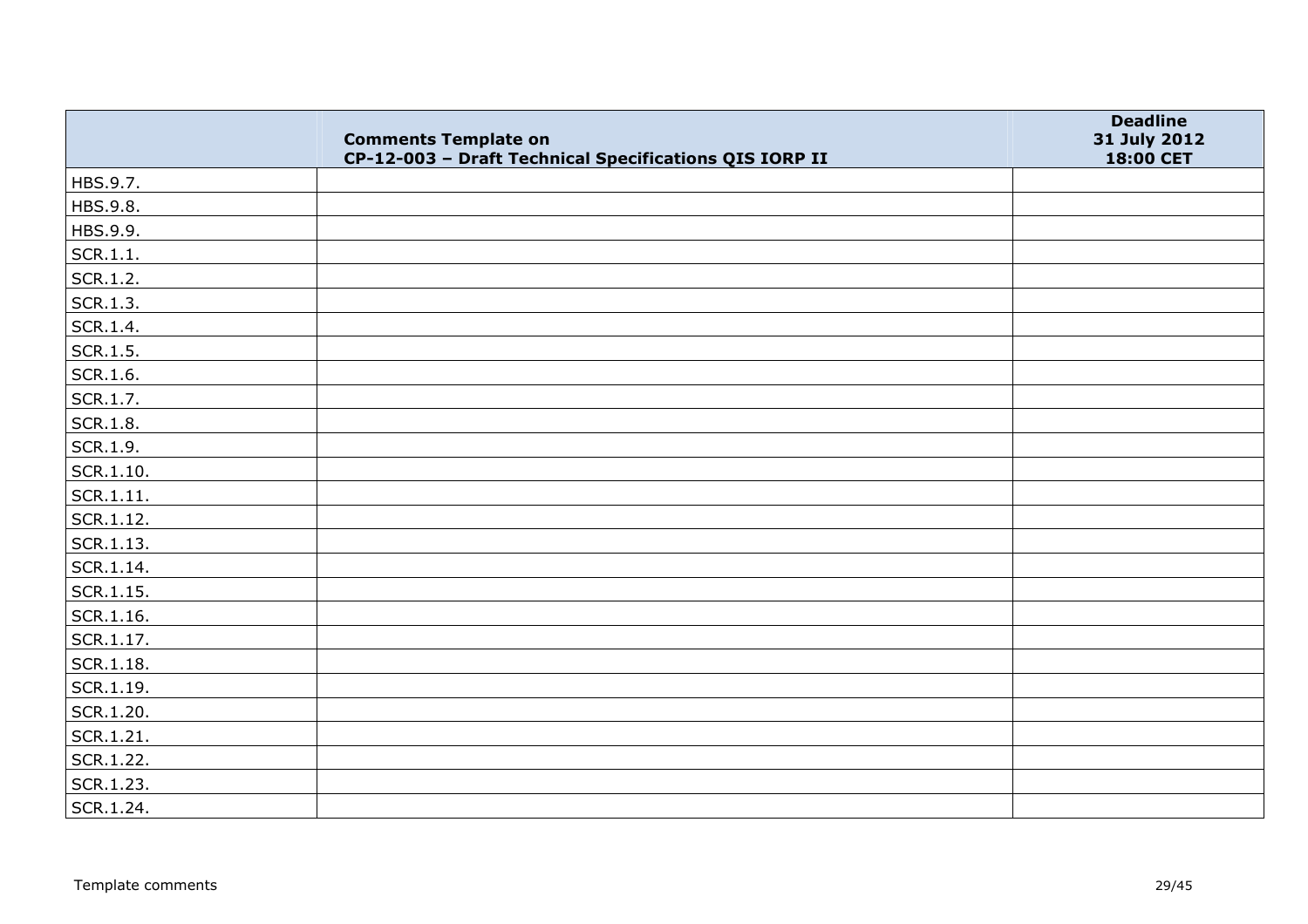|           | <b>Comments Template on</b><br>CP-12-003 - Draft Technical Specifications QIS IORP II | <b>Deadline</b><br>31 July 2012<br>18:00 CET |
|-----------|---------------------------------------------------------------------------------------|----------------------------------------------|
| SCR.1.25. |                                                                                       |                                              |
| SCR.2.1.  |                                                                                       |                                              |
| SCR.2.2.  |                                                                                       |                                              |
| SCR.2.3.  |                                                                                       |                                              |
| SCR.2.4.  |                                                                                       |                                              |
| SCR.2.5.  |                                                                                       |                                              |
| SCR.2.6.  |                                                                                       |                                              |
| SCR.2.7.  |                                                                                       |                                              |
| SCR.2.8.  |                                                                                       |                                              |
| SCR.2.9.  |                                                                                       |                                              |
| SCR.2.10. |                                                                                       |                                              |
| SCR.2.11. |                                                                                       |                                              |
| SCR.2.12. |                                                                                       |                                              |
| SCR.2.13. |                                                                                       |                                              |
| SCR.2.14. |                                                                                       |                                              |
| SCR.2.15. |                                                                                       |                                              |
| SCR.2.16. |                                                                                       |                                              |
| SCR.2.17. |                                                                                       |                                              |
| SCR.2.18. |                                                                                       |                                              |
| SCR.2.19. |                                                                                       |                                              |
| SCR.2.20. |                                                                                       |                                              |
| SCR.2.21. |                                                                                       |                                              |
| SCR.2.22. |                                                                                       |                                              |
| SCR.2.23. |                                                                                       |                                              |
| SCR.2.24. |                                                                                       |                                              |
| SCR.2.25. |                                                                                       |                                              |
| SCR.2.26. |                                                                                       |                                              |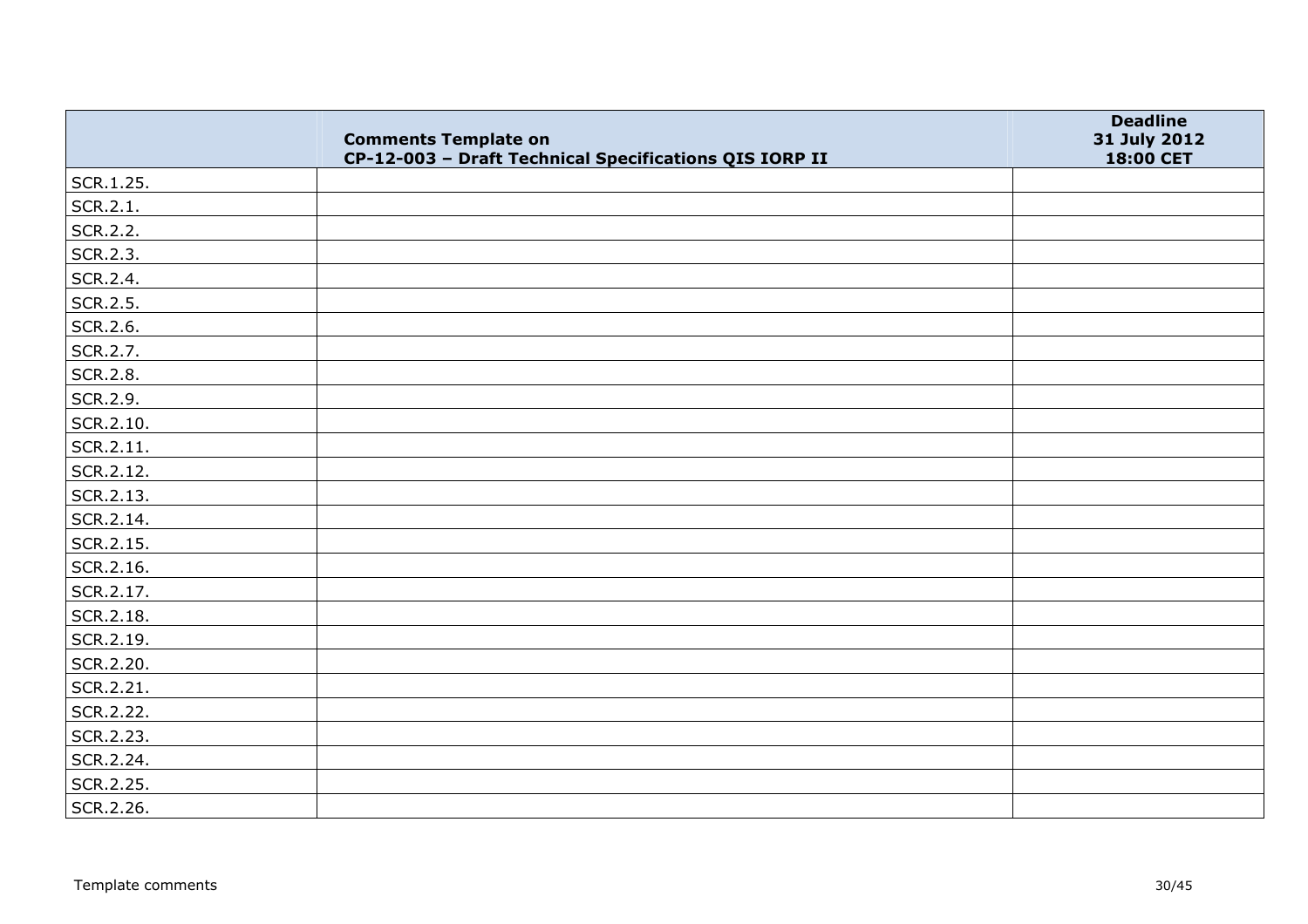|           | <b>Comments Template on</b><br>CP-12-003 - Draft Technical Specifications QIS IORP II | <b>Deadline</b><br>31 July 2012<br>18:00 CET |
|-----------|---------------------------------------------------------------------------------------|----------------------------------------------|
| SCR.2.27. |                                                                                       |                                              |
| SCR.2.28. |                                                                                       |                                              |
| SCR.2.29. |                                                                                       |                                              |
| SCR.2.30. |                                                                                       |                                              |
| SCR.2.31. |                                                                                       |                                              |
| SCR.2.32. |                                                                                       |                                              |
| SCR.2.33. |                                                                                       |                                              |
| SCR.2.34. |                                                                                       |                                              |
| SCR.2.35. |                                                                                       |                                              |
| SCR.3.1.  |                                                                                       |                                              |
| SCR.3.2.  |                                                                                       |                                              |
| SCR.3.3.  |                                                                                       |                                              |
| SCR.3.4.  |                                                                                       |                                              |
| SCR.3.5.  |                                                                                       |                                              |
| SCR.3.6.  |                                                                                       |                                              |
| SCR.4.1.  |                                                                                       |                                              |
| SCR.4.2.  |                                                                                       |                                              |
| SCR.4.3.  |                                                                                       |                                              |
| SCR.4.4.  |                                                                                       |                                              |
| SCR.5.1.  |                                                                                       |                                              |
| SCR.5.2.  |                                                                                       |                                              |
| SCR.5.3.  |                                                                                       |                                              |
| SCR.5.4.  |                                                                                       |                                              |
| SCR.5.5.  |                                                                                       |                                              |
| SCR.5.6.  |                                                                                       |                                              |
| SCR.5.7.  |                                                                                       |                                              |
| SCR.5.8.  |                                                                                       |                                              |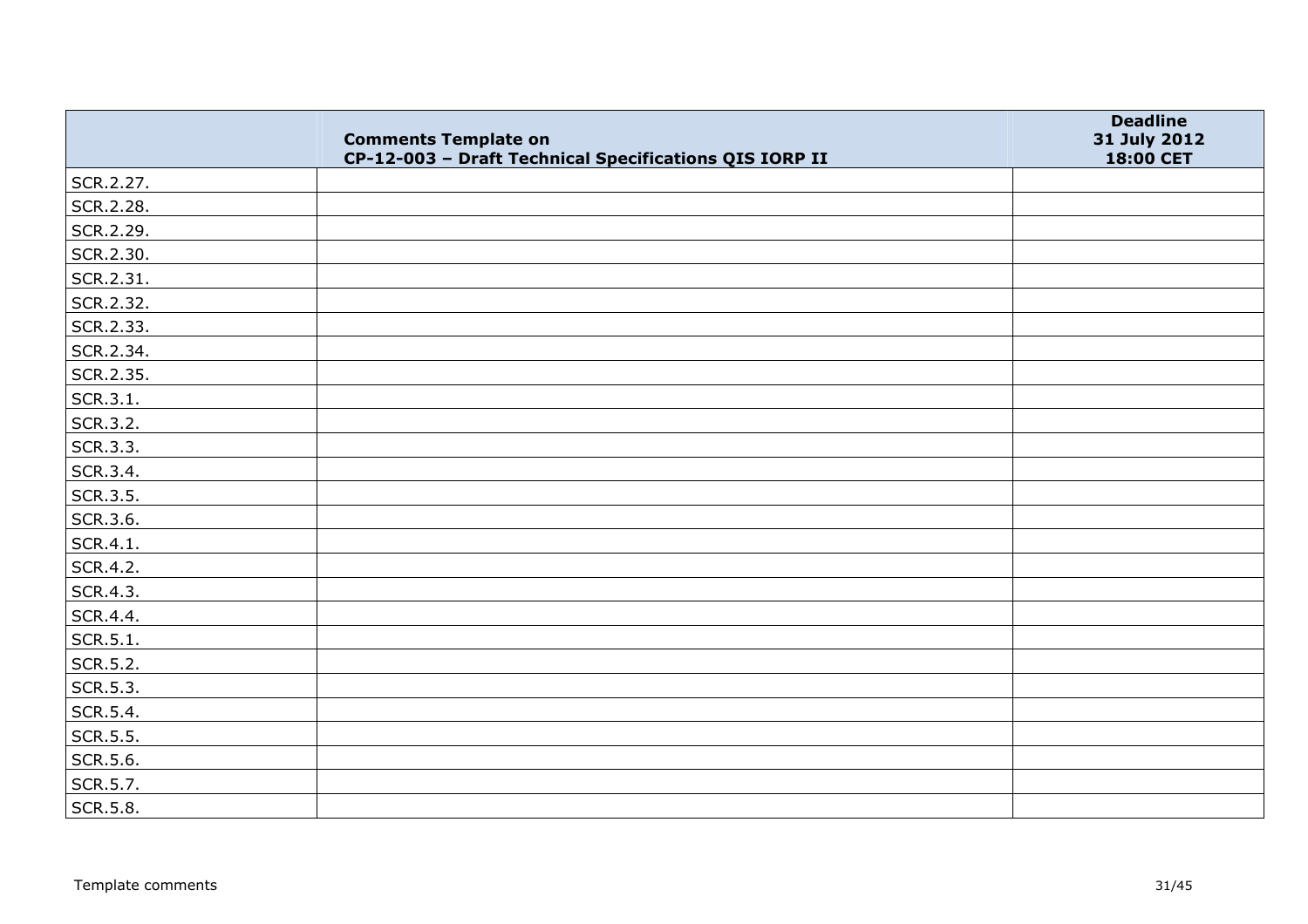|           | <b>Comments Template on</b><br>CP-12-003 - Draft Technical Specifications QIS IORP II | <b>Deadline</b><br>31 July 2012<br>18:00 CET |
|-----------|---------------------------------------------------------------------------------------|----------------------------------------------|
| SCR.5.9.  |                                                                                       |                                              |
| SCR.5.10. |                                                                                       |                                              |
| SCR.5.11. |                                                                                       |                                              |
| SCR.5.12. |                                                                                       |                                              |
| SCR.5.13. |                                                                                       |                                              |
| SCR.5.14. |                                                                                       |                                              |
| SCR.5.15. |                                                                                       |                                              |
| SCR.5.16. |                                                                                       |                                              |
| SCR.5.17. |                                                                                       |                                              |
| SCR.5.18. |                                                                                       |                                              |
| SCR.5.19. |                                                                                       |                                              |
| SCR.5.20. |                                                                                       |                                              |
| SCR.5.21. |                                                                                       |                                              |
| SCR.5.22. |                                                                                       |                                              |
| SCR.5.23. |                                                                                       |                                              |
| SCR.5.24. |                                                                                       |                                              |
| SCR.5.25. |                                                                                       |                                              |
| SCR.5.26. |                                                                                       |                                              |
| SCR.5.27. |                                                                                       |                                              |
| SCR.5.28. |                                                                                       |                                              |
| SCR.5.29. |                                                                                       |                                              |
| SCR.5.30. |                                                                                       |                                              |
| SCR.5.31. |                                                                                       |                                              |
| SCR.5.32. |                                                                                       |                                              |
| SCR.5.33. |                                                                                       |                                              |
| SCR.5.34. |                                                                                       |                                              |
| SCR.5.35. |                                                                                       |                                              |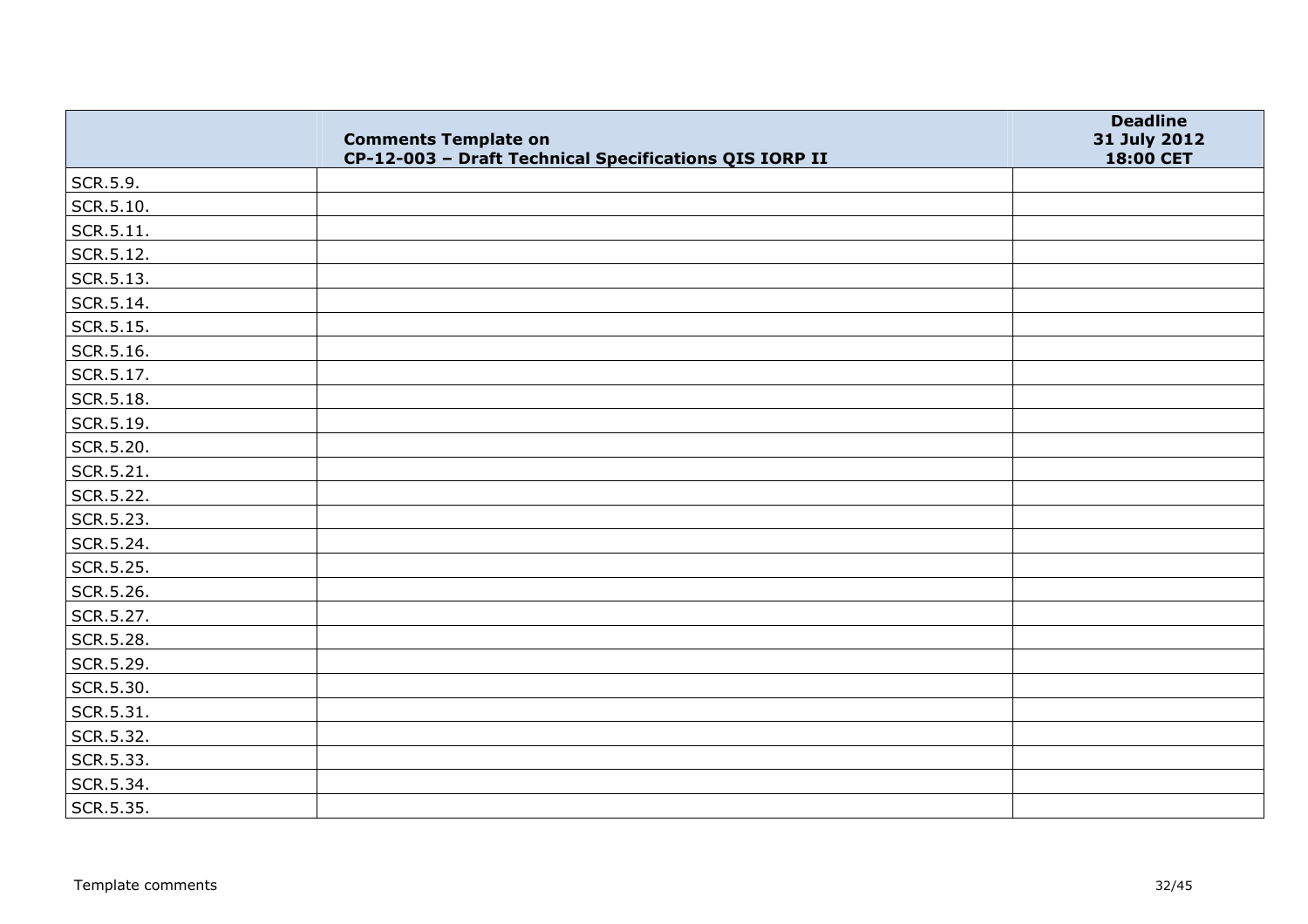|           | <b>Comments Template on</b><br>CP-12-003 - Draft Technical Specifications QIS IORP II | <b>Deadline</b><br>31 July 2012<br>18:00 CET |
|-----------|---------------------------------------------------------------------------------------|----------------------------------------------|
| SCR.5.36. |                                                                                       |                                              |
| SCR.5.37. |                                                                                       |                                              |
| SCR.5.38. |                                                                                       |                                              |
| SCR.5.39. |                                                                                       |                                              |
| SCR.5.40. |                                                                                       |                                              |
| SCR.5.41. |                                                                                       |                                              |
| SCR.5.42. |                                                                                       |                                              |
| SCR.5.43. |                                                                                       |                                              |
| SCR.5.44. |                                                                                       |                                              |
| SCR.5.45. |                                                                                       |                                              |
| SCR.5.46. |                                                                                       |                                              |
| SCR.5.47. |                                                                                       |                                              |
| SCR.5.48. |                                                                                       |                                              |
| SCR.5.49. |                                                                                       |                                              |
| SCR.5.50. |                                                                                       |                                              |
| SCR.5.51. |                                                                                       |                                              |
| SCR.5.52. |                                                                                       |                                              |
| SCR.5.53. |                                                                                       |                                              |
| SCR.5.54. |                                                                                       |                                              |
| SCR.5.55. |                                                                                       |                                              |
| SCR.5.56. |                                                                                       |                                              |
| SCR.5.57. |                                                                                       |                                              |
| SCR.5.58. |                                                                                       |                                              |
| SCR.5.59. |                                                                                       |                                              |
| SCR.5.60. |                                                                                       |                                              |
| SCR.5.61. |                                                                                       |                                              |
| SCR.5.62. |                                                                                       |                                              |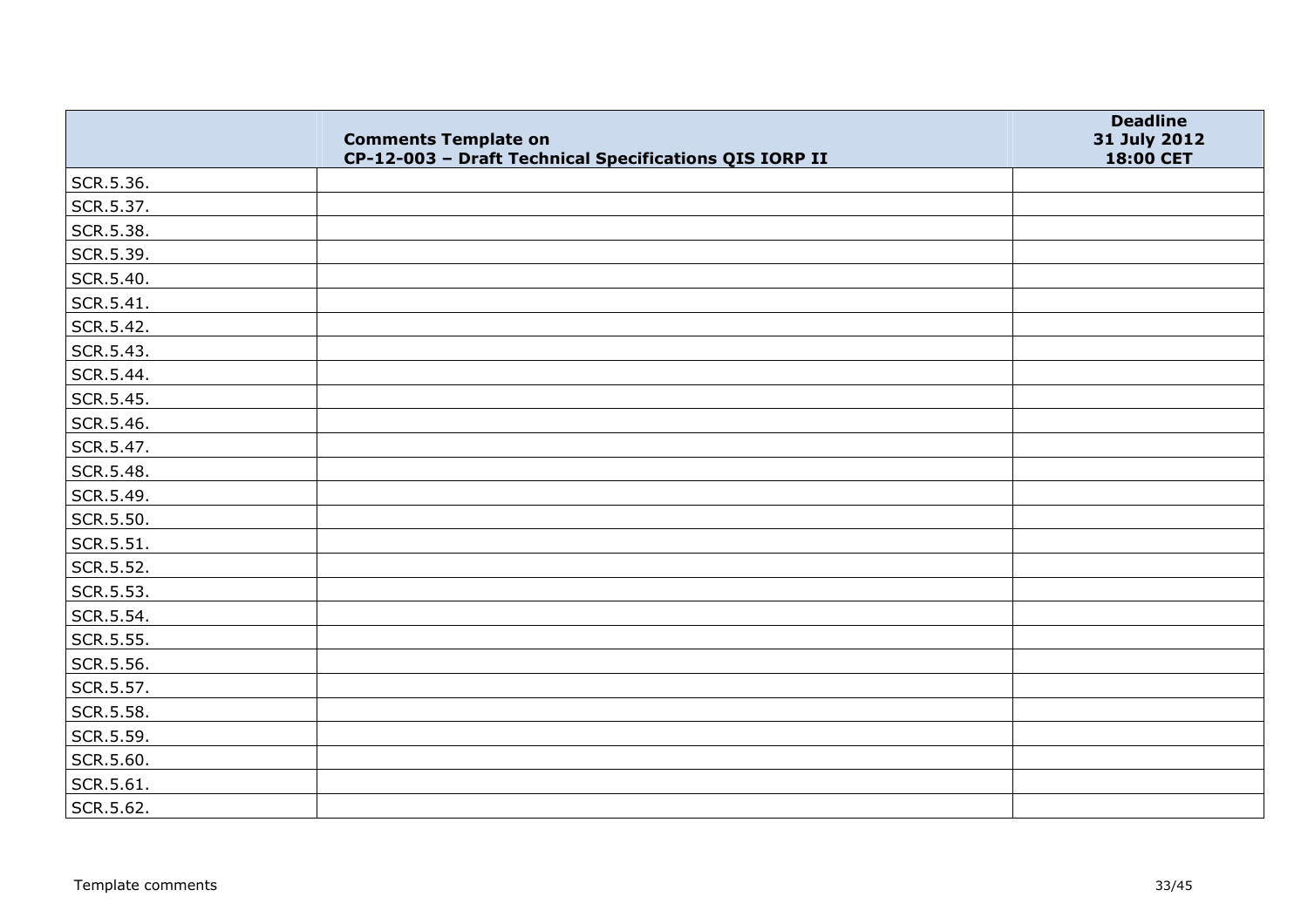|               | <b>Comments Template on</b><br>CP-12-003 - Draft Technical Specifications QIS IORP II | <b>Deadline</b><br>31 July 2012<br>18:00 CET |
|---------------|---------------------------------------------------------------------------------------|----------------------------------------------|
| SCR.5.63.     |                                                                                       |                                              |
| SCR.5.64.     |                                                                                       |                                              |
| SCR.5.65.     |                                                                                       |                                              |
| SCR.5.66.     |                                                                                       |                                              |
| SCR.5.67.     |                                                                                       |                                              |
| SCR.5.68.     |                                                                                       |                                              |
| SCR.5.69.     |                                                                                       |                                              |
| SCR.5.70.     |                                                                                       |                                              |
| SCR.5.71.     |                                                                                       |                                              |
| SCR.5.72.     |                                                                                       |                                              |
| SCR.5.73.     |                                                                                       |                                              |
| SCR.5.74.     |                                                                                       |                                              |
| SCR.5.75.     |                                                                                       |                                              |
| SCR.5.76.     |                                                                                       |                                              |
| SCR.5.77.     |                                                                                       |                                              |
| SCR.5.78.     |                                                                                       |                                              |
| SCR.5.79.     |                                                                                       |                                              |
| SCR.5.80.     |                                                                                       |                                              |
| $ $ SCR.5.81. |                                                                                       |                                              |
| SCR.5.82.     |                                                                                       |                                              |
| SCR.5.83.     |                                                                                       |                                              |
| SCR.5.84.     |                                                                                       |                                              |
| SCR.5.85.     |                                                                                       |                                              |
| SCR.5.86.     |                                                                                       |                                              |
| SCR.5.87.     |                                                                                       |                                              |
| SCR.5.88.     |                                                                                       |                                              |
| SCR.5.89.     |                                                                                       |                                              |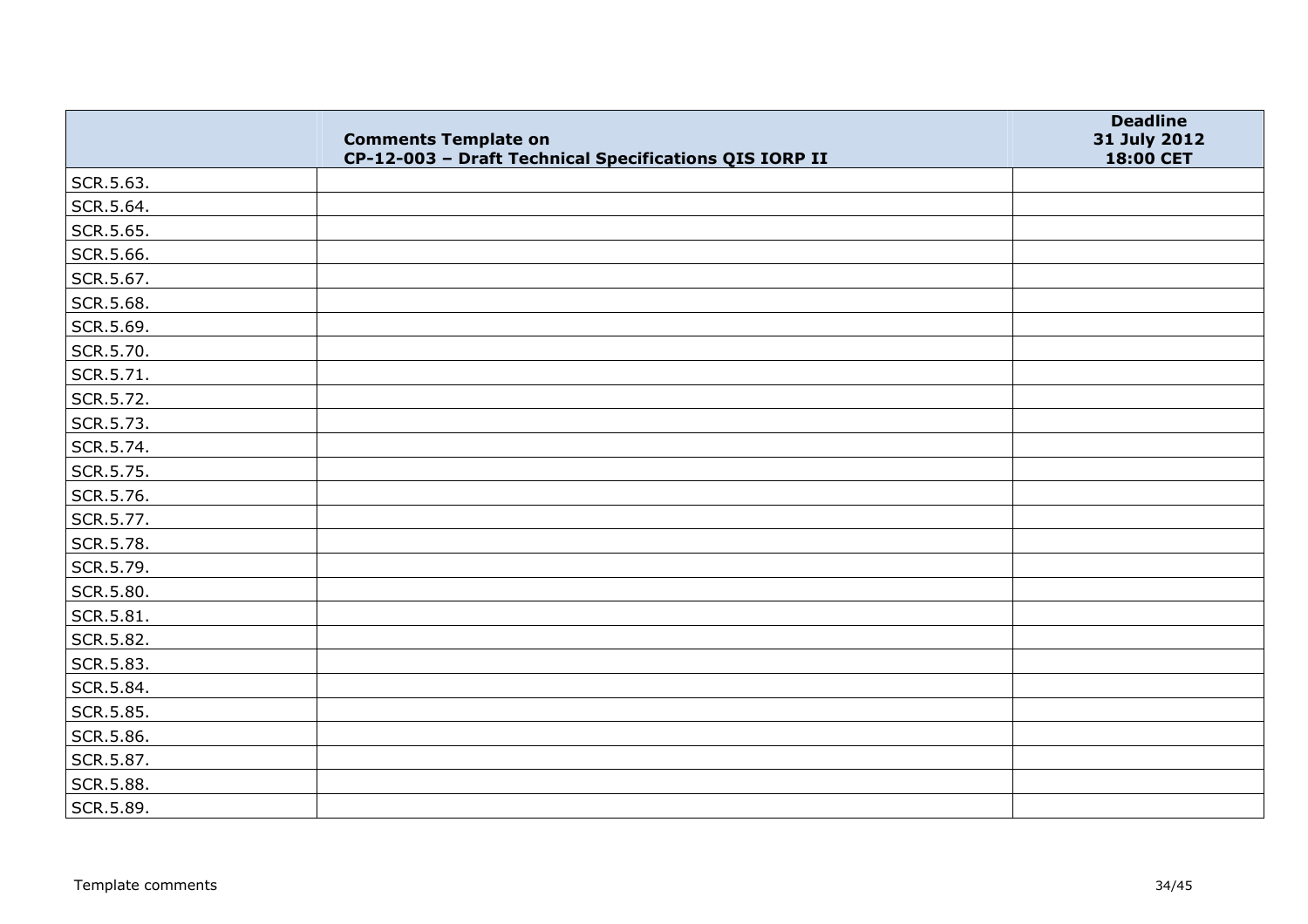|            | <b>Comments Template on</b><br>CP-12-003 - Draft Technical Specifications QIS IORP II | <b>Deadline</b><br>31 July 2012<br>18:00 CET |
|------------|---------------------------------------------------------------------------------------|----------------------------------------------|
| SCR.5.90.  |                                                                                       |                                              |
| SCR.5.91.  |                                                                                       |                                              |
| SCR.5.92.  |                                                                                       |                                              |
| SCR.5.93.  |                                                                                       |                                              |
| SCR.5.94.  |                                                                                       |                                              |
| SCR.5.95.  |                                                                                       |                                              |
| SCR.5.96.  |                                                                                       |                                              |
| SCR.5.97.  |                                                                                       |                                              |
| SCR.5.98.  |                                                                                       |                                              |
| SCR.5.99.  |                                                                                       |                                              |
| SCR.5.100. |                                                                                       |                                              |
| SCR.5.101. |                                                                                       |                                              |
| SCR.5.102. |                                                                                       |                                              |
| SCR.5.103. |                                                                                       |                                              |
| SCR.5.104. |                                                                                       |                                              |
| SCR.5.105. |                                                                                       |                                              |
| SCR.5.106. |                                                                                       |                                              |
| SCR.5.107. |                                                                                       |                                              |
| SCR.5.108. |                                                                                       |                                              |
| SCR.5.109. |                                                                                       |                                              |
| SCR.5.110. |                                                                                       |                                              |
| SCR.5.111. |                                                                                       |                                              |
| SCR.5.112. |                                                                                       |                                              |
| SCR.5.113. |                                                                                       |                                              |
| SCR.5.114. |                                                                                       |                                              |
| SCR.5.115. |                                                                                       |                                              |
| SCR.5.116. |                                                                                       |                                              |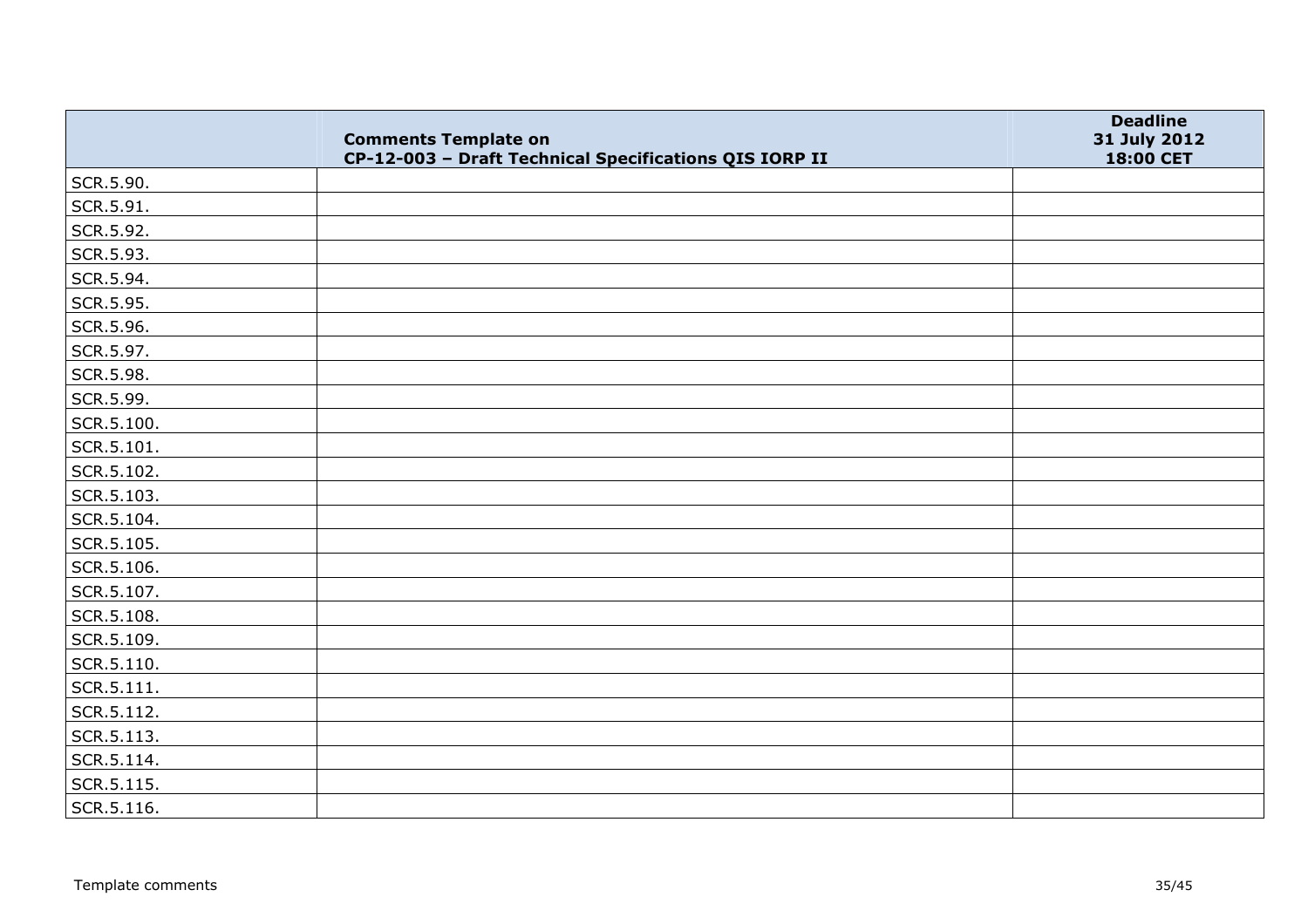|            | <b>Comments Template on</b><br>CP-12-003 - Draft Technical Specifications QIS IORP II | <b>Deadline</b><br>31 July 2012<br>18:00 CET |
|------------|---------------------------------------------------------------------------------------|----------------------------------------------|
| SCR.5.117. |                                                                                       |                                              |
| SCR.5.118. |                                                                                       |                                              |
| SCR.5.119. |                                                                                       |                                              |
| SCR.5.120. |                                                                                       |                                              |
| SCR.5.121. |                                                                                       |                                              |
| SCR.5.122. |                                                                                       |                                              |
| SCR.5.123. |                                                                                       |                                              |
| SCR.5.124. |                                                                                       |                                              |
| SCR.5.125. |                                                                                       |                                              |
| SCR.5.126. |                                                                                       |                                              |
| SCR.5.127. |                                                                                       |                                              |
| SCR.5.128. |                                                                                       |                                              |
| SCR.5.129. |                                                                                       |                                              |
| SCR.5.130. |                                                                                       |                                              |
| SCR.5.131. |                                                                                       |                                              |
| SCR.6.1.   |                                                                                       |                                              |
| SCR.6.2.   |                                                                                       |                                              |
| SCR.6.3.   |                                                                                       |                                              |
| SCR.6.4.   |                                                                                       |                                              |
| SCR.6.5.   |                                                                                       |                                              |
| SCR.6.6.   |                                                                                       |                                              |
| SCR.6.7.   |                                                                                       |                                              |
| SCR.6.8.   |                                                                                       |                                              |
| SCR.6.9.   |                                                                                       |                                              |
| SCR.6.10.  |                                                                                       |                                              |
| SCR.6.11.  |                                                                                       |                                              |
| SCR.6.12.  |                                                                                       |                                              |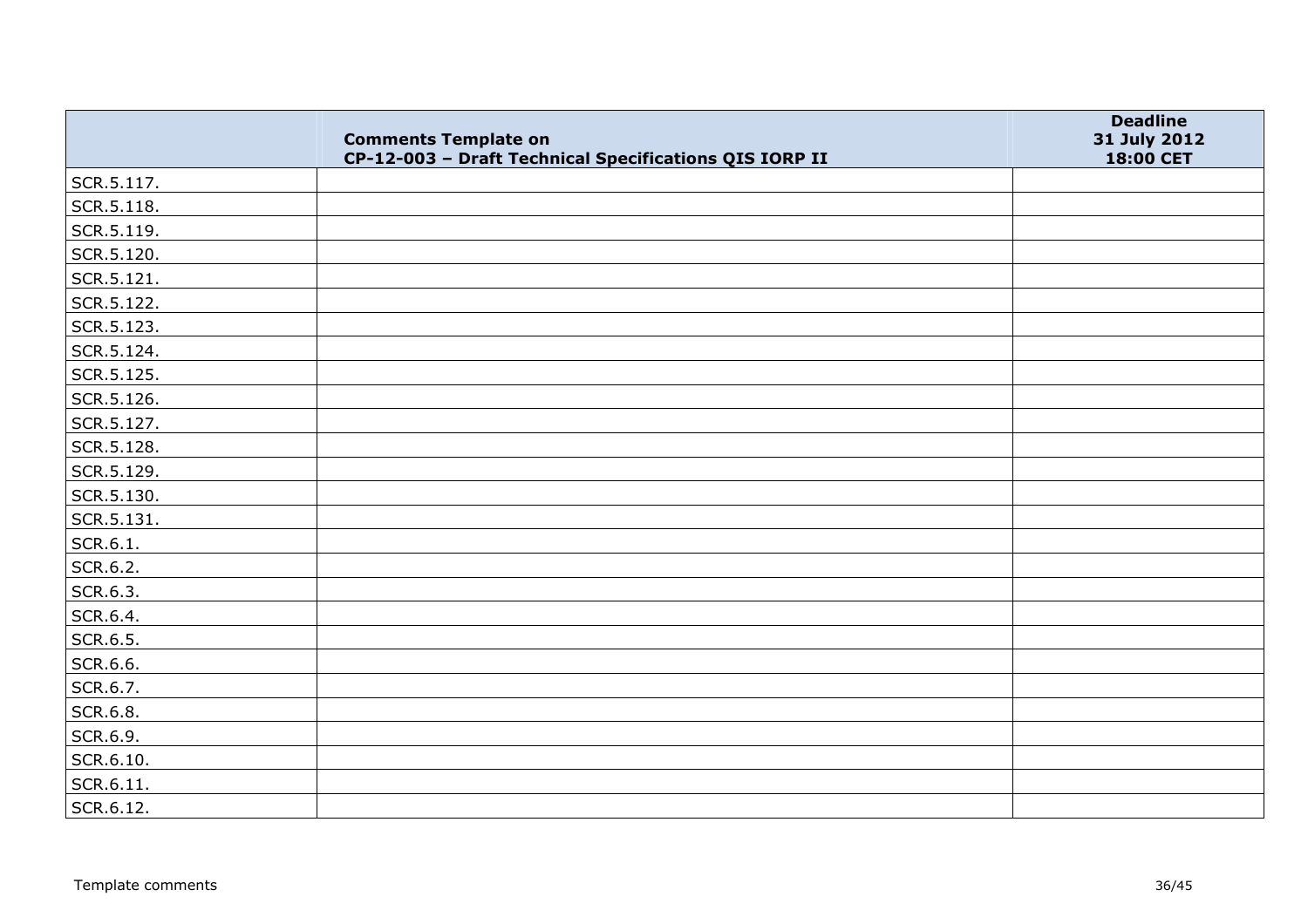|           | <b>Comments Template on</b><br>CP-12-003 - Draft Technical Specifications QIS IORP II | <b>Deadline</b><br>31 July 2012<br>18:00 CET |
|-----------|---------------------------------------------------------------------------------------|----------------------------------------------|
| SCR.6.13. |                                                                                       |                                              |
| SCR.6.14. |                                                                                       |                                              |
| SCR.6.15. |                                                                                       |                                              |
| SCR.6.16. |                                                                                       |                                              |
| SCR.6.17. |                                                                                       |                                              |
| SCR.6.18. |                                                                                       |                                              |
| SCR.6.19. |                                                                                       |                                              |
| SCR.6.20. |                                                                                       |                                              |
| SCR.6.21. |                                                                                       |                                              |
| SCR.6.22. |                                                                                       |                                              |
| SCR.6.23. |                                                                                       |                                              |
| SCR.6.24. |                                                                                       |                                              |
| SCR.6.25. |                                                                                       |                                              |
| SCR.6.26. |                                                                                       |                                              |
| SCR.6.27. |                                                                                       |                                              |
| SCR.6.28. |                                                                                       |                                              |
| SCR.6.29. |                                                                                       |                                              |
| SCR.6.30. |                                                                                       |                                              |
| SCR.6.31. |                                                                                       |                                              |
| SCR.6.32. |                                                                                       |                                              |
| SCR.7.1.  |                                                                                       |                                              |
| SCR.7.2.  |                                                                                       |                                              |
| SCR.7.3.  |                                                                                       |                                              |
| SCR.7.4.  |                                                                                       |                                              |
| SCR.7.5.  |                                                                                       |                                              |
| SCR.7.6.  |                                                                                       |                                              |
| SCR.7.7.  |                                                                                       |                                              |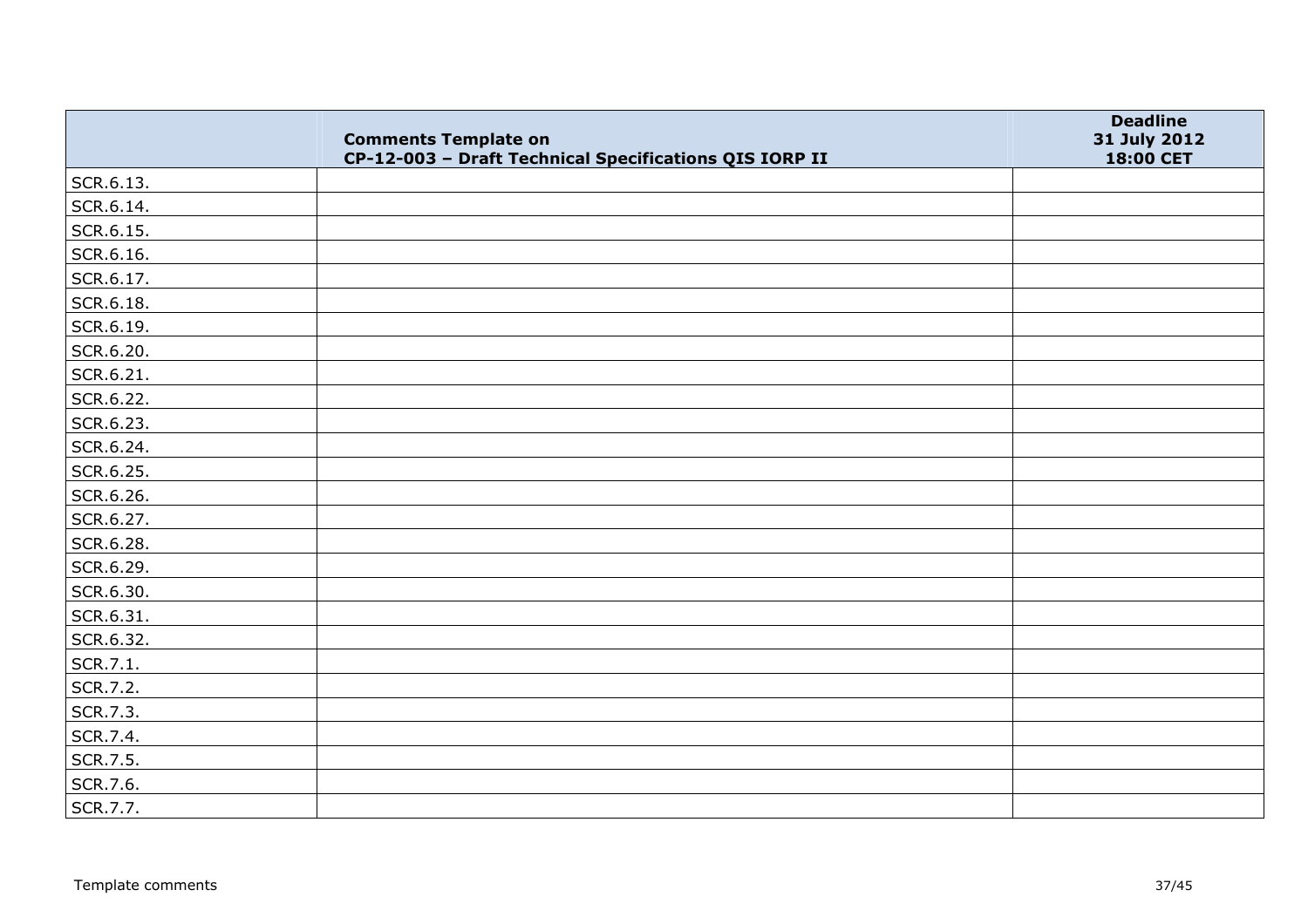|           | <b>Comments Template on</b><br>CP-12-003 - Draft Technical Specifications QIS IORP II | <b>Deadline</b><br>31 July 2012<br>18:00 CET |
|-----------|---------------------------------------------------------------------------------------|----------------------------------------------|
| SCR.7.8.  |                                                                                       |                                              |
| SCR.7.9.  |                                                                                       |                                              |
| SCR.7.10. |                                                                                       |                                              |
| SCR.7.11. |                                                                                       |                                              |
| SCR.7.12. |                                                                                       |                                              |
| SCR.7.13. |                                                                                       |                                              |
| SCR.7.14. |                                                                                       |                                              |
| SCR.7.15. |                                                                                       |                                              |
| SCR.7.16. |                                                                                       |                                              |
| SCR.7.17. |                                                                                       |                                              |
| SCR.7.18. |                                                                                       |                                              |
| SCR.7.19. |                                                                                       |                                              |
| SCR.7.20. |                                                                                       |                                              |
| SCR.7.21. |                                                                                       |                                              |
| SCR.7.22. |                                                                                       |                                              |
| SCR.7.23. |                                                                                       |                                              |
| SCR.7.24. |                                                                                       |                                              |
| SCR.7.25. |                                                                                       |                                              |
| SCR.7.26. |                                                                                       |                                              |
| SCR.7.27. |                                                                                       |                                              |
| SCR.7.28. |                                                                                       |                                              |
| SCR.7.29. |                                                                                       |                                              |
| SCR.7.30. |                                                                                       |                                              |
| SCR.7.31. |                                                                                       |                                              |
| SCR.7.32. |                                                                                       |                                              |
| SCR.7.33. |                                                                                       |                                              |
| SCR.7.34. |                                                                                       |                                              |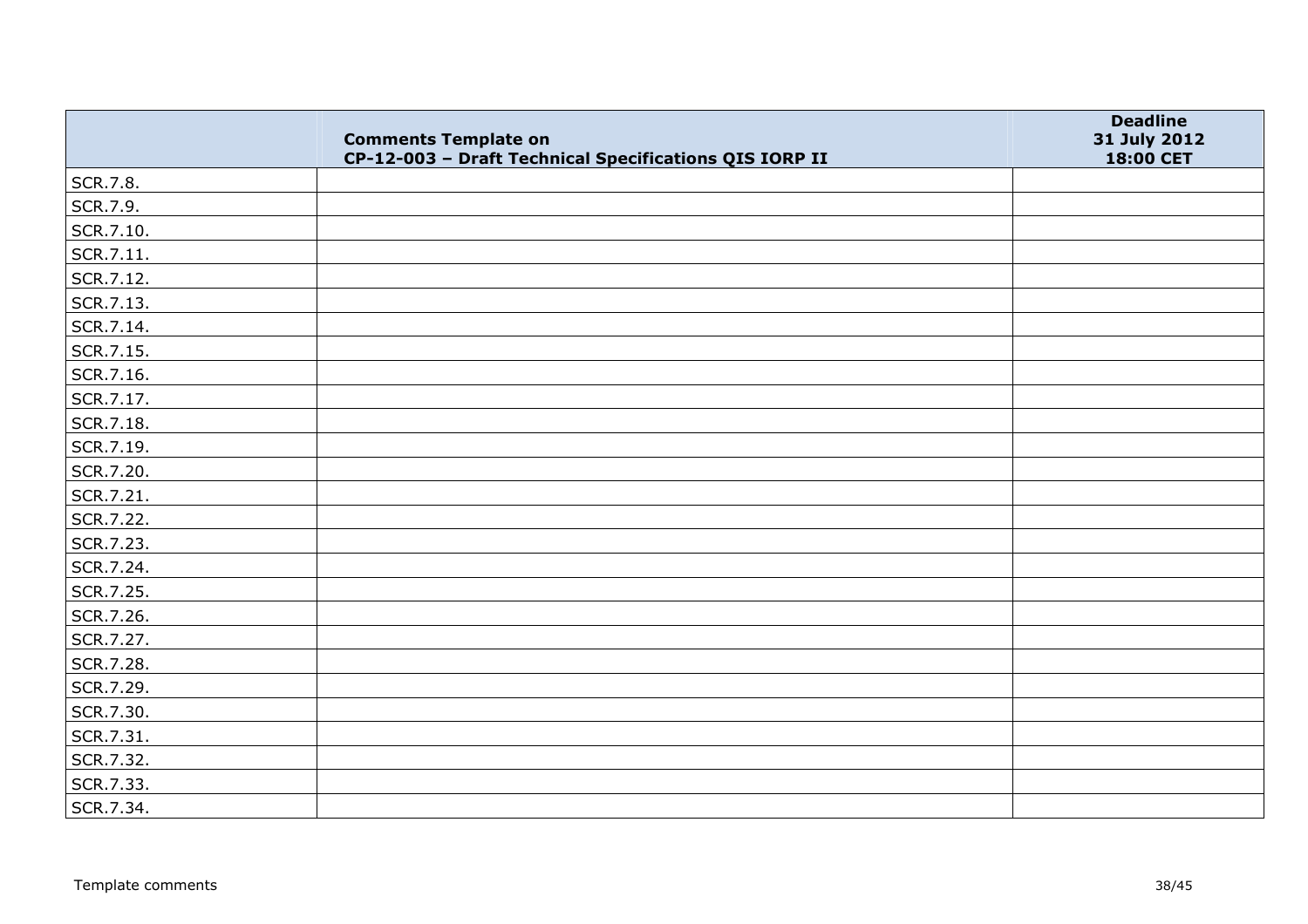|           | <b>Comments Template on</b><br>CP-12-003 - Draft Technical Specifications QIS IORP II | <b>Deadline</b><br>31 July 2012<br>18:00 CET |
|-----------|---------------------------------------------------------------------------------------|----------------------------------------------|
| SCR.7.35. |                                                                                       |                                              |
| SCR.7.36. |                                                                                       |                                              |
| SCR.7.37. |                                                                                       |                                              |
| SCR.7.38. |                                                                                       |                                              |
| SCR.7.39. |                                                                                       |                                              |
| SCR.7.40. |                                                                                       |                                              |
| SCR.7.41. |                                                                                       |                                              |
| SCR.7.42. |                                                                                       |                                              |
| SCR.7.43. |                                                                                       |                                              |
| SCR.7.44. |                                                                                       |                                              |
| SCR.7.45. |                                                                                       |                                              |
| SCR.7.46. |                                                                                       |                                              |
| SCR.7.47. |                                                                                       |                                              |
| SCR.7.48. |                                                                                       |                                              |
| SCR.7.49. |                                                                                       |                                              |
| SCR.7.50. |                                                                                       |                                              |
| SCR.7.51. |                                                                                       |                                              |
| SCR.7.52. |                                                                                       |                                              |
| SCR.7.53. |                                                                                       |                                              |
| SCR.7.54. |                                                                                       |                                              |
| SCR.7.55. |                                                                                       |                                              |
| SCR.7.56. |                                                                                       |                                              |
| SCR.7.57. |                                                                                       |                                              |
| SCR.7.58. |                                                                                       |                                              |
| SCR.7.59. |                                                                                       |                                              |
| SCR.7.60. |                                                                                       |                                              |
| SCR.7.61. |                                                                                       |                                              |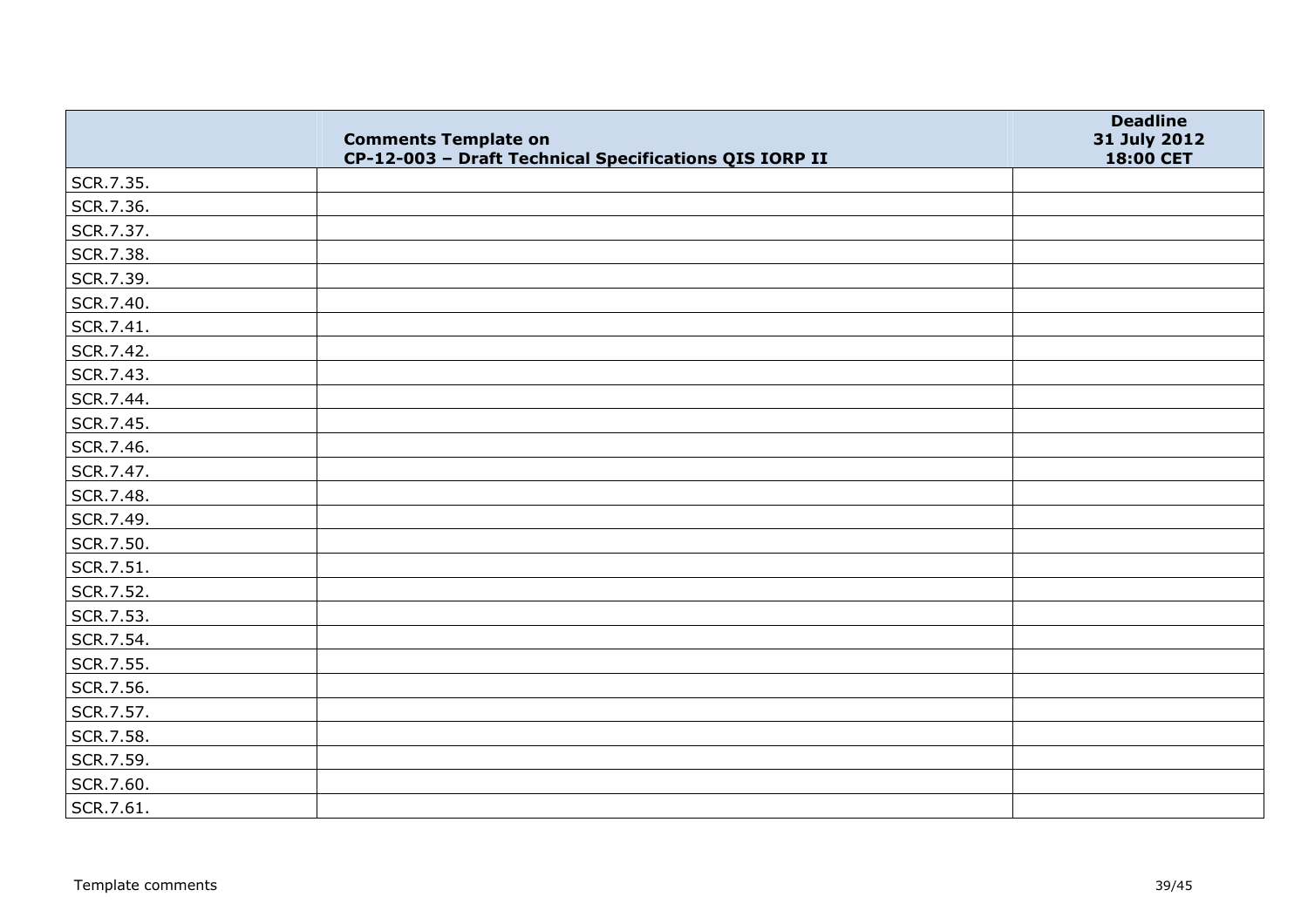|                 | <b>Comments Template on</b><br>CP-12-003 - Draft Technical Specifications QIS IORP II | <b>Deadline</b><br>31 July 2012<br>18:00 CET |
|-----------------|---------------------------------------------------------------------------------------|----------------------------------------------|
| SCR.7.62.       |                                                                                       |                                              |
| SCR.7.63.       |                                                                                       |                                              |
| SCR.7.64.       |                                                                                       |                                              |
| SCR.7.65.       |                                                                                       |                                              |
| SCR.7.66.       |                                                                                       |                                              |
| SCR.7.67.       |                                                                                       |                                              |
| SCR.7.68.       |                                                                                       |                                              |
| SCR.7.69.       |                                                                                       |                                              |
| SCR.7.70.       |                                                                                       |                                              |
| SCR.7.71.       |                                                                                       |                                              |
| SCR.7.72.       |                                                                                       |                                              |
| SCR.7.73.       |                                                                                       |                                              |
| SCR.7.74.       |                                                                                       |                                              |
| SCR.7.75.       |                                                                                       |                                              |
| SCR.7.76.       |                                                                                       |                                              |
| SCR.7.77.       |                                                                                       |                                              |
| SCR.7.78.       |                                                                                       |                                              |
| SCR.7.79.       |                                                                                       |                                              |
| SCR.7.80.       |                                                                                       |                                              |
| SCR.7.81.       |                                                                                       |                                              |
| SCR.7.82.       |                                                                                       |                                              |
| SCR.7.83.       |                                                                                       |                                              |
| SCR.7.84.       |                                                                                       |                                              |
| SCR.7.85.       |                                                                                       |                                              |
| SCR.7.86.       |                                                                                       |                                              |
| SCR.7.87.       |                                                                                       |                                              |
| <b>SCR.8.1.</b> |                                                                                       |                                              |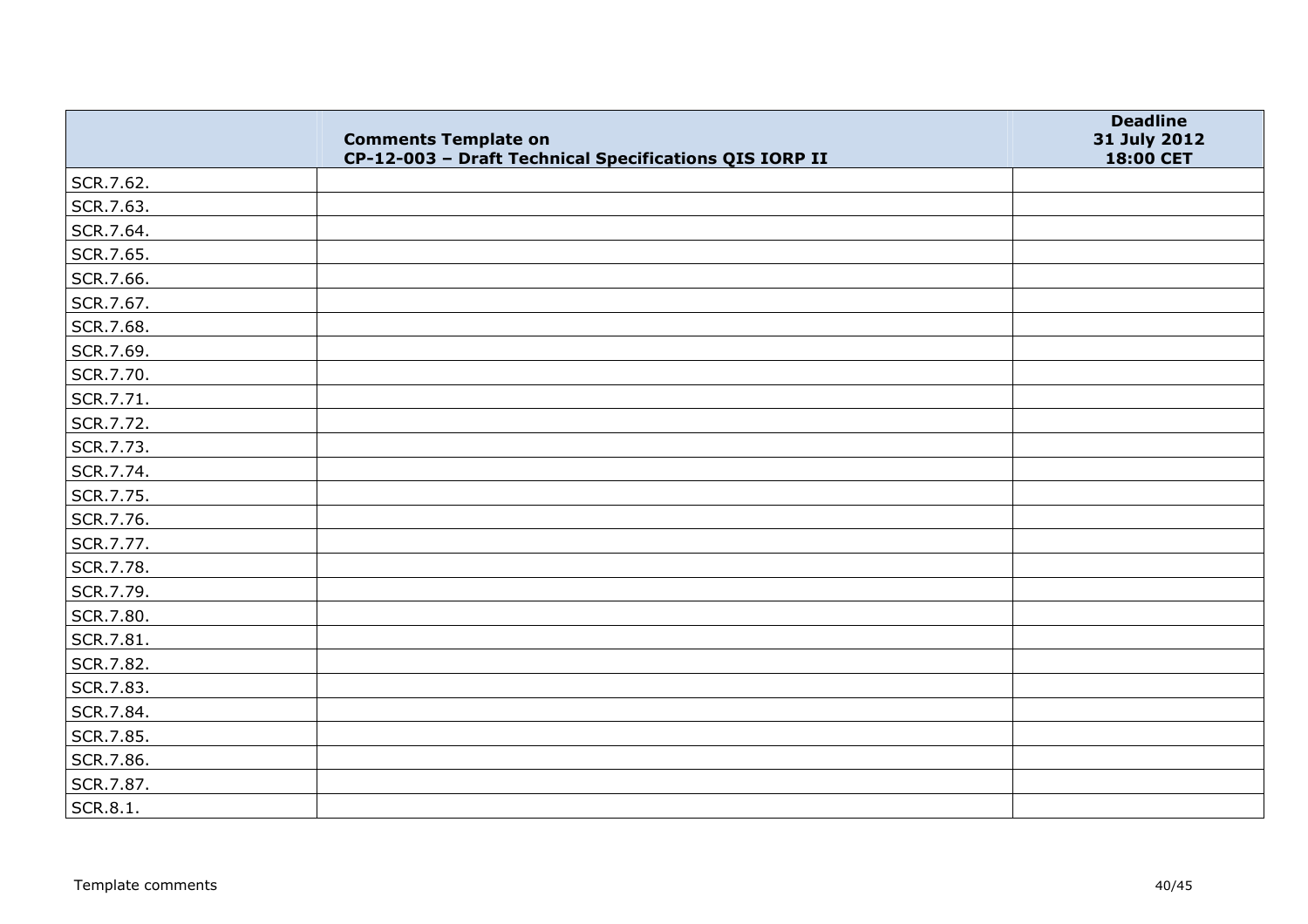|                 | <b>Comments Template on</b><br>CP-12-003 - Draft Technical Specifications QIS IORP II | <b>Deadline</b><br>31 July 2012<br>18:00 CET |
|-----------------|---------------------------------------------------------------------------------------|----------------------------------------------|
| SCR.8.2.        |                                                                                       |                                              |
| SCR.8.3.        |                                                                                       |                                              |
| SCR.8.4.        |                                                                                       |                                              |
| <b>SCR.8.5.</b> |                                                                                       |                                              |
| SCR.8.6.        |                                                                                       |                                              |
| SCR.8.7.        |                                                                                       |                                              |
| SCR.9.1.        |                                                                                       |                                              |
| SCR.9.2.        |                                                                                       |                                              |
| SCR.9.3.        |                                                                                       |                                              |
| SCR.9.4.        |                                                                                       |                                              |
| SCR.9.5.        |                                                                                       |                                              |
| SCR.9.6.        |                                                                                       |                                              |
| SCR.9.7.        |                                                                                       |                                              |
| <b>SCR.9.8.</b> |                                                                                       |                                              |
| SCR.9.9.        |                                                                                       |                                              |
| SCR.9.10.       |                                                                                       |                                              |
| SCR.9.11.       |                                                                                       |                                              |
| SCR.9.12.       |                                                                                       |                                              |
| SCR.9.13.       |                                                                                       |                                              |
| SCR.9.14.       |                                                                                       |                                              |
| SCR.9.15.       |                                                                                       |                                              |
| SCR.9.16.       |                                                                                       |                                              |
| SCR.9.17.       |                                                                                       |                                              |
| SCR.9.18.       |                                                                                       |                                              |
| SCR.9.19.       |                                                                                       |                                              |
| SCR.9.20.       |                                                                                       |                                              |
| SCR.9.21.       |                                                                                       |                                              |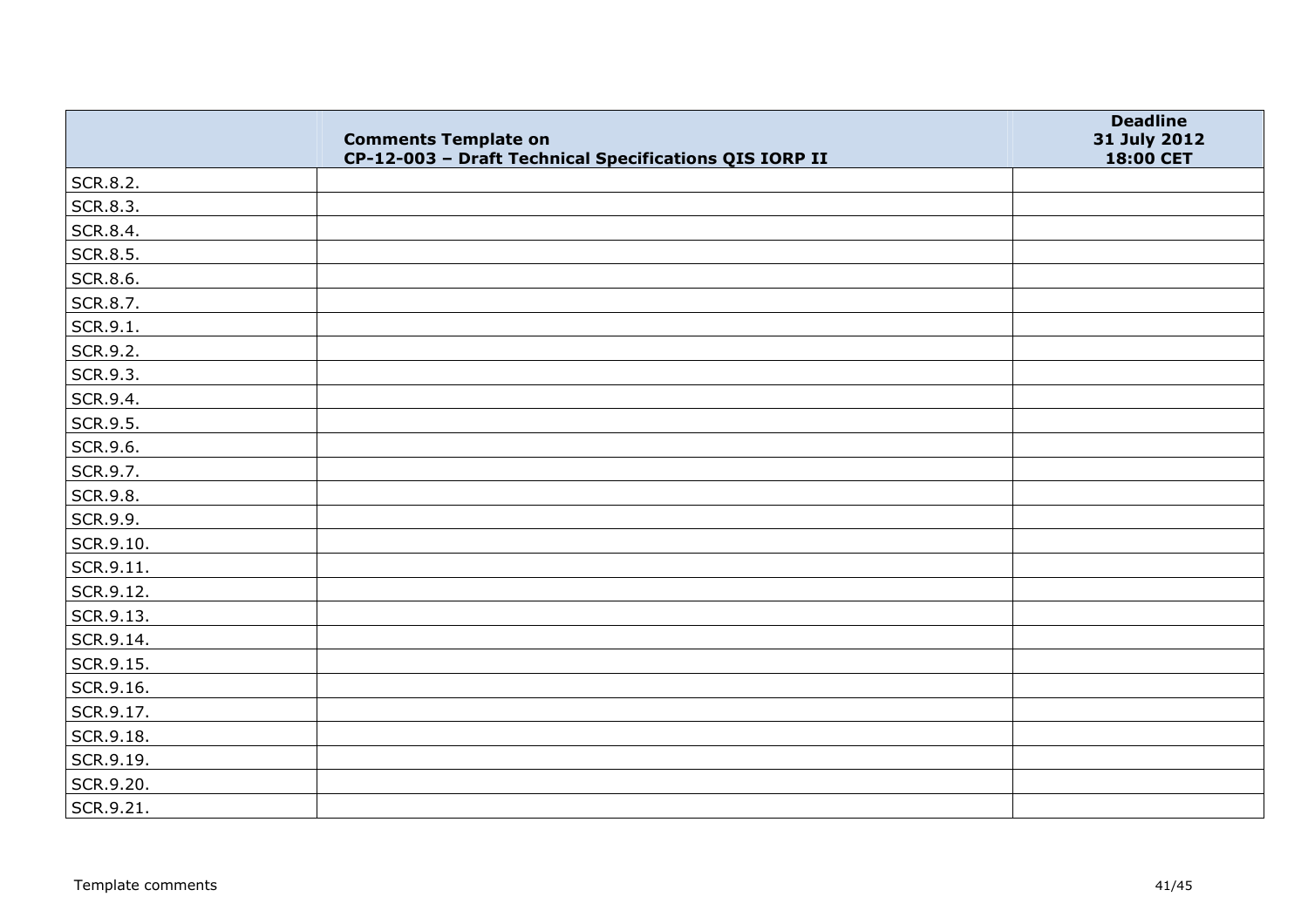|            | <b>Comments Template on</b><br>CP-12-003 - Draft Technical Specifications QIS IORP II | <b>Deadline</b><br>31 July 2012<br>18:00 CET |
|------------|---------------------------------------------------------------------------------------|----------------------------------------------|
| SCR.9.22.  |                                                                                       |                                              |
| SCR.9.23.  |                                                                                       |                                              |
| SCR.9.24.  |                                                                                       |                                              |
| SCR.9.25.  |                                                                                       |                                              |
| SCR.9.26.  |                                                                                       |                                              |
| SCR.9.27.  |                                                                                       |                                              |
| SCR.9.28.  |                                                                                       |                                              |
| SCR.9.29.  |                                                                                       |                                              |
| SCR.9.30.  |                                                                                       |                                              |
| SCR.9.31.  |                                                                                       |                                              |
| SCR.9.32.  |                                                                                       |                                              |
| SCR.9.33.  |                                                                                       |                                              |
| SCR.9.34.  |                                                                                       |                                              |
| SCR.10.1.  |                                                                                       |                                              |
| SCR.10.2.  |                                                                                       |                                              |
| SCR.10.3.  |                                                                                       |                                              |
| SCR.10.4.  |                                                                                       |                                              |
| SCR.10.5.  |                                                                                       |                                              |
| SCR.10.6.  |                                                                                       |                                              |
| SCR.10.7.  |                                                                                       |                                              |
| SCR.10.8.  |                                                                                       |                                              |
| SCR.10.9.  |                                                                                       |                                              |
| SCR.10.10. |                                                                                       |                                              |
| SCR.10.11. |                                                                                       |                                              |
| MCR.1.1.   |                                                                                       |                                              |
| MCR.2.1.   |                                                                                       |                                              |
| MCR.2.2.   |                                                                                       |                                              |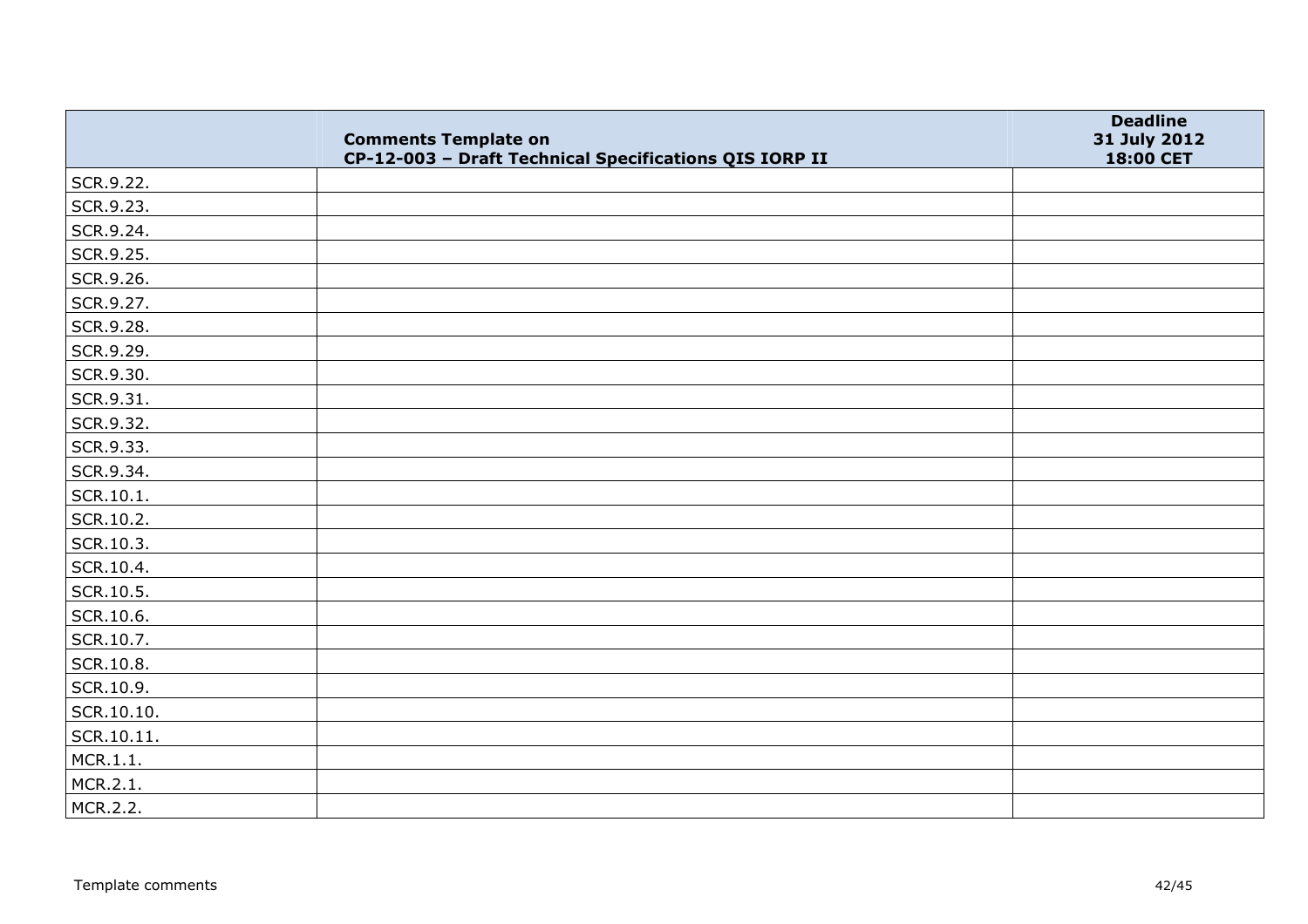|           | <b>Comments Template on</b><br>CP-12-003 - Draft Technical Specifications QIS IORP II | <b>Deadline</b><br>31 July 2012<br>18:00 CET |
|-----------|---------------------------------------------------------------------------------------|----------------------------------------------|
| MCR.2.3.  |                                                                                       |                                              |
| MCR.2.4.  |                                                                                       |                                              |
| MCR.2.5.  |                                                                                       |                                              |
| MCR.2.6.  |                                                                                       |                                              |
| MCR.2.7.  |                                                                                       |                                              |
| MCR.2.8.  |                                                                                       |                                              |
| MCR.2.9.  |                                                                                       |                                              |
| PRO.1.1.  |                                                                                       |                                              |
| PRO.2.1.  |                                                                                       |                                              |
| PRO.2.2.  |                                                                                       |                                              |
| PRO.2.3.  |                                                                                       |                                              |
| PRO.2.4.  |                                                                                       |                                              |
| PRO.2.5.  |                                                                                       |                                              |
| PRO.2.6.  |                                                                                       |                                              |
| PRO.3.1.  |                                                                                       |                                              |
| PRO.3.2.  |                                                                                       |                                              |
| PRO.3.3.  |                                                                                       |                                              |
| PRO.3.4.  |                                                                                       |                                              |
| PRO.3.5.  |                                                                                       |                                              |
| PRO.3.6.  |                                                                                       |                                              |
| PRO.3.7.  |                                                                                       |                                              |
| PRO.3.8.  |                                                                                       |                                              |
| PRO.3.9.  |                                                                                       |                                              |
| PRO.3.10. |                                                                                       |                                              |
| PRO.3.11. |                                                                                       |                                              |
| PRO.3.12. |                                                                                       |                                              |
| PRO.3.13. |                                                                                       |                                              |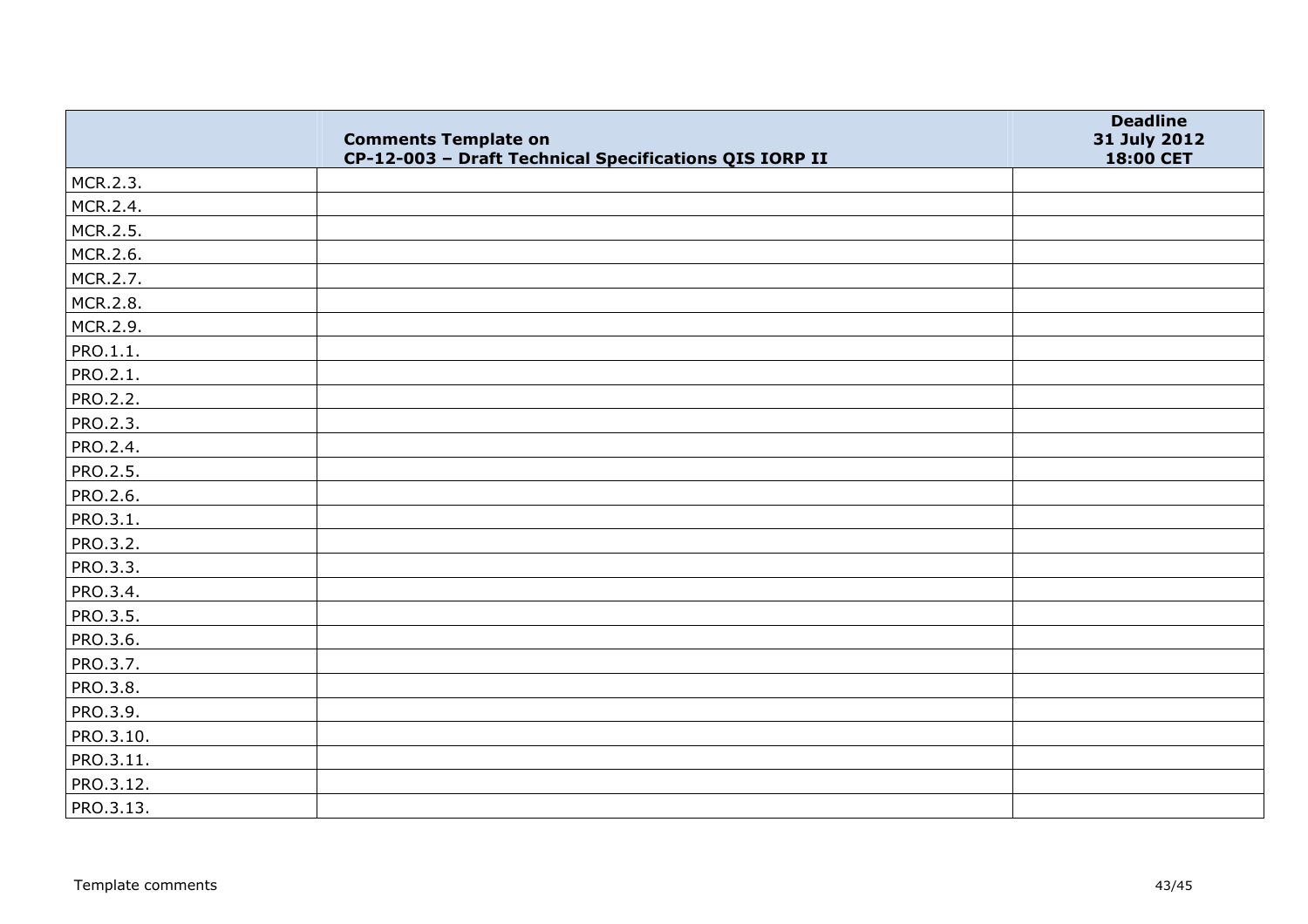|           | <b>Comments Template on</b><br>CP-12-003 - Draft Technical Specifications QIS IORP II | <b>Deadline</b><br>31 July 2012<br>18:00 CET |
|-----------|---------------------------------------------------------------------------------------|----------------------------------------------|
| PRO.3.14. |                                                                                       |                                              |
| PRO.3.15. |                                                                                       |                                              |
| PRO.3.16. |                                                                                       |                                              |
| PRO.3.17. |                                                                                       |                                              |
| PRO.3.18. |                                                                                       |                                              |
| PRO.3.19. |                                                                                       |                                              |
| PRO.3.20. |                                                                                       |                                              |
| PRO.3.21. |                                                                                       |                                              |
| PRO.3.22. |                                                                                       |                                              |
| PRO.3.23. |                                                                                       |                                              |
| PRO.3.24. |                                                                                       |                                              |
| PRO.3.25. |                                                                                       |                                              |
| PRO.3.26. |                                                                                       |                                              |
| PRO.3.27. |                                                                                       |                                              |
| PRO.3.28. |                                                                                       |                                              |
| PRO.4.1.  |                                                                                       |                                              |
| PRO.4.2.  |                                                                                       |                                              |
| PRO.4.3.  |                                                                                       |                                              |
| PRO.4.4.  |                                                                                       |                                              |
| PRO.4.5.  |                                                                                       |                                              |
| PRO.4.6.  |                                                                                       |                                              |
| PRO.4.7.  |                                                                                       |                                              |
| PRO.4.8.  |                                                                                       |                                              |
| PRO.4.9.  |                                                                                       |                                              |
| PRO.4.10. |                                                                                       |                                              |
| PRO.4.11. |                                                                                       |                                              |
| PRO.4.12. |                                                                                       |                                              |